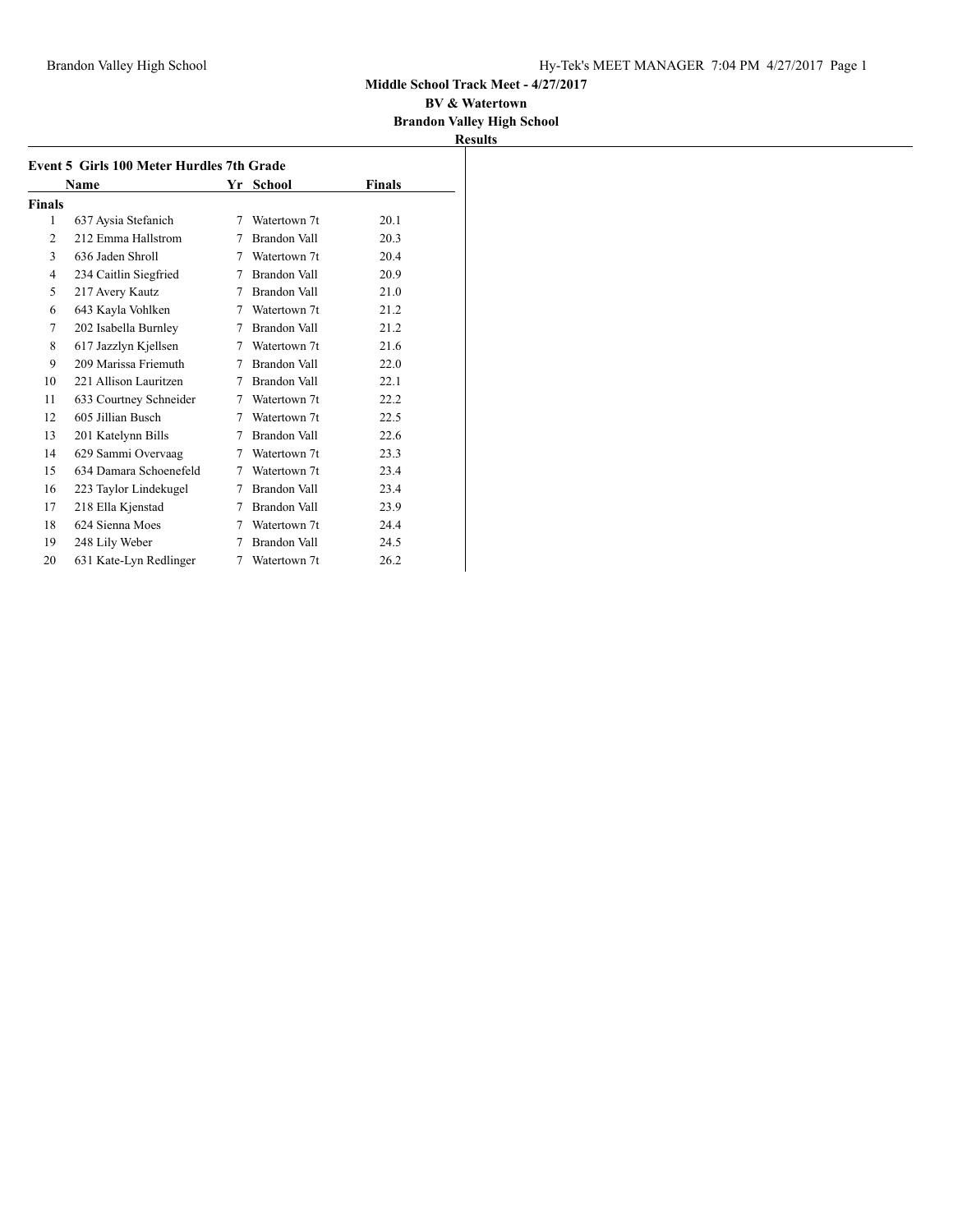|               |                                           |   |              |        | <b>Results</b> |
|---------------|-------------------------------------------|---|--------------|--------|----------------|
|               | Event 6 Girls 100 Meter Hurdles 8th Grade |   |              |        |                |
|               | Name                                      |   | Yr School    | Finals |                |
| <b>Finals</b> |                                           |   |              |        |                |
| 1             | 415 Taia Rude                             | 8 | Brandon Vall | 17.2   |                |
| 2             | 406 Sage Bultje                           | 8 | Brandon Vall | 19.2   |                |
| 3             | 804 Dani Brunner                          | 8 | Watertown 8t | 19.4   |                |
| 4             | 808 Gracie Cole                           | 8 | Watertown 8t | 19.9   |                |
| 5             | 843 maddi pickrel                         | 8 | Watertown 8t | 20.1   |                |
| 6             | 820 Arriana Haman                         | 8 | Watertown 8t | 20.1   |                |
| 7             | 852 Shay Weidenbach                       | 8 | Watertown 8t | 20.8   |                |
| 8             | 412 Hannah Pearce                         | 8 | Brandon Vall | 20.9   |                |
| 9             | 842 Mackenzie Pickrel                     | 8 | Watertown 8t | 21.0   |                |
| 10            | 408 Kim Kranz                             | 8 | Brandon Vall | 21.5   |                |
| 11            | 840 Mildred Perez Ramos                   | 8 | Watertown 8t | 21.9   |                |
| 12            | 847 Emerson Smith                         | 8 | Watertown 8t | 22.3   |                |
|               |                                           |   |              |        |                |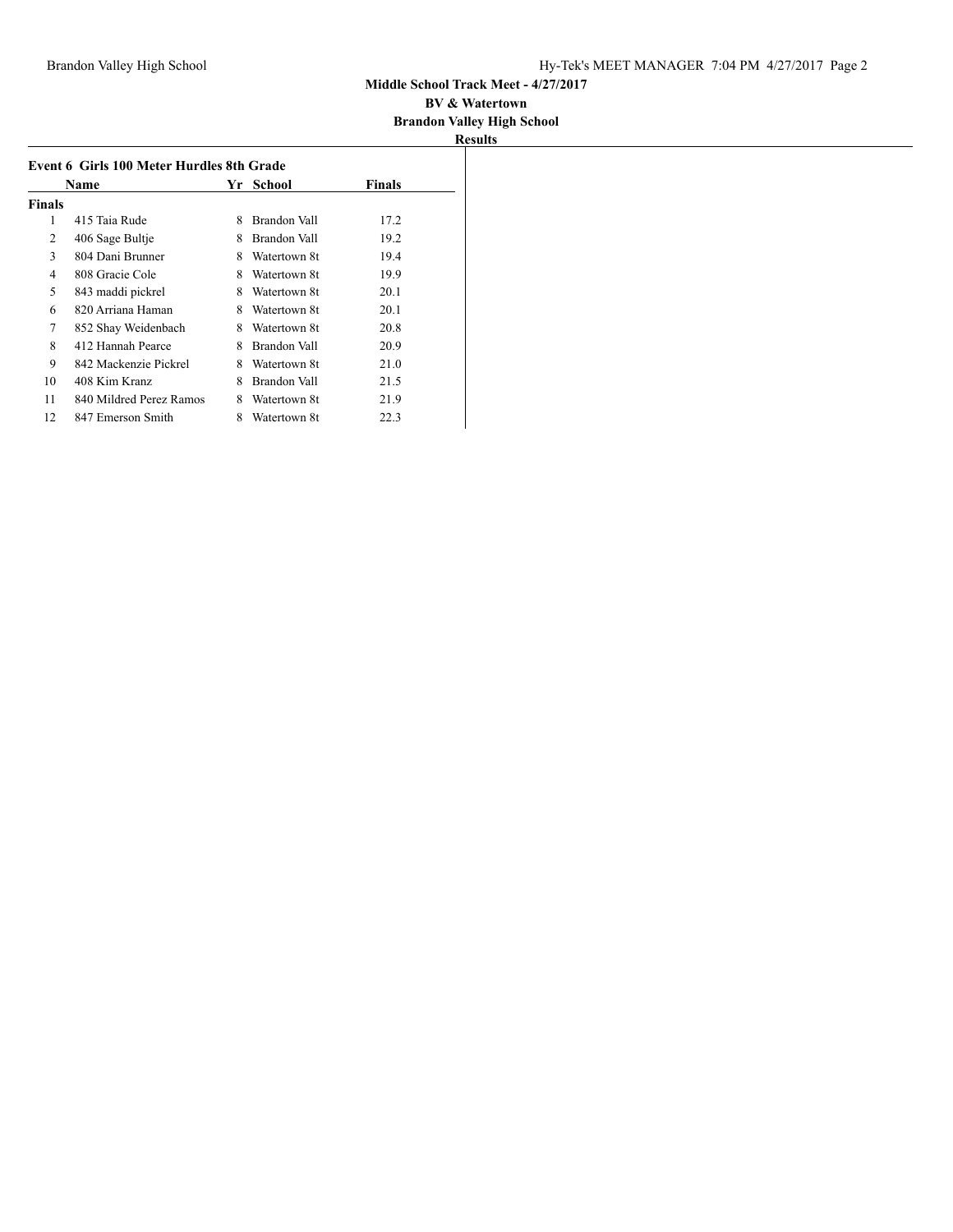| <b>Event 7 Boys 110 Meter Hurdles 7th Grade</b> |                        |    |              |               |  |
|-------------------------------------------------|------------------------|----|--------------|---------------|--|
|                                                 | Name                   | Yr | School       | <b>Finals</b> |  |
| Finals                                          |                        |    |              |               |  |
| 1                                               | 109 Ty Brogden         | 7  | Brandon Vall | 20.1          |  |
| 2                                               | 505 ethan beebe        |    | Watertown 7t | 20.1          |  |
| 3                                               | 117 Jeremiah Donahoe   | 7  | Brandon Vall | 20.6          |  |
| 4                                               | 134 Cayden Langenhorst | 7  | Brandon Vall | 20.8          |  |
| 5                                               | 139 Konnor Peschel     | 7  | Brandon Vall | 20.9          |  |
| 6                                               | 539 Logan Syhre        | 7  | Watertown 7t | 21.0          |  |
| 7                                               | 108 Kyler Briest       | 7  | Brandon Vall | 22.1          |  |
| 8                                               | 119 Brady Giles        | 7  | Brandon Vall | 22.2          |  |
| 9                                               | 145 Isaac Sazonov      | 7  | Brandon Vall | 22.5          |  |
| 10                                              | 143 Justin Reinschmidt | 7  | Brandon Vall | 22.5          |  |
| 11                                              | 528 Draven norris      | 7  | Watertown 7t | 22.6          |  |
| 12                                              | 543 Hunter Wientjes    | 7  | Watertown 7t | 22.7          |  |
| 13                                              | 141 Marshall Pfeiffer  | 7  | Brandon Vall | 23.6          |  |
| 14                                              | 507 Mason Bundy        |    | Watertown 7t | 24.5          |  |
| 15                                              | 504 Andre Baumgart     | 7  | Watertown 7t | 26.9          |  |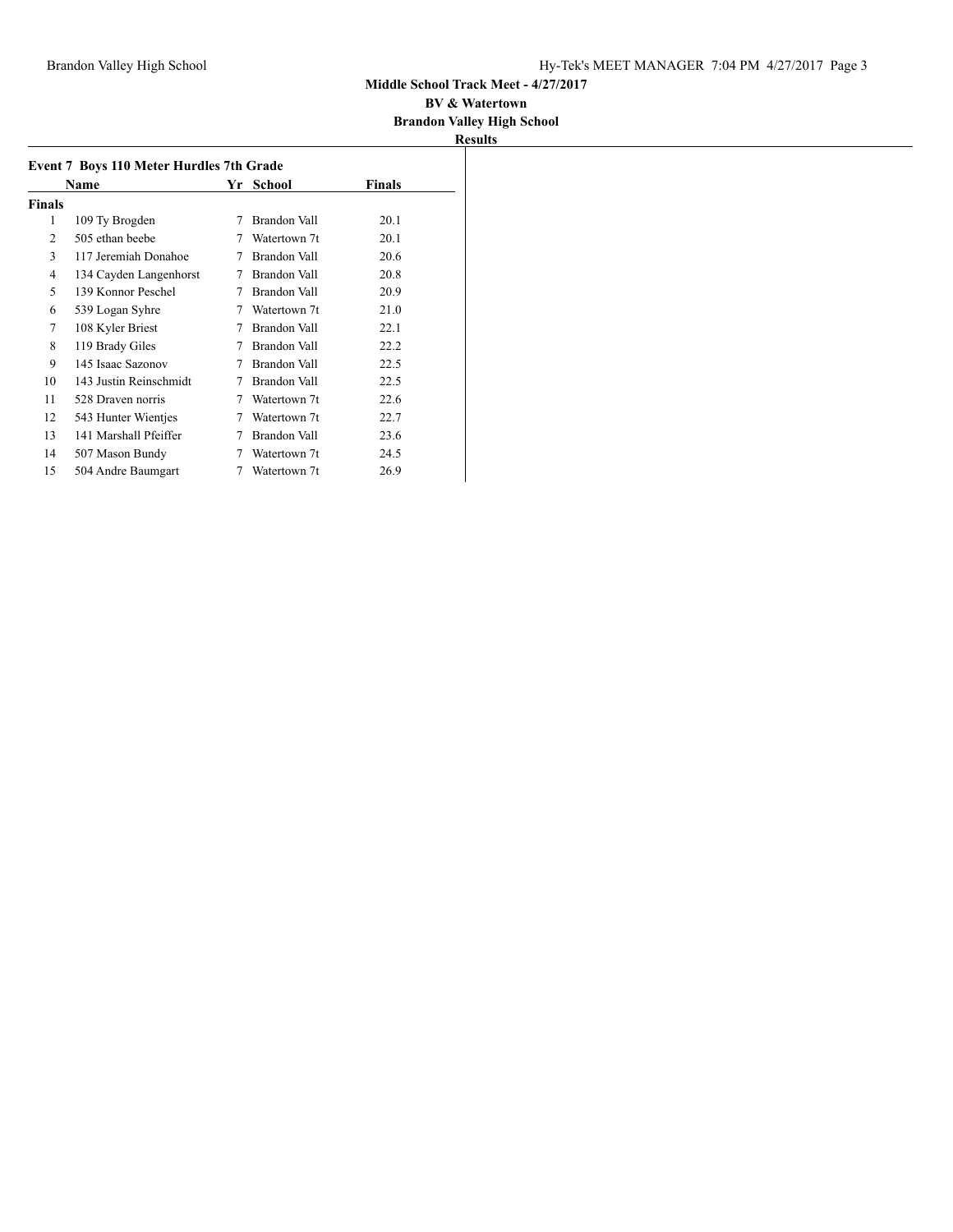|                | Name                |   | Yr School    | <b>Finals</b> |
|----------------|---------------------|---|--------------|---------------|
| <b>Finals</b>  |                     |   |              |               |
| 1              | 324 Levi Pfeiffer   | 8 | Brandon Vall | 16.9          |
| $\mathfrak{D}$ | 701 Brenden Allen   | 8 | Watertown 8t | 17.4          |
| $\mathbf{3}$   | 723 Nate Lear       | 8 | Watertown 8t | 17.8          |
| 4              | 712 Jaxon Engstrom  | 8 | Watertown 8t | 19.7          |
| 5              | 741 Kade Russell    | 8 | Watertown 8t | 20.8          |
| 6              | 704 Austin Appelhof | 8 | Watertown 8t | 20.9          |
|                | 334 Wesley Wilson   |   | Brandon Vall | 21.1          |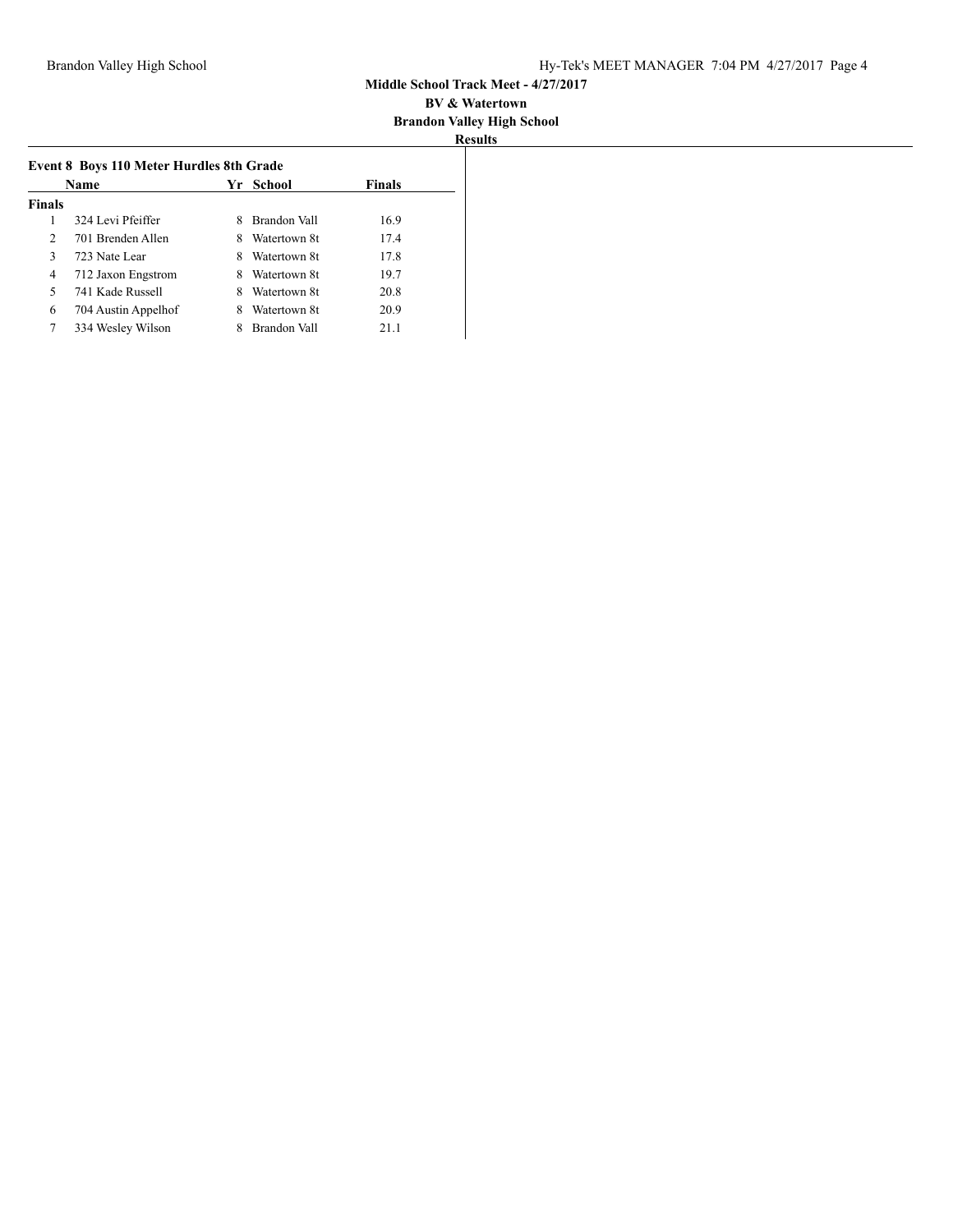#### **BV & Watertown Brandon Valley High School**

|               | Name                      |   | Yr School           | <b>Finals</b> |
|---------------|---------------------------|---|---------------------|---------------|
| <b>Finals</b> |                           |   |                     |               |
| 1             | 628 Macee Osthus          | 7 | Watertown 7t        | 14.0          |
| 2             | 232 Elaina Rice           | 7 | <b>Brandon Vall</b> | 14.6          |
| 3             | 616 Isabella Kerkvliet    | 7 | Watertown 7t        | 14.7          |
| 4             | 611 Karli Hanten          | 7 | Watertown 7t        | 14.8          |
| 5             | 622 Danielle (Dani) Miles | 7 | Watertown 7t        | 14.8          |
| 6             | 613 Trinity Hodorff       | 7 | Watertown 7t        | 15.1          |
| 7             | 632 Rachel Scheidt        | 7 | Watertown 7t        | 15.2          |
| 8             | 205 Kazi Ellingson        | 7 | Brandon Vall        | 15.2          |
| 9             | 237 Kianna Sissoko        | 7 | Brandon Vall        | 15.4          |
| 10            | 202 Isabella Burnley      | 7 | Brandon Vall        | 15.6          |
| 11            | 238 Emilee Small          | 7 | Brandon Vall        | 15.7          |
| 12            | 245 Athlete Unknown       | 7 | Brandon Vall        | 15.8          |
| 13            | 209 Marissa Friemuth      | 7 | Brandon Vall        | 16.0          |
| 13            | 243 Anna Tews             | 7 | Brandon Vall        | 16.0          |
| 15            | 602 Sophie Begley         | 7 | Watertown 7t        | 16.1          |
| 16            | 248 Lily Weber            | 7 | Brandon Vall        | 16.2          |
| 17            | 621 Lauren Mahnke         | 7 | Watertown 7t        | 16.4          |
| 18            | 605 Jillian Busch         | 7 | Watertown 7t        | 16.5          |
| 19            | 631 Kate-Lyn Redlinger    | 7 | Watertown 7t        | 16.6          |
| 20            | 223 Taylor Lindekugel     | 7 | Brandon Vall        | 16.7          |
| 21            | 228 Megan Nustad          | 7 | Brandon Vall        | 18.2          |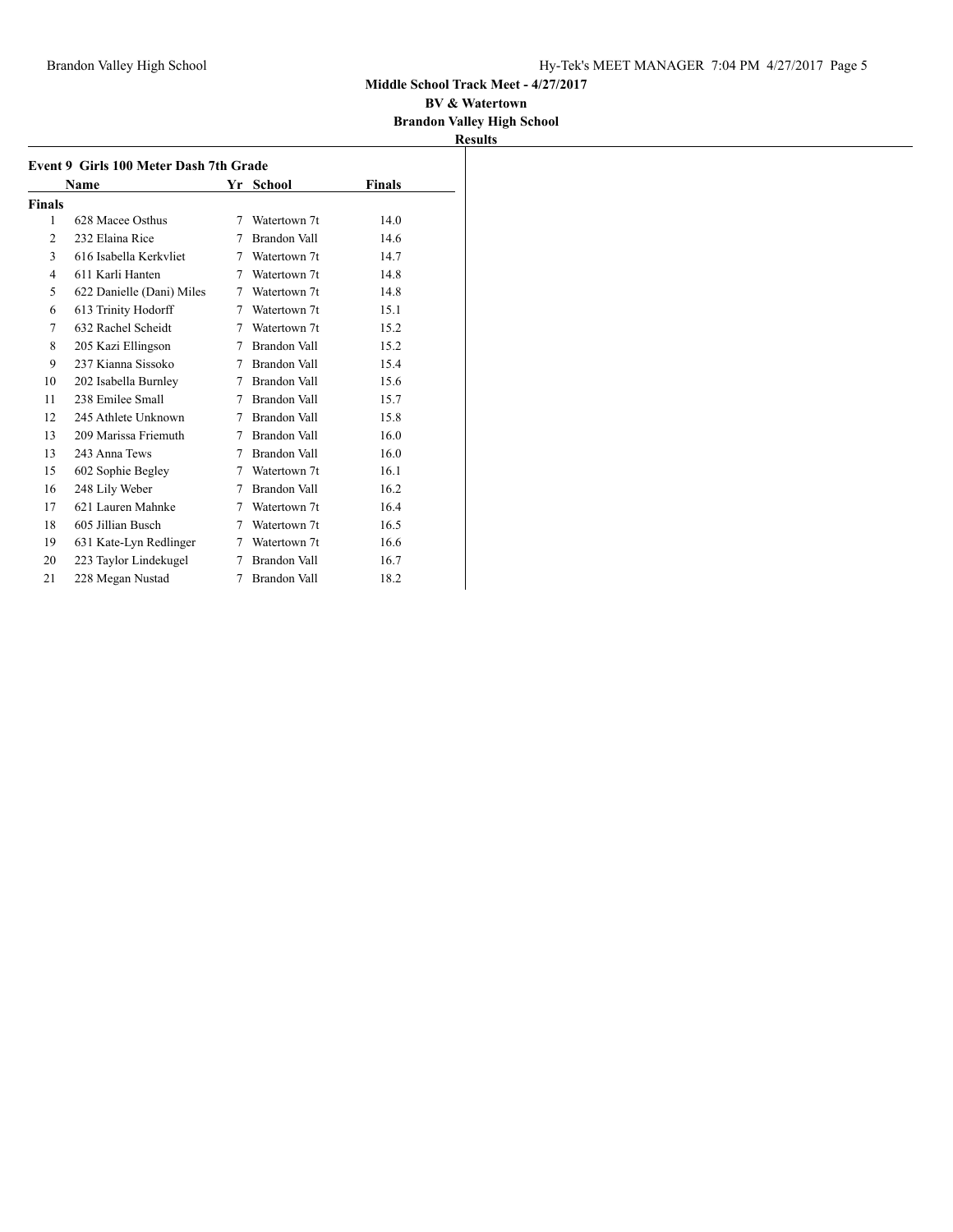#### **BV & Watertown Brandon Valley High School**

|        | Name                  | Yr | School              | Finals |
|--------|-----------------------|----|---------------------|--------|
| Finals |                       |    |                     |        |
| 1      | 817 Olivia Fox        | 8  | Watertown 8t        | 13.6   |
| 2      | 405 India Bradfield   | 8  | <b>Brandon Vall</b> | 14.0   |
| 3      | 832 Kylie Kannas      | 8  | Watertown 8t        | 14.3   |
| 4      | 803 Abby Bramer       | 8  | Watertown 8t        | 14.4   |
| 5      | 417 Kennedy Safar     | 8  | Brandon Vall        | 14.6   |
| 6      | 419 Aneasha Scott     | 8  | Brandon Vall        | 14.7   |
| 7      | 811 Jessica Doss      | 8  | Watertown 8t        | 14.9   |
| 8      | 822 Abby Hartman      | 8  | Watertown 8t        | 15.2   |
| 9      | 834 Jordan Krantz     | 8  | Watertown 8t        | 15.3   |
| 9      | 836 Maci Lundgaard    | 8  | Watertown 8t        | 15.3   |
| 9      | 421 Payton Smedsrud   | 8  | Brandon Vall        | 15.3   |
| 12     | 805 Jill Buetow       | 8  | Watertown 8t        | 15.5   |
| 13     | 812 Tatum jo Erickson | 8  | Watertown 8t        | 15.6   |
| 14     | 412 Hannah Pearce     | 8  | Brandon Vall        | 15.7   |
| 15     | 411 Kaija Mork        | 8  | Brandon Vall        | 15.7   |
| 16     | 810 Camdyn Crowder    | 8  | Watertown 8t        | 16.3   |
| 17     | 829 Emily Jensen      | 8  | Watertown 8t        | 16.4   |
| 18     | 409 Makia Lee         | 8  | <b>Brandon Vall</b> | 17.0   |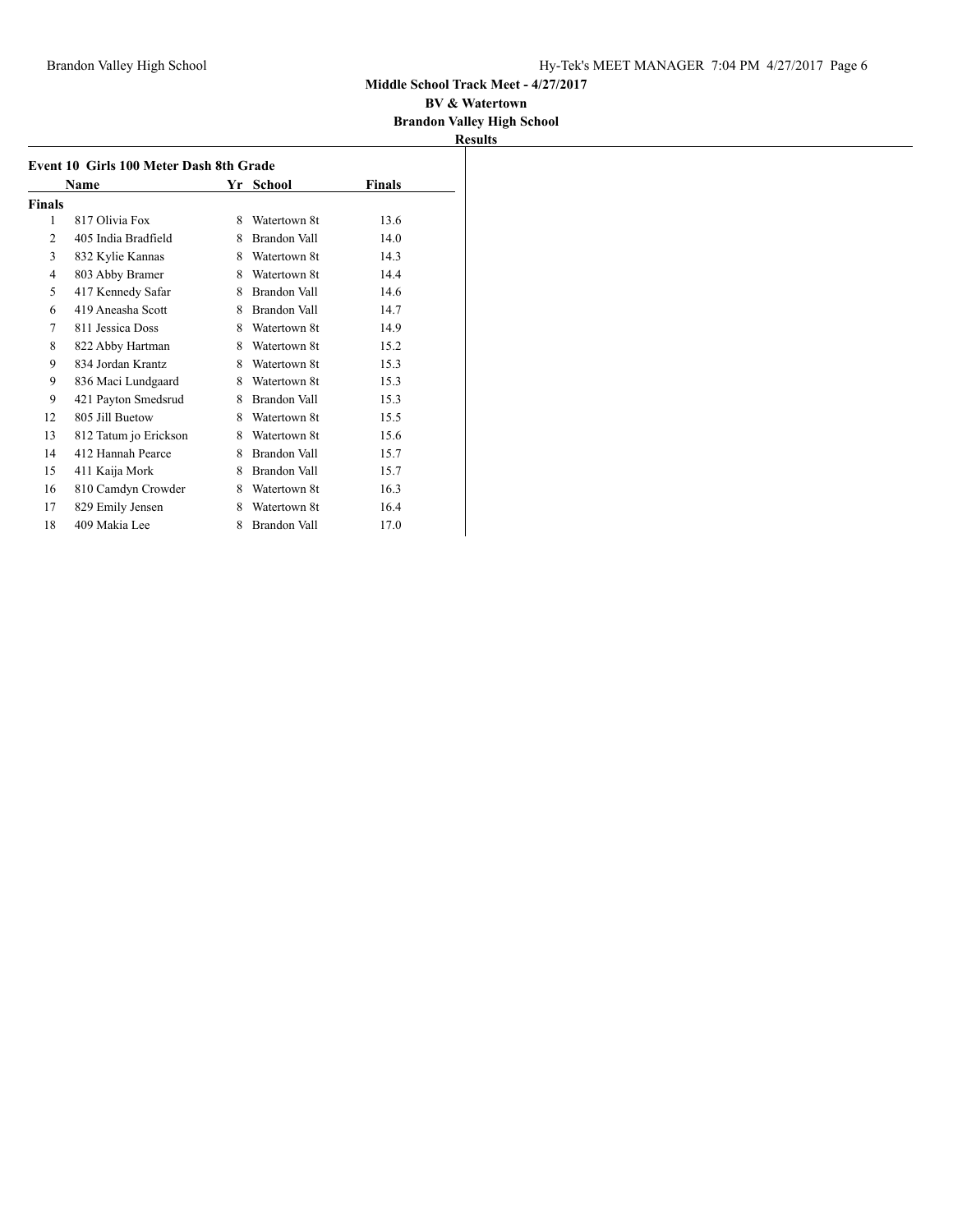#### **BV & Watertown Brandon Valley High School**

|                | <b>Name</b>         |   | Yr School    | <b>Finals</b> |
|----------------|---------------------|---|--------------|---------------|
| Finals         |                     |   |              |               |
| 1              | 525 Hunter Mitchell | 7 | Watertown 7t | 12.9          |
| $\overline{c}$ | 150 Noah Thompson   | 7 | Brandon Vall | 13.2          |
| 3              | 532 Luke Poppen     | 7 | Watertown 7t | 13.5          |
| 4              | 504 Andre Baumgart  | 7 | Watertown 7t | 13.6          |
| 5              | 151 Shane Thompson  | 7 | Brandon Vall | 13.7          |
| 6              | 115 Jaden Corbett   | 7 | Brandon Vall | 13.8          |
| 7              | 533 Trevon Rawdon   | 7 | Watertown 7t | 13.9          |
| 8              | 103 Matthew Beck    | 7 | Brandon Vall | 14.0          |
| 9              | 109 Ty Brogden      | 7 | Brandon Vall | 14.2          |
| 10             | 105 Cole Borchardt  | 7 | Brandon Vall | 14.6          |
| 11             | 530 Aidan Pederson  | 7 | Watertown 7t | 14.9          |
| 12             | 157 Noah Vogel      | 7 | Brandon Vall | 15.4          |
| 13             | 515 Cole Holden     | 7 | Watertown 7t | 15.5          |
| 14             | 133 Peyton Lamb     | 7 | Brandon Vall | 15.6          |
| 15             | 509 Andrew Czech    | 7 | Watertown 7t | 15.9          |
| 16             | 110 Cooper Brown    | 7 | Brandon Vall | 16.1          |
| 17             | 503 Connor Bauman   | 7 | Watertown 7t | 16.5          |
| 18             | 114 Tanner Cole     | 7 | Brandon Vall | 17.3          |
| 19             | 129 Sam Klein       | 7 | Brandon Vall | 17.4          |
| 20             | 120 Brandon Gottman | 7 | Brandon Vall | 17.9          |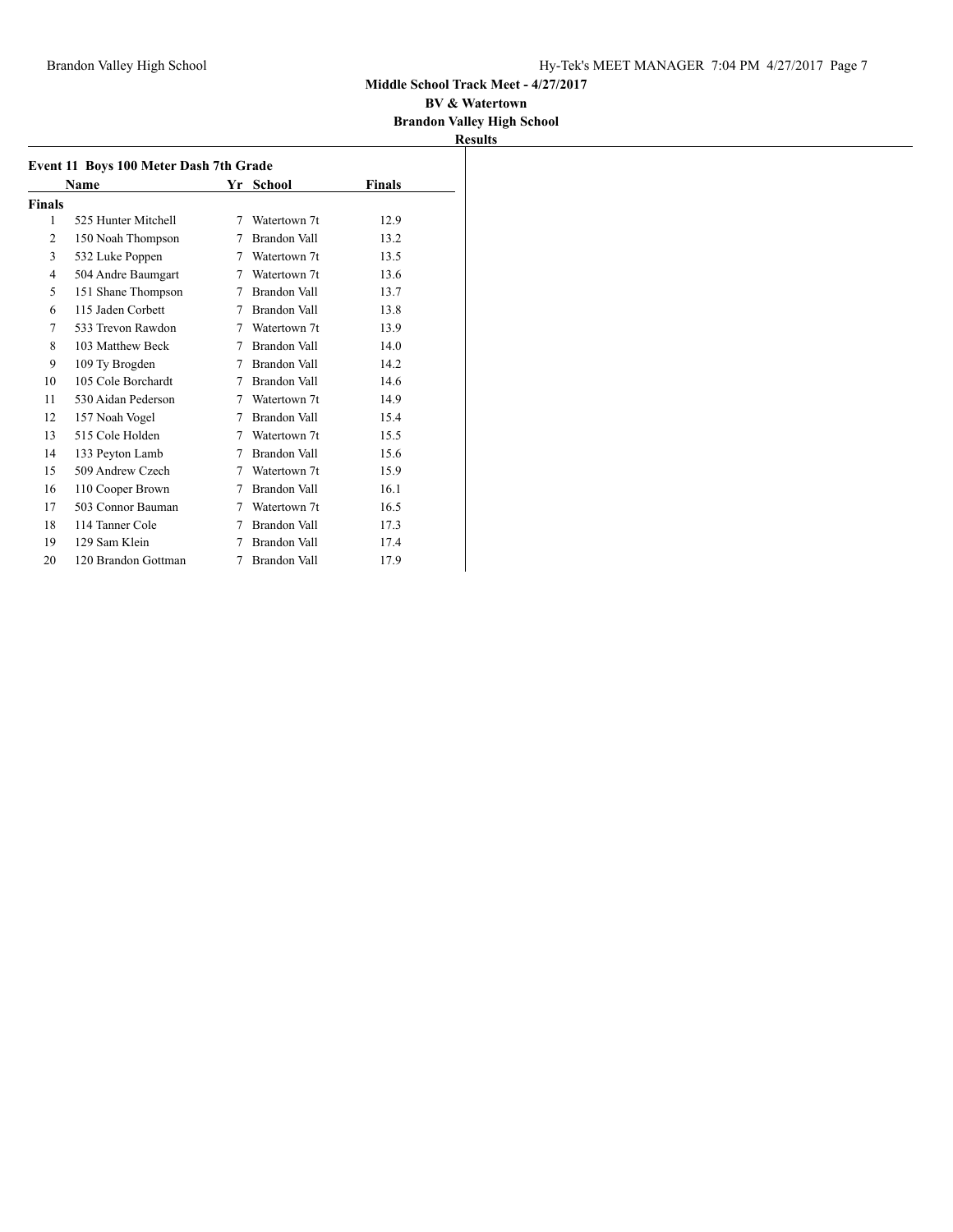#### **BV & Watertown Brandon Valley High School**

|        | Event 12 Boys 100 Meter Dash 8th Grade |    |                     |               |
|--------|----------------------------------------|----|---------------------|---------------|
|        | Name                                   | Yr | School              | <b>Finals</b> |
| Finals |                                        |    |                     |               |
| 1      | 327 Mason Rolfson                      | 8  | Brandon Vall        | 12.0          |
| 2      | 727 Devin Miles                        | 8  | Watertown 8t        | 12.5          |
| 3      | 744 Kale Stevenson                     | 8  | Watertown 8t        | 13.0          |
| 4      | 733 Quin Paladeni                      | 8  | Watertown 8t        | 13.2          |
| 5      | 317 Lawson Lambertz                    | 8  | <b>Brandon Vall</b> | 13.4          |
| 5      | 734 Chase Paulson                      | 8  | Watertown 8t        | 13.4          |
| 7      | 709 Joshua Cordell                     | 8  | Watertown 8t        | 13.5          |
| 8      | 321 Daunte Miller                      | 8  | <b>Brandon Vall</b> | 13.5          |
| 9      | 702 Lyndon Allen                       | 8  | Watertown 8t        | 13.8          |
| 10     | 751 Brendin Wicks                      | 8  | Watertown 8t        | 13.9          |
| 10     | 721 Alex Kowalski                      | 8  | Watertown 8t        | 13.9          |
| 12     | 752 Connor Wirtjes                     | 8  | Watertown 8t        | 14.1          |
| 12     | 323 Gabe Peterson                      | 8  | Brandon Vall        | 14.1          |
| 14     | 332 Athlete Unknown                    | 8  | <b>Brandon Vall</b> | 14.6          |
| 15     | 713 Tanner Fonder                      | 8  | Watertown 8t        | 15.1          |
| 16     | 716 Zach Hirsch                        | 8  | Watertown 8t        | 15.3          |
| 17     | 310 Phillip Harris                     | 8  | Brandon Vall        | 15.4          |
| 18     | 326 Braiden Reiser                     | 8  | <b>Brandon Vall</b> | 15.6          |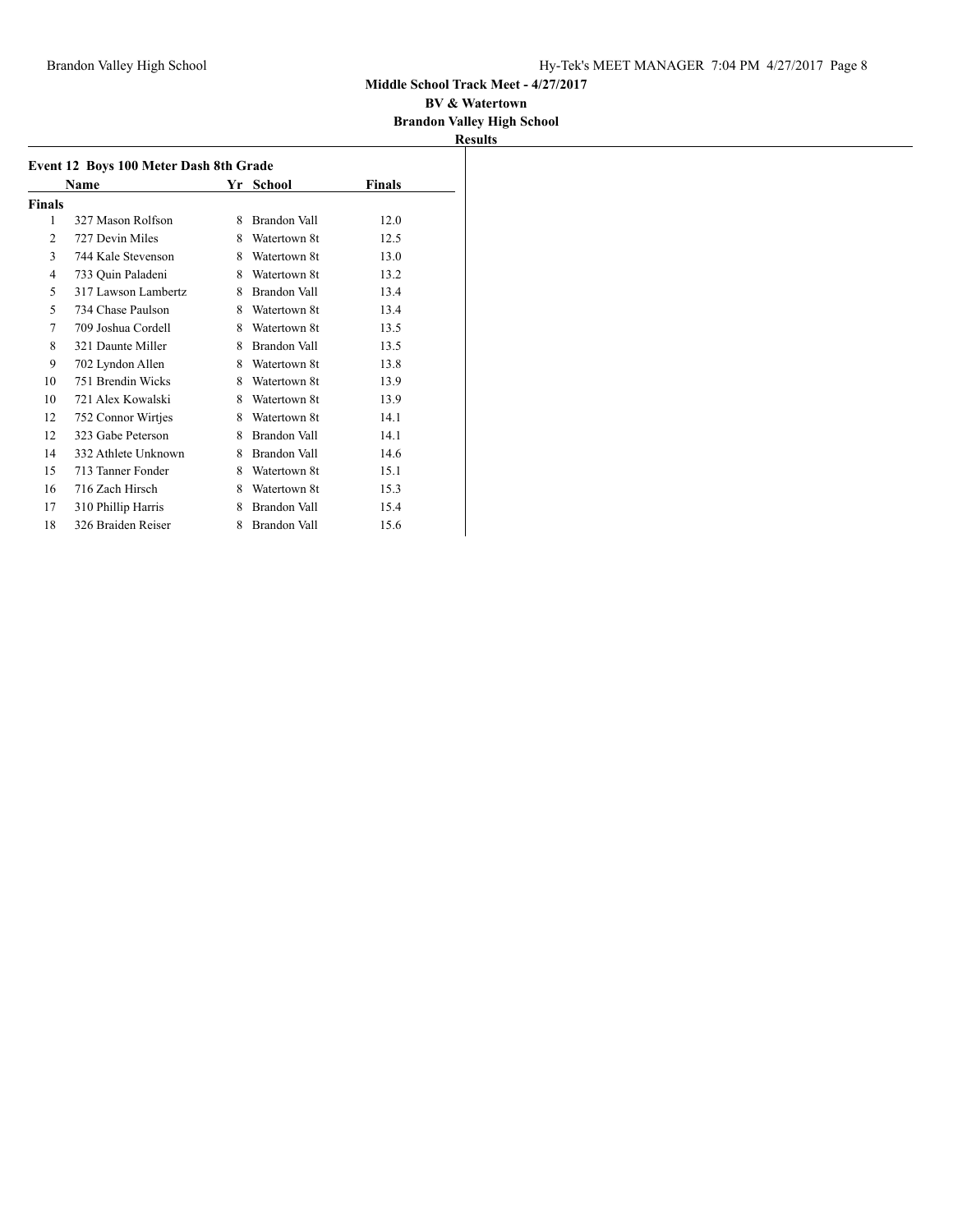|               |                                                           |       |               | <b>Results</b> |
|---------------|-----------------------------------------------------------|-------|---------------|----------------|
|               | Event 17 Girls 4x200 Meter Relay 7th Grade<br><b>Team</b> | Relay | <b>Finals</b> |                |
| <b>Finals</b> |                                                           |       |               |                |
|               | Brandon Vall                                              | A     | 2:01.0        |                |
| $\mathcal{D}$ | Watertown 7th Grade                                       | A     | 2:05.0        |                |
| 3             | Watertown 7th Grade                                       | B     | 2:14.0        |                |
| 4             | Brandon Vall                                              | B     | J2:14.0       |                |
| 5             | Watertown 7th Grade                                       | C     | 2:15.0        |                |
| 6             | Brandon Vall                                              | C     | J2:15.0       |                |
|               | Watertown 7th Grade                                       |       | 2:21.0        |                |
|               |                                                           |       |               |                |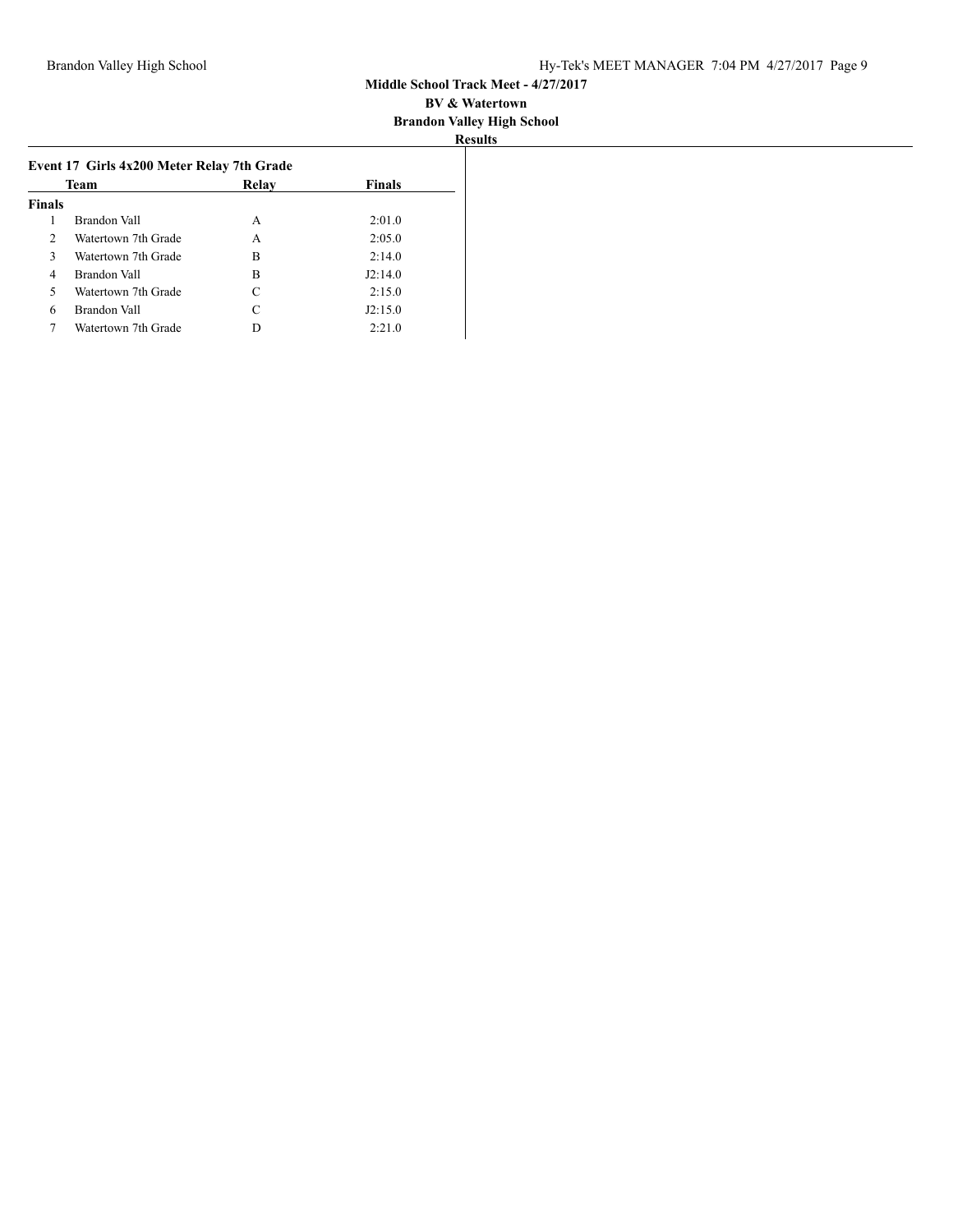| 31 B<br>۰ | . . |
|-----------|-----|
|           |     |

| Team           |                     | Relay | Finals |  |
|----------------|---------------------|-------|--------|--|
| <b>Finals</b>  |                     |       |        |  |
|                | Watertown 8th Grade | A     | 2:00.0 |  |
| $\mathfrak{D}$ | Watertown 8th Grade | в     | 2:03.0 |  |
| 3              | Brandon Vall        | А     | 2:07.0 |  |
| 4              | Brandon Vall        | в     | 2:08.0 |  |
| 5              | Watertown 8th Grade | C     | 2:09.0 |  |
| 6              | Watertown 8th Grade | D     | 2:14.0 |  |
|                |                     |       |        |  |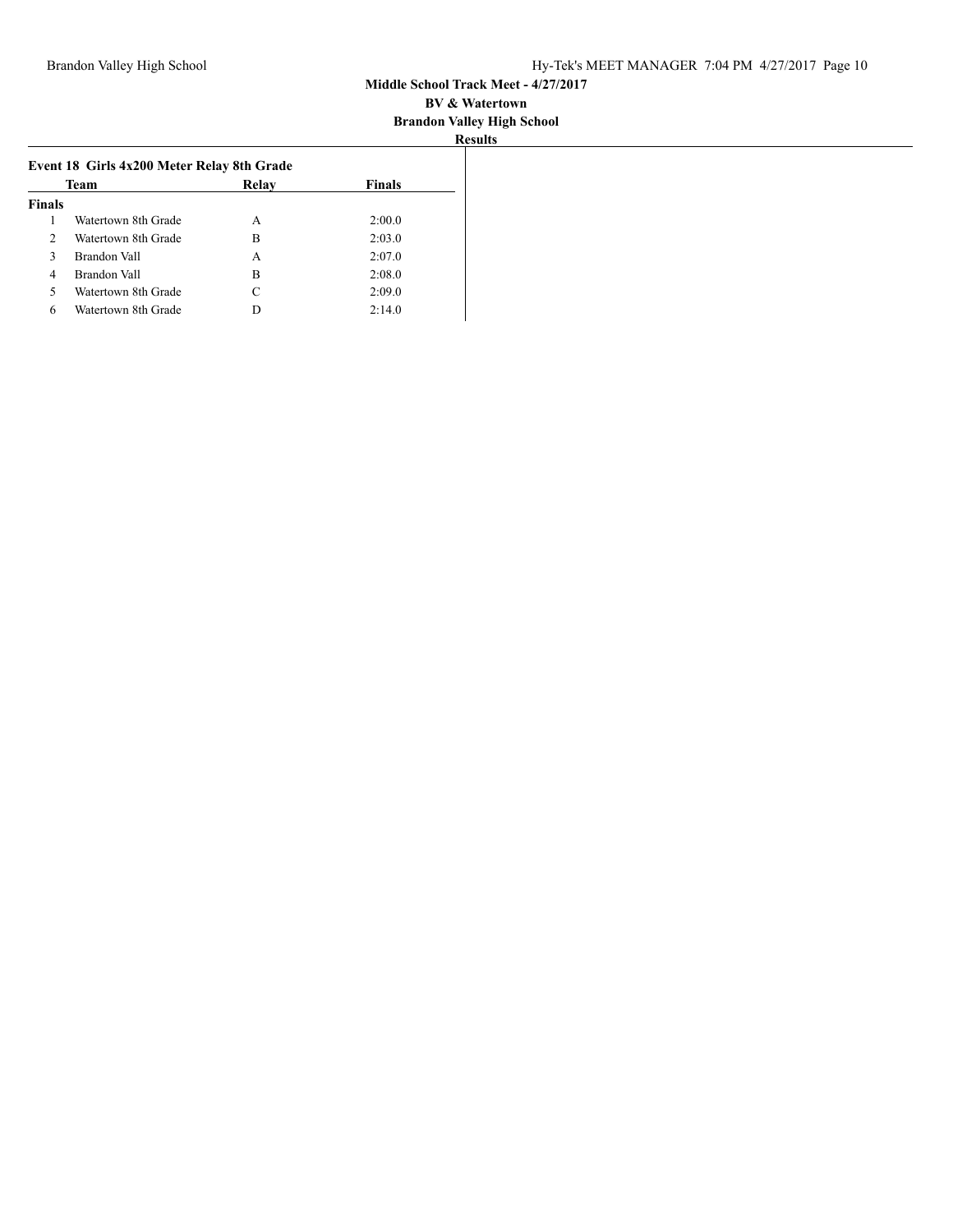| <br>тансу під  |  |
|----------------|--|
| <b>Results</b> |  |
|                |  |

|               | Event 19 Boys 4x200 Meter Relay 7th Grade |       |               |
|---------------|-------------------------------------------|-------|---------------|
|               | Team                                      | Relay | <b>Finals</b> |
| <b>Finals</b> |                                           |       |               |
|               | Watertown 7th Grade                       | A     | 1:55.0        |
| 2             | Watertown 7th Grade                       | в     | 1:59.0        |
| 3             | Brandon Vall                              | A     | 2:00.0        |
| 4             | Brandon Vall                              | в     | 2:12.0        |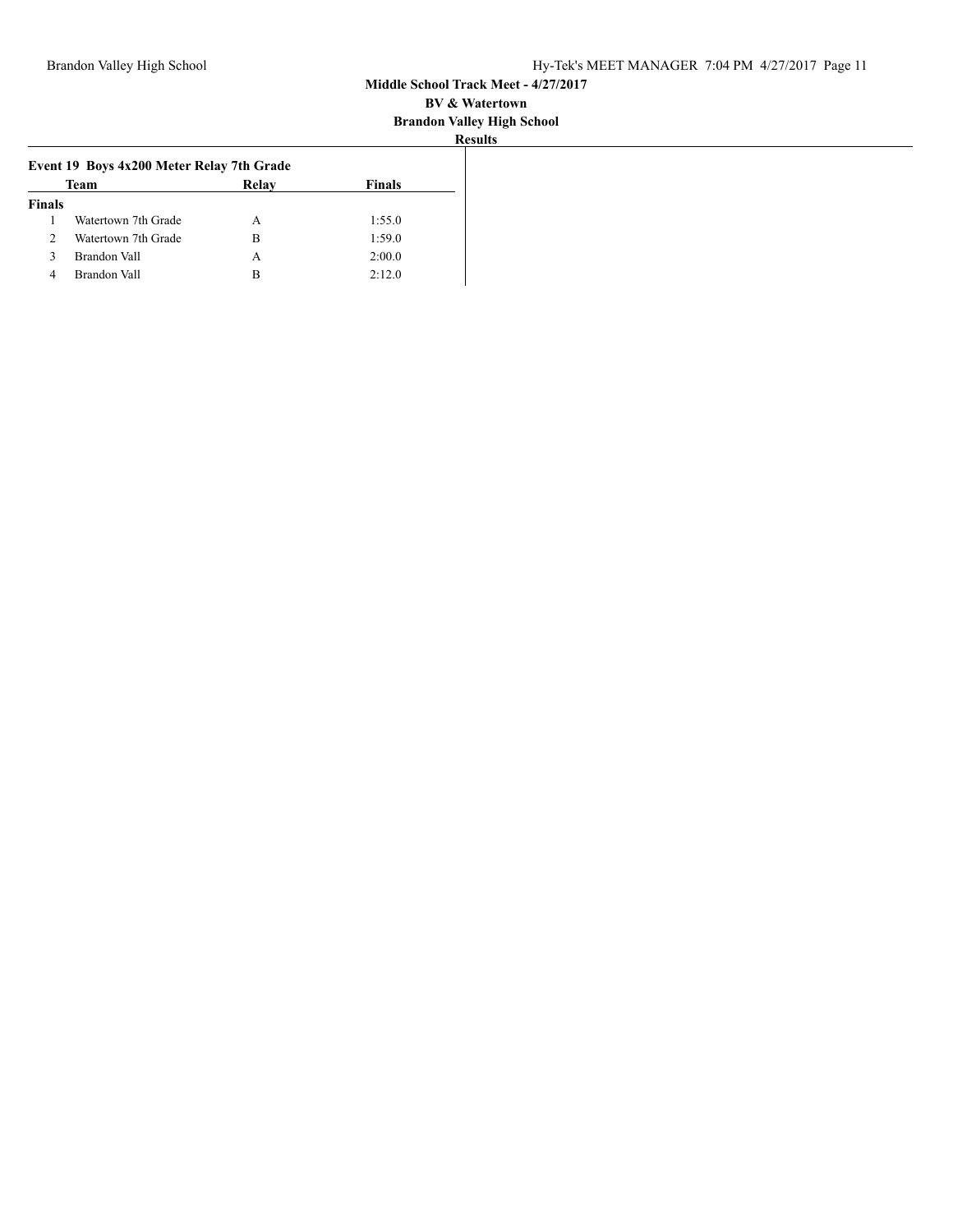| u         |  |
|-----------|--|
| u D<br>۰. |  |
|           |  |

| Team                | Relay | <b>Finals</b>                             |
|---------------------|-------|-------------------------------------------|
| <b>Finals</b>       |       |                                           |
| Watertown 8th Grade | А     | 1:49.0                                    |
| Brandon Vall        | А     | 1:54.0                                    |
| Watertown 8th Grade | в     | 1:55.0                                    |
|                     |       | Event 20 Boys 4x200 Meter Relay 8th Grade |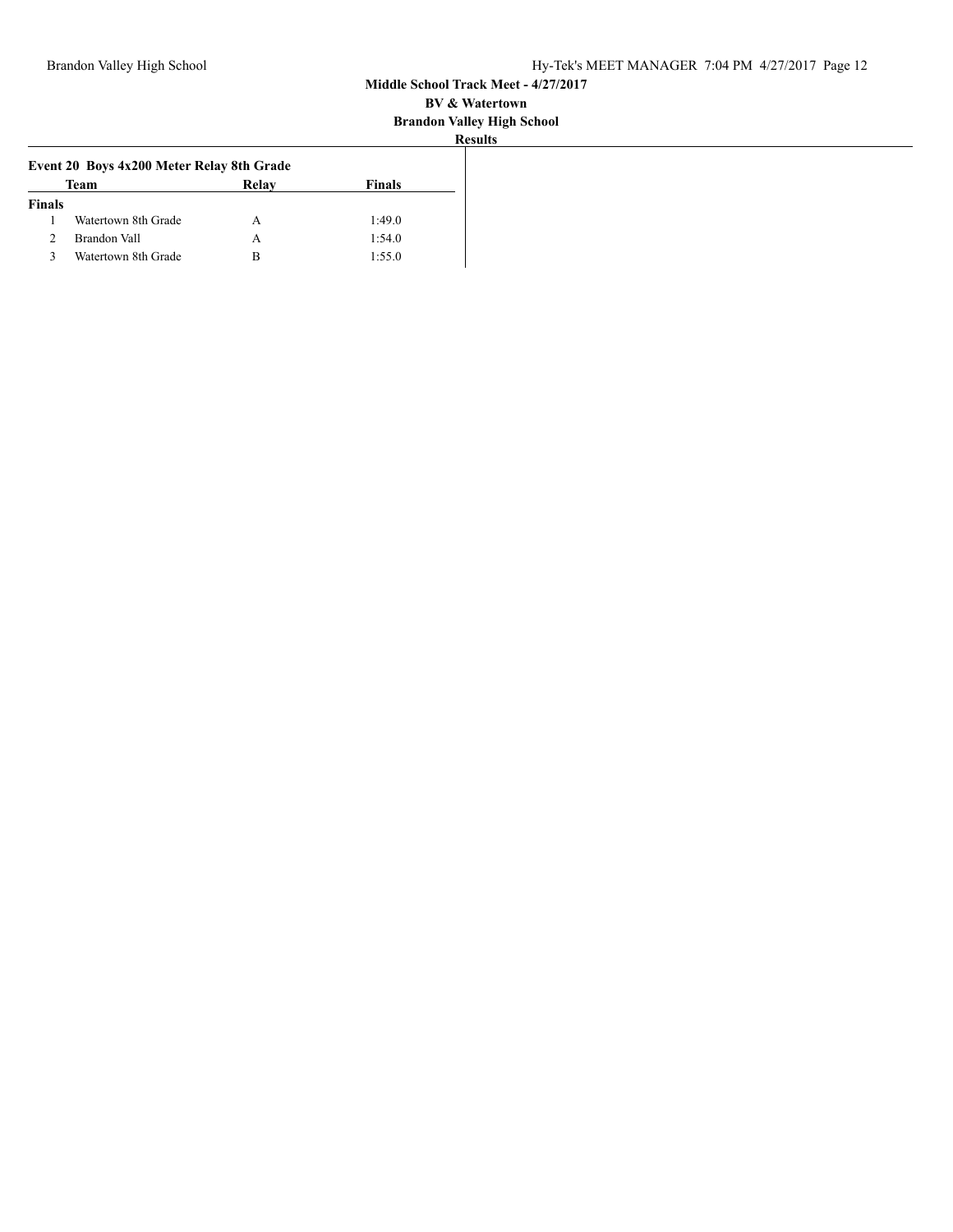|  | esults |  |
|--|--------|--|

| Event 21 Girls 1600 Meter Run 7th Grade |                     |  |              |        |
|-----------------------------------------|---------------------|--|--------------|--------|
|                                         | Name                |  | Yr School    | Finals |
| <b>Finals</b>                           |                     |  |              |        |
|                                         | 224 Zoey Mandery    |  | Brandon Vall | 6:15.0 |
|                                         | 240 Hannah Sprecher |  | Brandon Vall | 6:21.0 |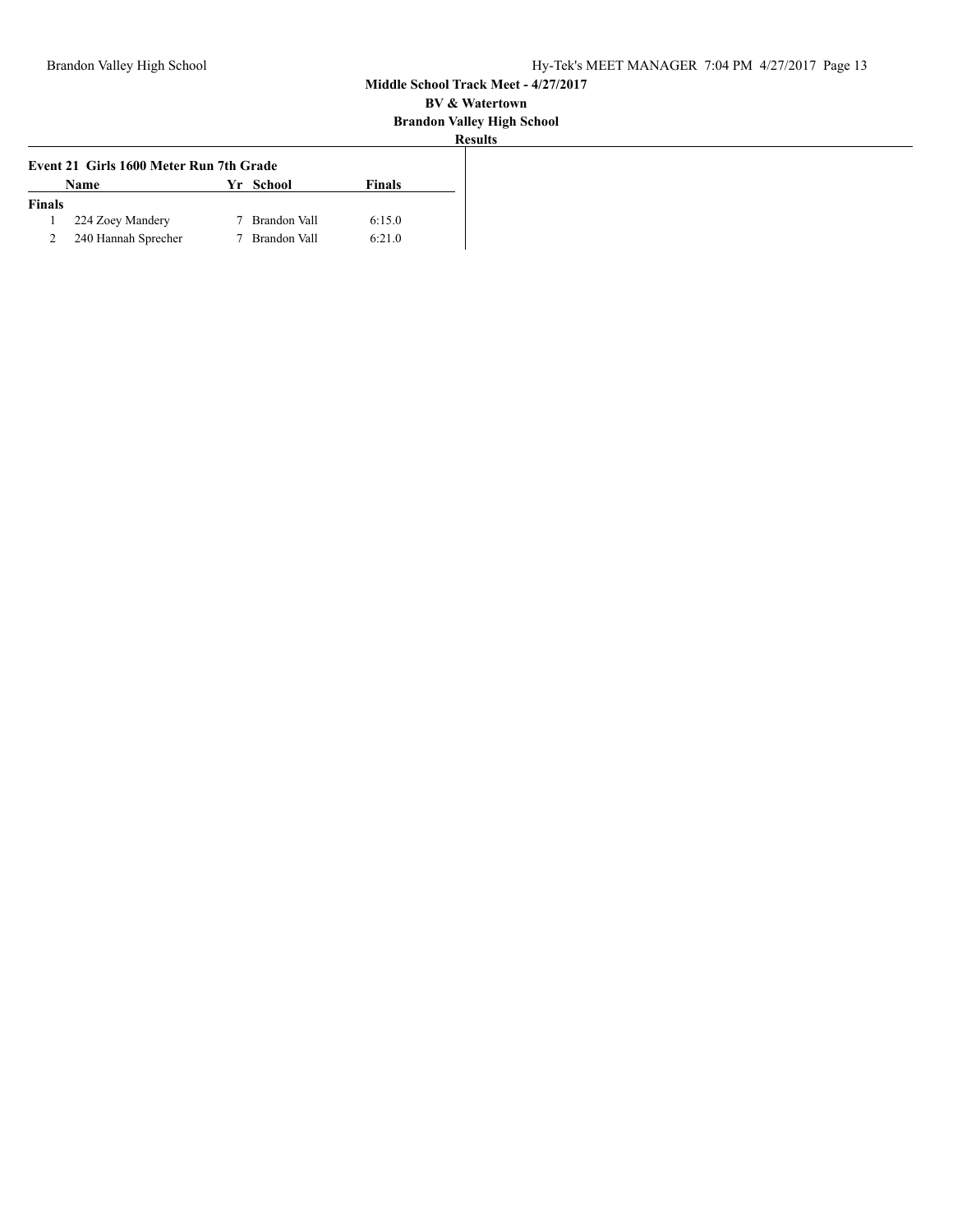| ٠ | sun |  |
|---|-----|--|

| Event 22 Girls 1600 Meter Run 8th Grade |                     |  |                |        |
|-----------------------------------------|---------------------|--|----------------|--------|
|                                         | <b>Name</b>         |  | Yr School      | Finals |
| <b>Finals</b>                           |                     |  |                |        |
|                                         | 410 Natalie Moose   |  | 8 Brandon Vall | 6:13.0 |
|                                         | 833 Jocelyn Klitzke |  | 8 Watertown 8t | 6:28.0 |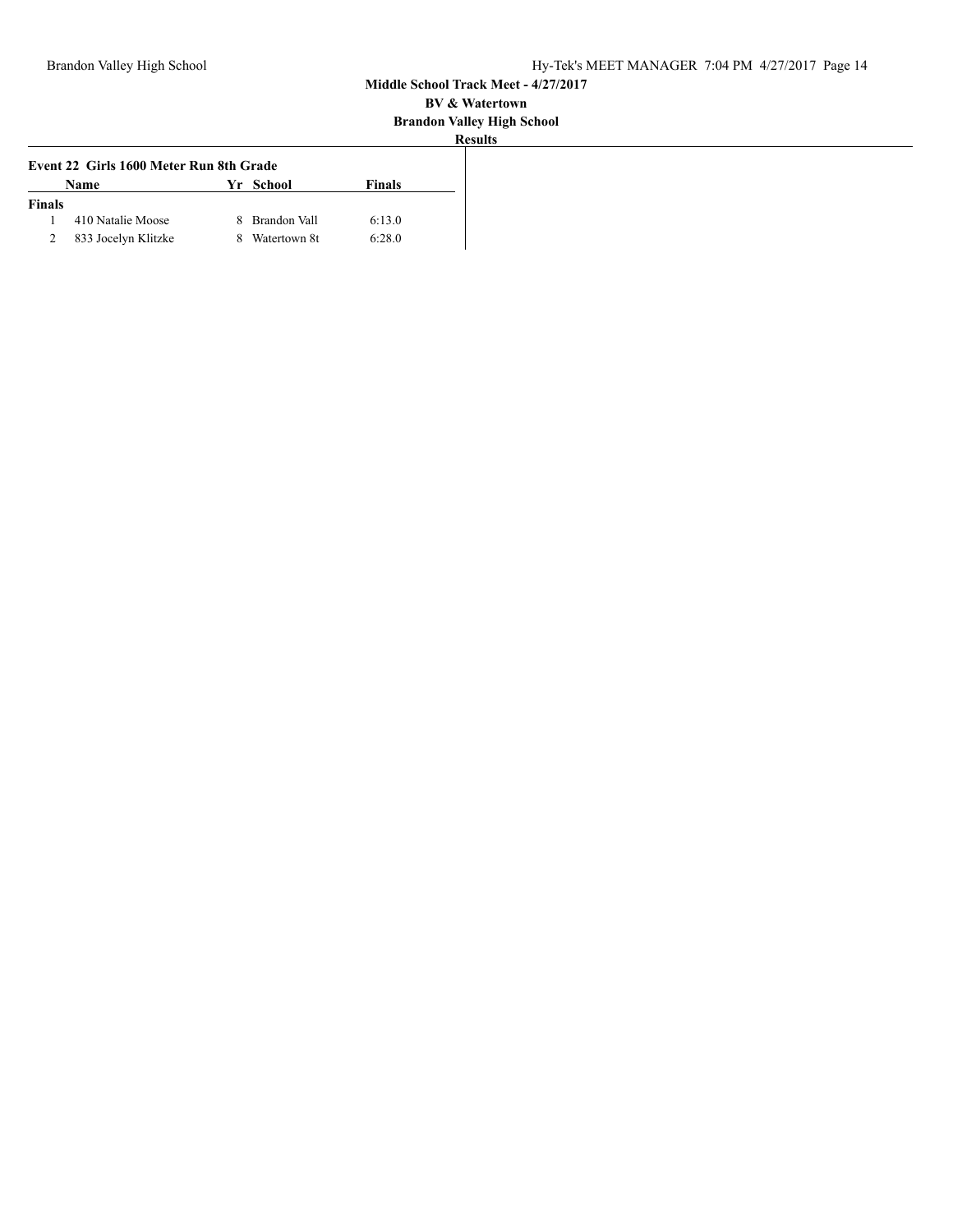| .<br>u                   | . . |
|--------------------------|-----|
| . .<br>$\alpha$ $\alpha$ | и   |

| Event 23 Boys 1600 Meter Run 7th Grade |                  |  |              |        |
|----------------------------------------|------------------|--|--------------|--------|
|                                        | Name             |  | Yr School    | Finals |
| <b>Finals</b>                          |                  |  |              |        |
|                                        | 140 Riley Peyton |  | Brandon Vall | 5:30.0 |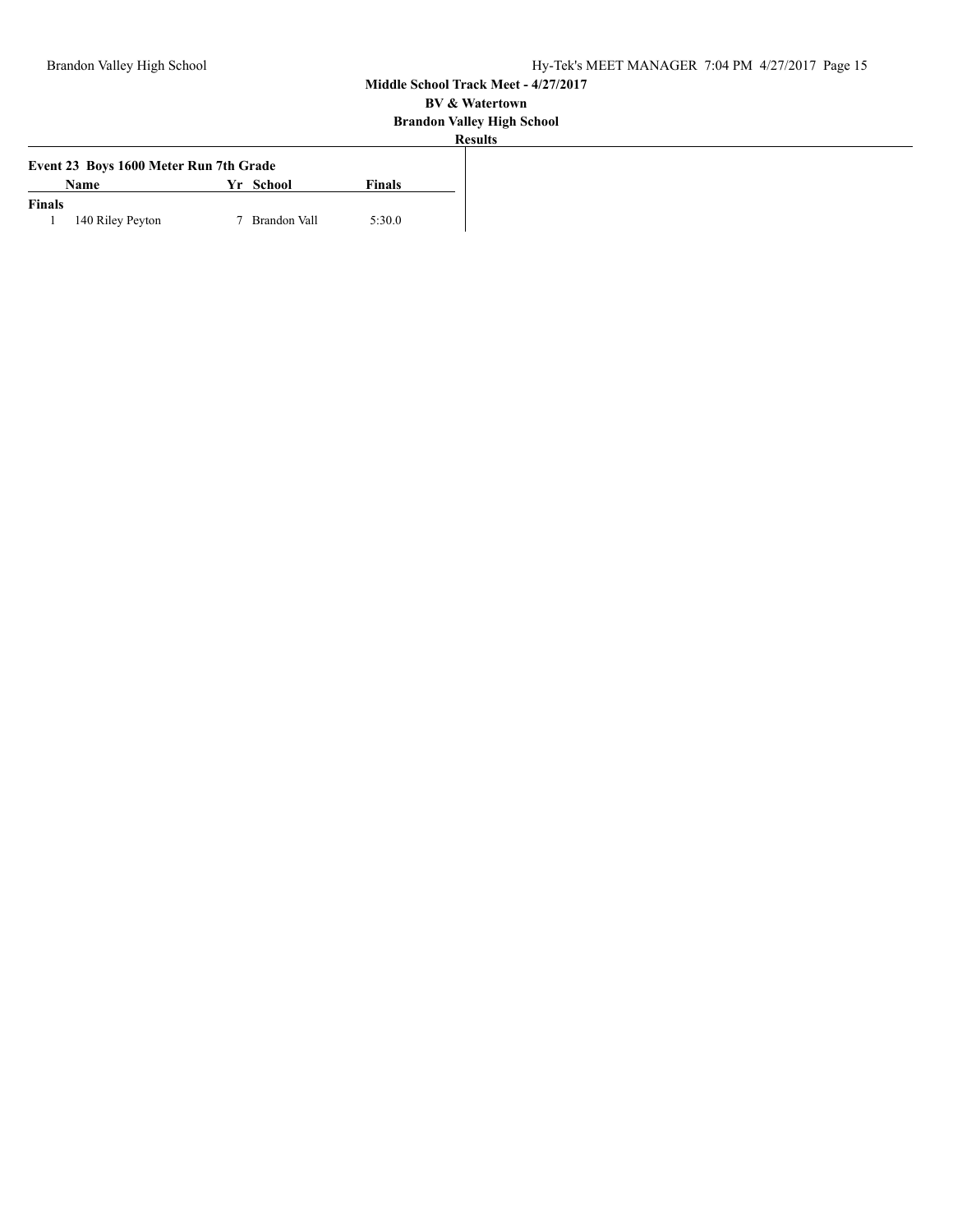| suits |  |
|-------|--|

| Event 24 Boys 1600 Meter Run 8th Grade |                      |    |                     |        |
|----------------------------------------|----------------------|----|---------------------|--------|
|                                        | <b>Name</b>          |    | Yr School           | Finals |
| <b>Finals</b>                          |                      |    |                     |        |
|                                        | 306 Britton Elkin    | ×. | Brandon Vall        | 5:00.0 |
|                                        | 304 Jace Christoffer | 8  | <b>Brandon Vall</b> | 5:34.0 |
|                                        | 731 Cayden O'Farrell | 8  | Watertown 8t        | 5:41.0 |
|                                        |                      |    |                     |        |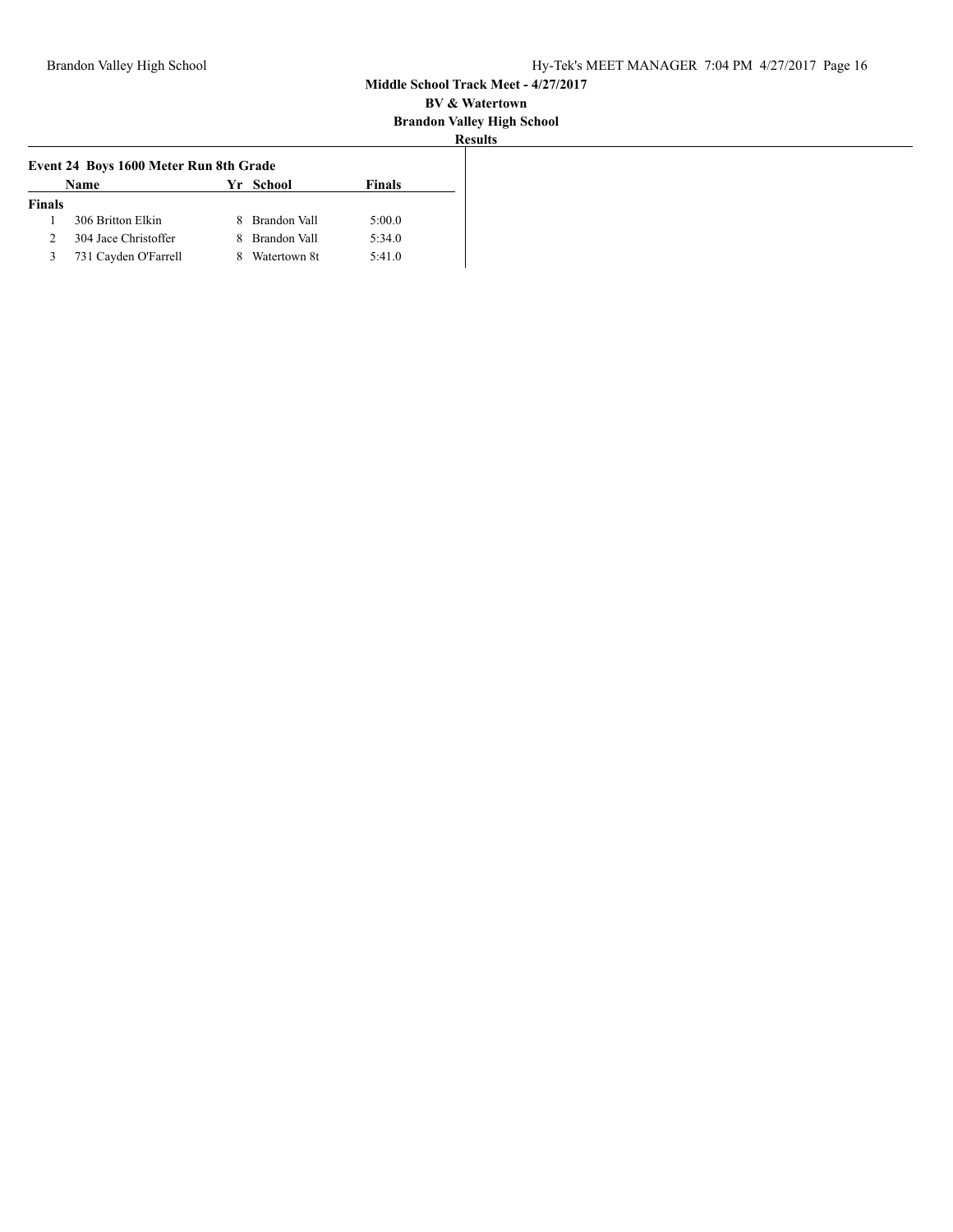| sunt<br> |
|----------|

| Watertown 7th Grade | А                                                          | 58.9   |
|---------------------|------------------------------------------------------------|--------|
| Watertown 7th Grade | В                                                          | 1:01.6 |
|                     | А                                                          | 1:02.4 |
|                     | C                                                          | 1:04.0 |
|                     |                                                            | DO     |
|                     | Brandon Vall<br>Watertown 7th Grade<br>Watertown 7th Grade |        |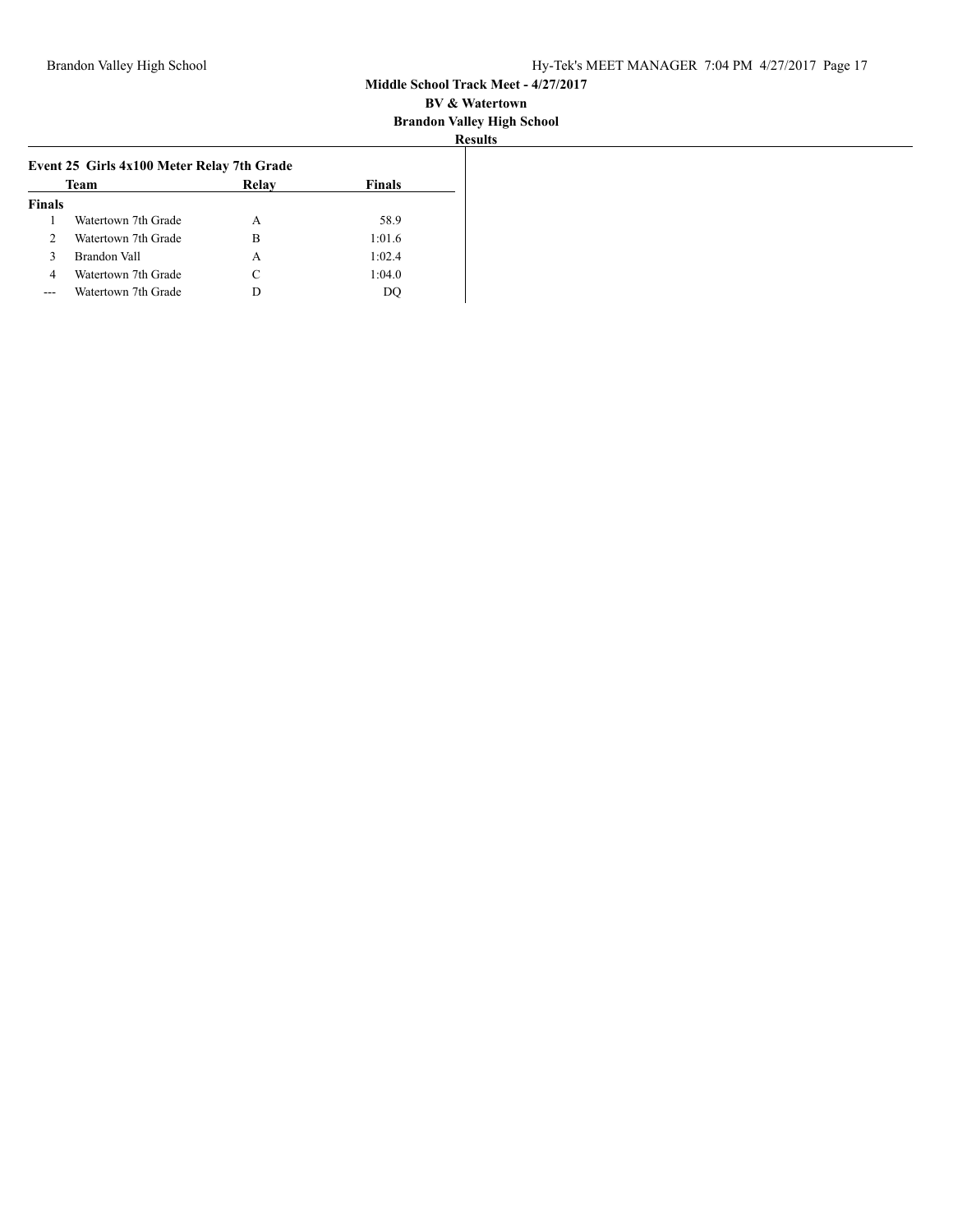| 28 O H B<br>۰<br>T |  |
|--------------------|--|

| Team |                                                                                                          | <b>Finals</b> |  |
|------|----------------------------------------------------------------------------------------------------------|---------------|--|
|      |                                                                                                          |               |  |
|      | A                                                                                                        | 55.2          |  |
|      | A                                                                                                        | 55.4          |  |
|      | в                                                                                                        | 58.2          |  |
|      | C                                                                                                        | 59.9          |  |
|      |                                                                                                          | 1:09.0        |  |
|      | Brandon Vall<br>Watertown 8th Grade<br>Watertown 8th Grade<br>Watertown 8th Grade<br>Watertown 8th Grade | Relay         |  |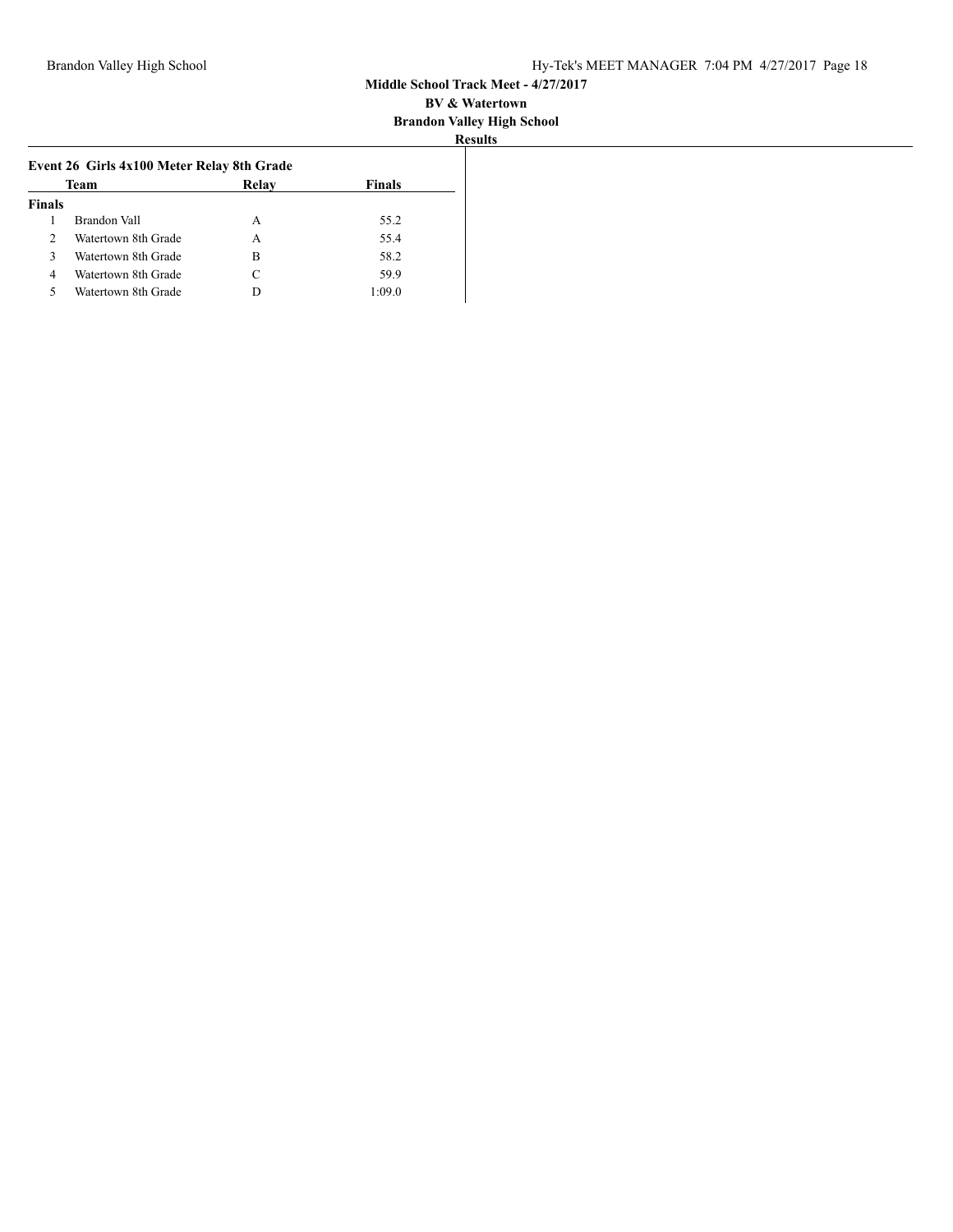| n valley Hi    |
|----------------|
| <b>Results</b> |

|               | Team                | Relay | <b>Finals</b> |
|---------------|---------------------|-------|---------------|
| <b>Finals</b> |                     |       |               |
|               | Brandon Vall        | А     | 52.6          |
| 2             | Watertown 7th Grade | А     | 53.0          |
| ٩             | Brandon Vall        | В     | 56.9          |
| 4             | Brandon Vall        |       | 58.3          |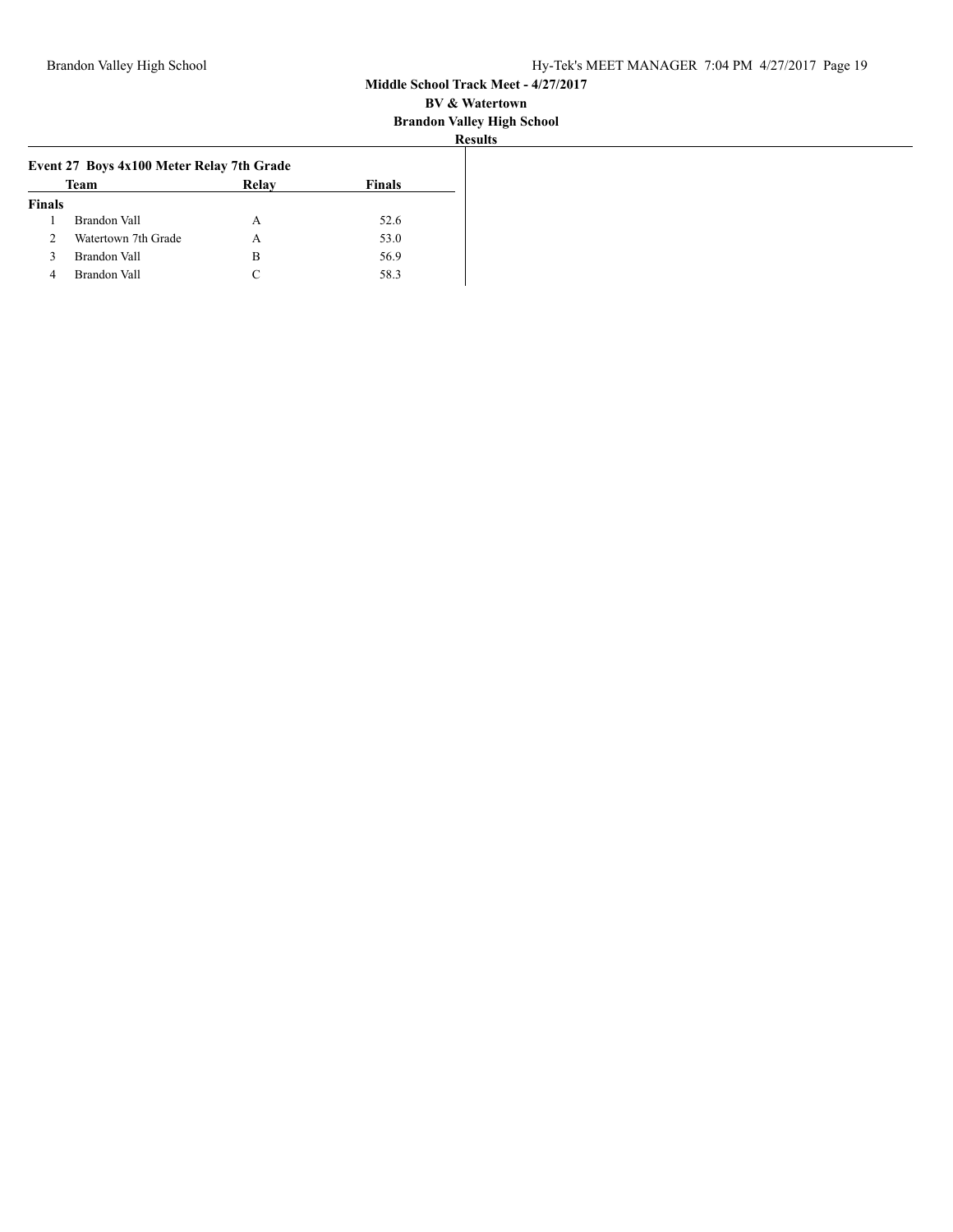| o m |  |
|-----|--|
|     |  |
|     |  |

|               |                     | Event 28 Boys 4x100 Meter Relay 8th Grade |        |
|---------------|---------------------|-------------------------------------------|--------|
| Team<br>Relay |                     |                                           | Finals |
| <b>Finals</b> |                     |                                           |        |
| Brandon Vall  |                     | А                                         | 48.9   |
| 2             | Watertown 8th Grade | А                                         | 50.5   |
| ζ             | Watertown 8th Grade | в                                         | 53.7   |
| 4             | Watertown 8th Grade |                                           | 59.5   |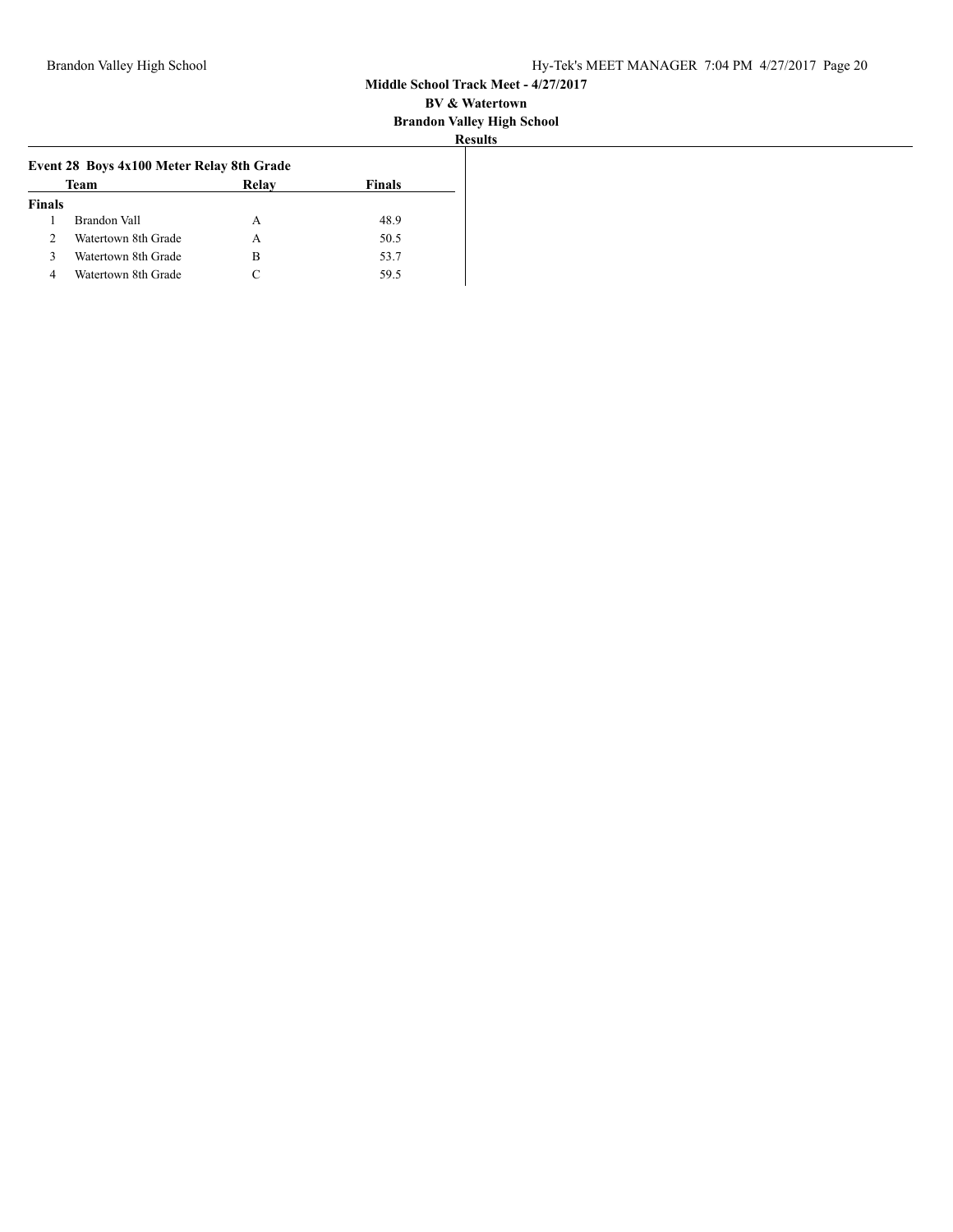| Name          |                           | Yr School    | <b>Finals</b> |
|---------------|---------------------------|--------------|---------------|
| <b>Finals</b> |                           |              |               |
| 1             | 601 Makenzie Allen        | Watertown 7t | 1:14.0        |
| 2             | 249 Katie Wentzy          | Brandon Vall | 1:14.1        |
| 3             | 644 Hannah Walburg        | Watertown 7t | 1:15.0        |
| 4             | 213 Nichole Hansen        | Brandon Vall | 1:16.0        |
| 5             | 622 Danielle (Dani) Miles | Watertown 7t | 1:19.0        |
| 6             | 626 Trinity Ohm           | Watertown 7t | 1:22.0        |
| 7             | 629 Sammi Overvaag        | Watertown 7t | 1:22.1        |
|               |                           |              |               |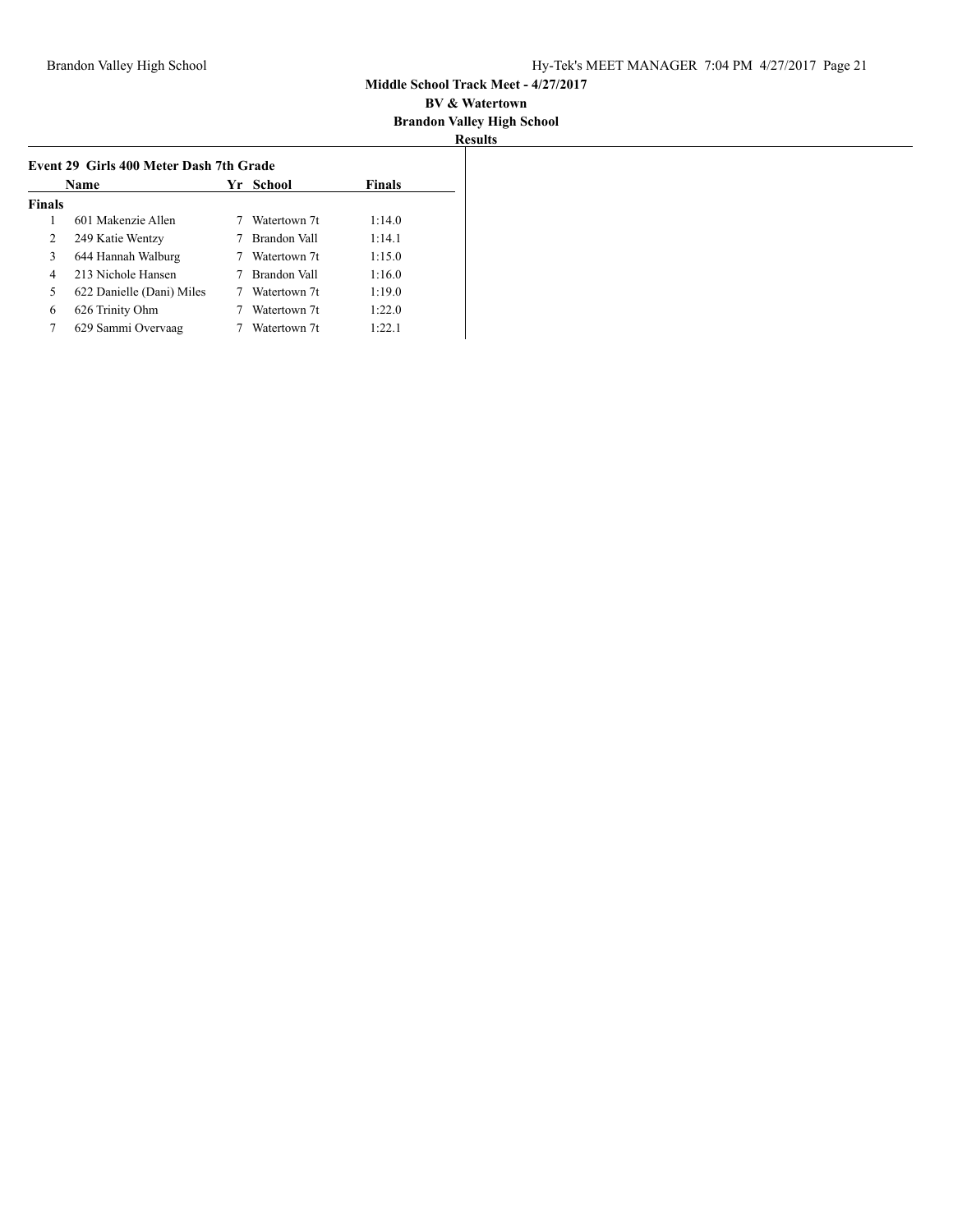| Name          |                         |   | Yr School    | <b>Finals</b> |
|---------------|-------------------------|---|--------------|---------------|
| <b>Finals</b> |                         |   |              |               |
| 1             | 824 Tierney Hodorff     | 8 | Watertown 8t | 1:10.0        |
| 2             | 832 Kylie Kannas        | 8 | Watertown 8t | 1:12.0        |
| 3             | 403 Kylie Birath        | 8 | Brandon Vall | 1:14.0        |
| 4             | 843 maddi pickrel       | 8 | Watertown 8t | 1:16.0        |
| 5             | 846 Maelee Schulte      | 8 | Watertown 8t | 1:21.0        |
| 6             | 840 Mildred Perez Ramos | 8 | Watertown 8t | 1:21.1        |
| 7             | 420 Kady Sehr           | 8 | Brandon Vall | 1:24.0        |
| 8             | 813 Khaliya Fay         | 8 | Watertown 8t | 1:38.0        |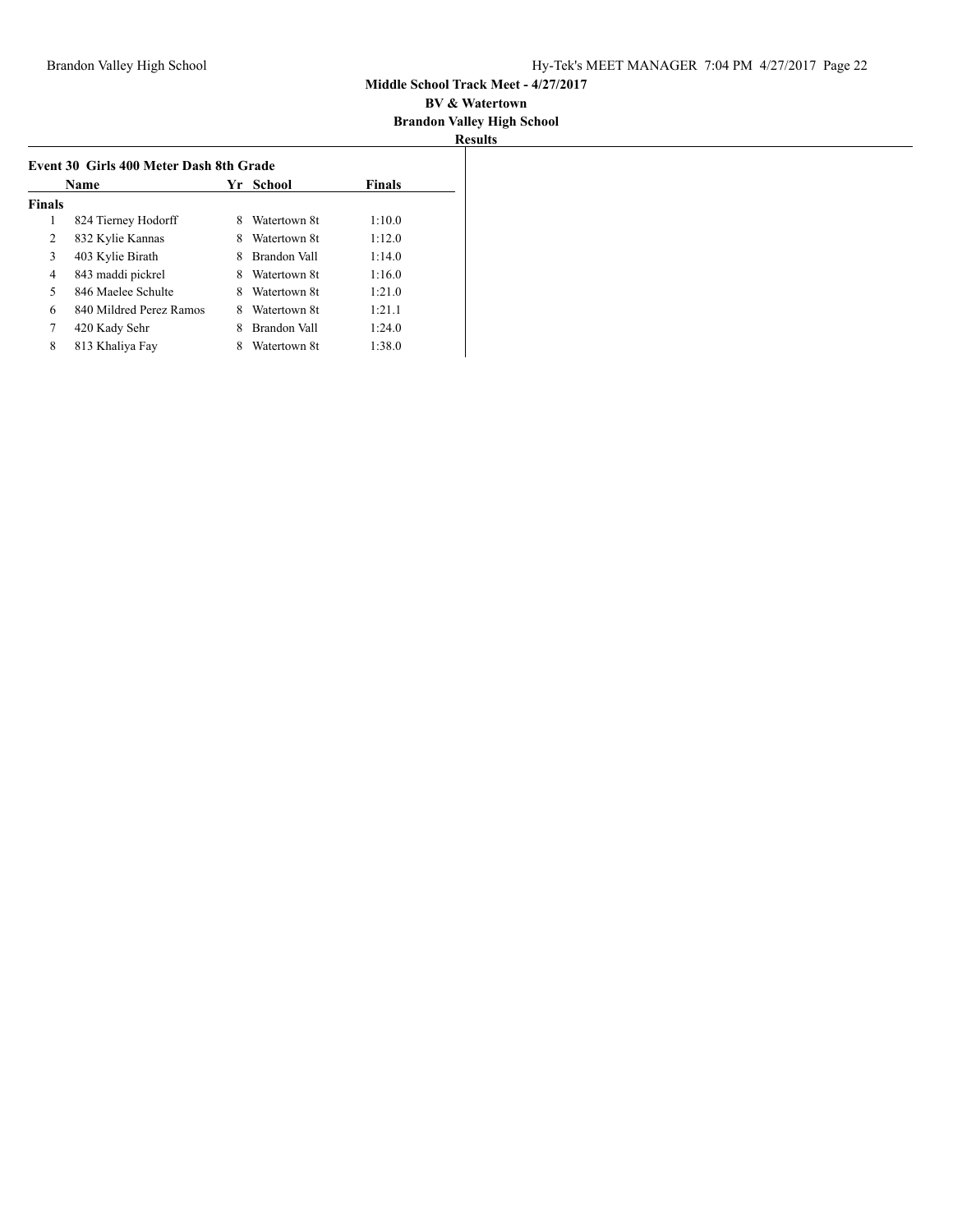#### **BV & Watertown Brandon Valley High School**

| Event 31 Boys 400 Meter Dash 7th Grade<br><b>Finals</b><br>Yr School<br>Name |                              |   |              |         |  |
|------------------------------------------------------------------------------|------------------------------|---|--------------|---------|--|
| <b>Finals</b>                                                                |                              |   |              |         |  |
| 1                                                                            | 117 Jeremiah Donahoe         | 7 | Brandon Vall | 1:05.0  |  |
| 2                                                                            | 512 Terence First In Trouble |   | Watertown 7t | 1:06.0  |  |
| 3                                                                            | 505 ethan beebe              |   | Watertown 7t | J1:06.0 |  |
| 4                                                                            | 108 Kyler Briest             |   | Brandon Vall | 1:07.0  |  |
| 5                                                                            | 531 Jesse Pietz              |   | Watertown 7t | 1:08.0  |  |
| 6                                                                            | 106 Sabren Bortnem           |   | Brandon Vall | 1:09.0  |  |
| 7                                                                            | 519 Tyler Johnson            | 7 | Watertown 7t | 1:10.0  |  |
| 8                                                                            | 527 Drew Norberg             | 7 | Watertown 7t | 1:11.0  |  |
| 9                                                                            | 529 Andrew Pahl              |   | Watertown 7t | 1:11.1  |  |
| 10                                                                           | 536 Camdyn Rieffenberger     |   | Watertown 7t | 1:12.0  |  |
| 11                                                                           | 542 Paul Vocu                |   | Watertown 7t | 1:23.0  |  |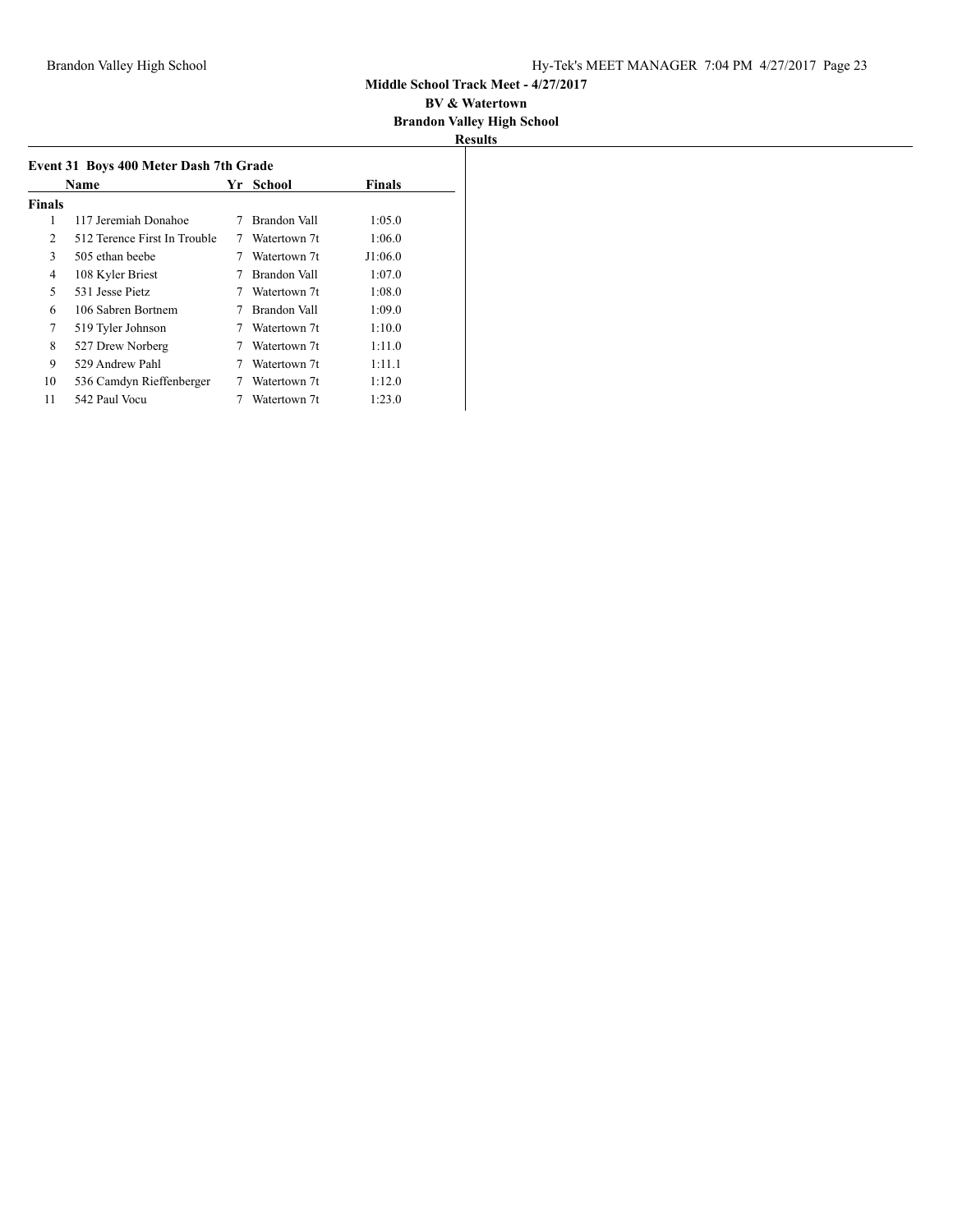| SH 11 |  |
|-------|--|

|               | Name               |   | Yr School    | <b>Finals</b> |
|---------------|--------------------|---|--------------|---------------|
| <b>Finals</b> |                    |   |              |               |
|               | 740 Kade Rumpza    |   | Watertown 8t | 59.0          |
| $\mathcal{L}$ | 732 Andrew Olson   | 8 | Watertown 8t | 1:10.0        |
| 3             | 746 Lexan Thorson  | х | Watertown 8t | 1:11.0        |
| 4             | 721 Alex Kowalski  | 8 | Watertown 8t | 1:12.0        |
| 5             | 736 Brayden Prokop | 8 | Watertown 8t | 1:13.0        |
| 6             | 741 Kade Russell   |   | Watertown 8t | 1:14.0        |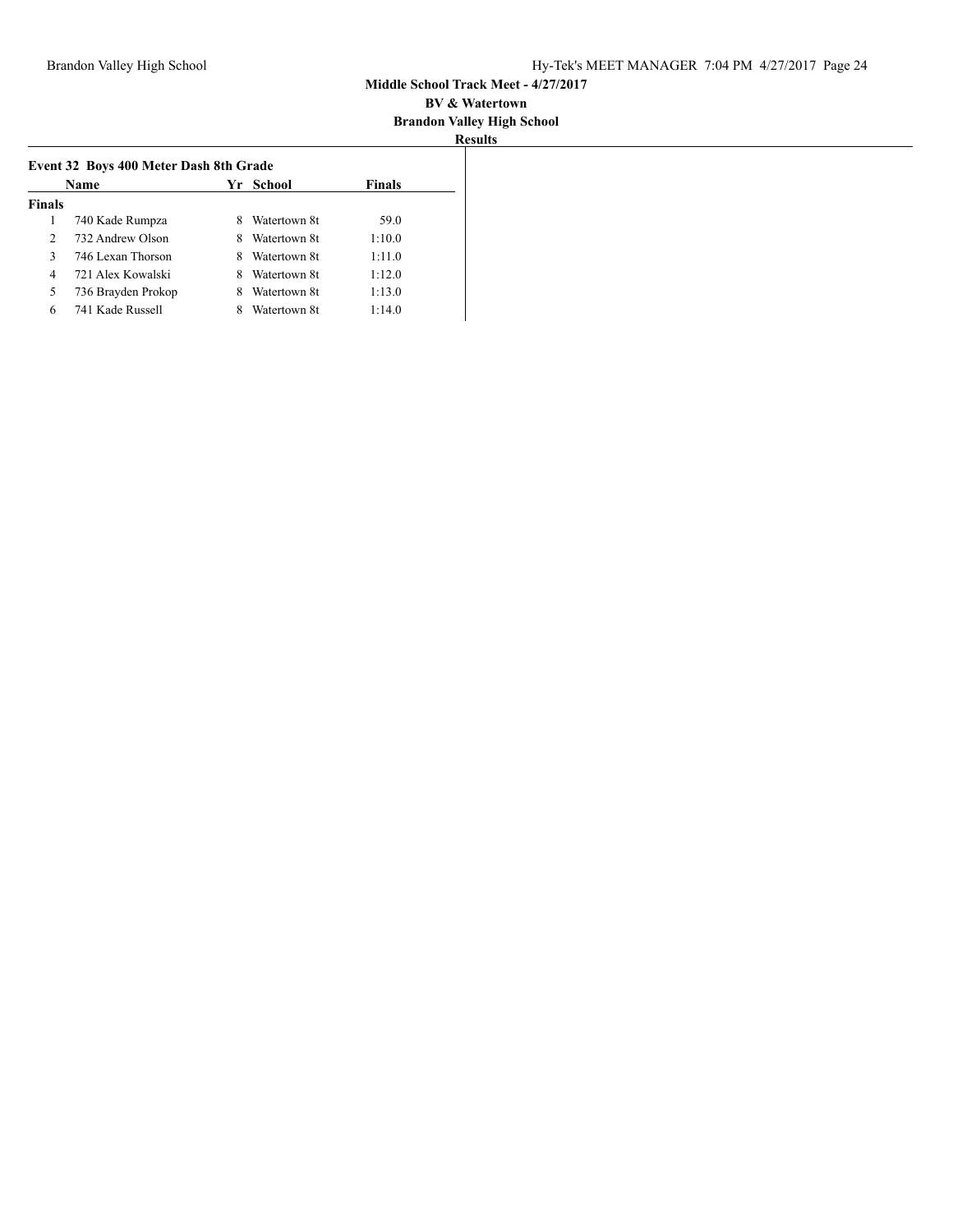| u        |  |
|----------|--|
| sun<br>י |  |

|               | Event 33 Girls 200 Meter Hurdles 7th Grade |                |               |
|---------------|--------------------------------------------|----------------|---------------|
|               | Name                                       | Yr School      | <b>Finals</b> |
| <b>Finals</b> |                                            |                |               |
|               | 212 Emma Hallstrom                         | 7 Brandon Vall | 36.6          |
| 2             | 217 Avery Kautz                            | 7 Brandon Vall | 37.1          |
|               | 636 Jaden Shroll                           | Watertown 7t   | 38.7          |
| 4             | 624 Sienna Moes                            | Watertown 7t   | 53.5          |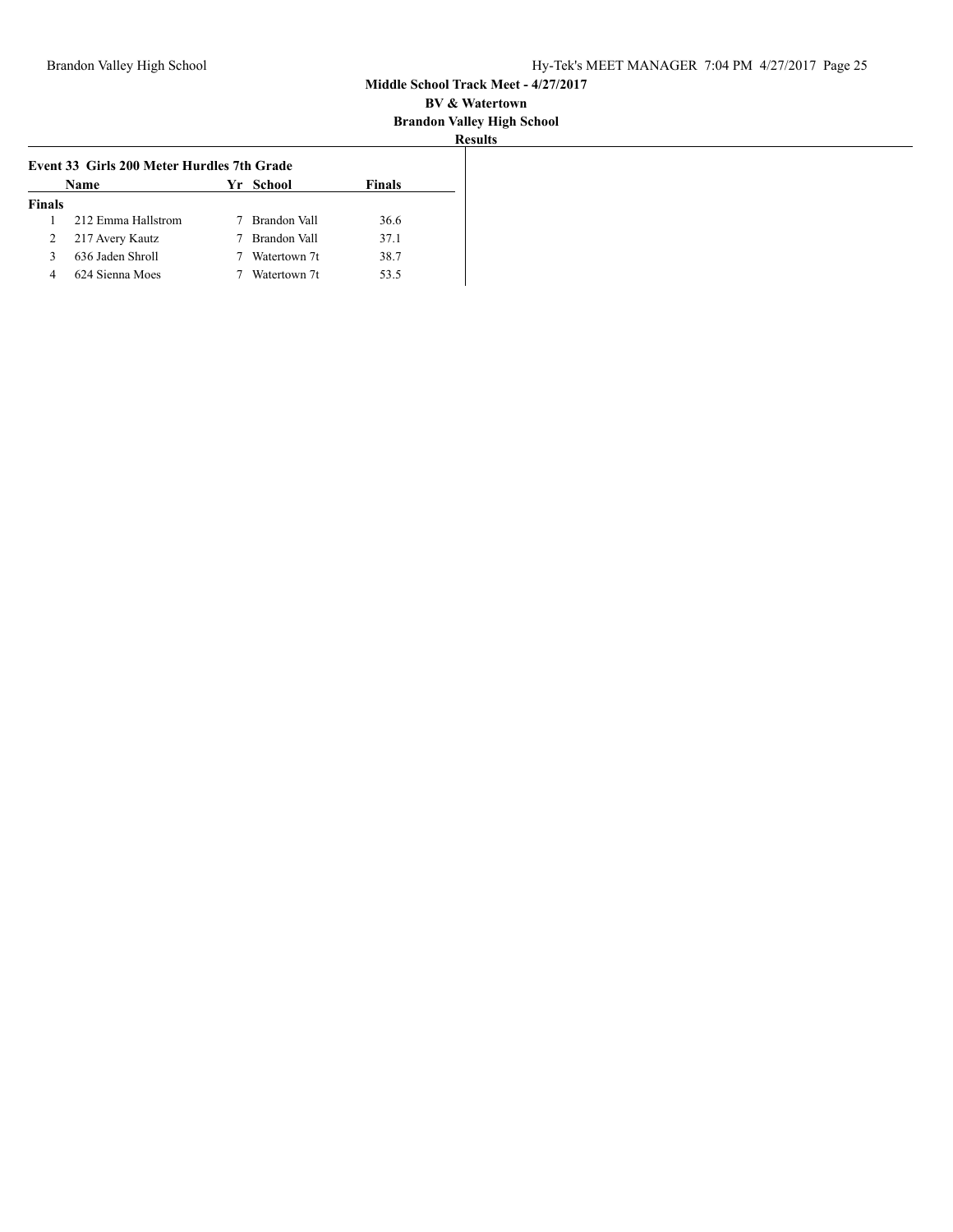|               | Name                    | Yr. | School       | <b>Finals</b> |
|---------------|-------------------------|-----|--------------|---------------|
| <b>Finals</b> |                         |     |              |               |
| 1             | 848 Sierra Stanton      | 8   | Watertown 8t | 32.7          |
| 2             | 808 Gracie Cole         | 8   | Watertown 8t | 35.4          |
| 3             | 852 Shay Weidenbach     | 8   | Watertown 8t | 35.6          |
| 4             | 820 Arriana Haman       | 8   | Watertown 8t | 36.0          |
| 5             | 843 maddi pickrel       | 8   | Watertown 8t | 36.8          |
| 6             | 406 Sage Bultie         | 8   | Brandon Vall | 37.2          |
| 7             | 842 Mackenzie Pickrel   | 8   | Watertown 8t | 37.4          |
| 8             | 804 Dani Brunner        | 8   | Watertown 8t | 37.7          |
| 9             | 840 Mildred Perez Ramos | 8   | Watertown 8t | 39.2          |
| 10            | 814 Lauren Fischbach    | 8   | Watertown 8t | 41.2          |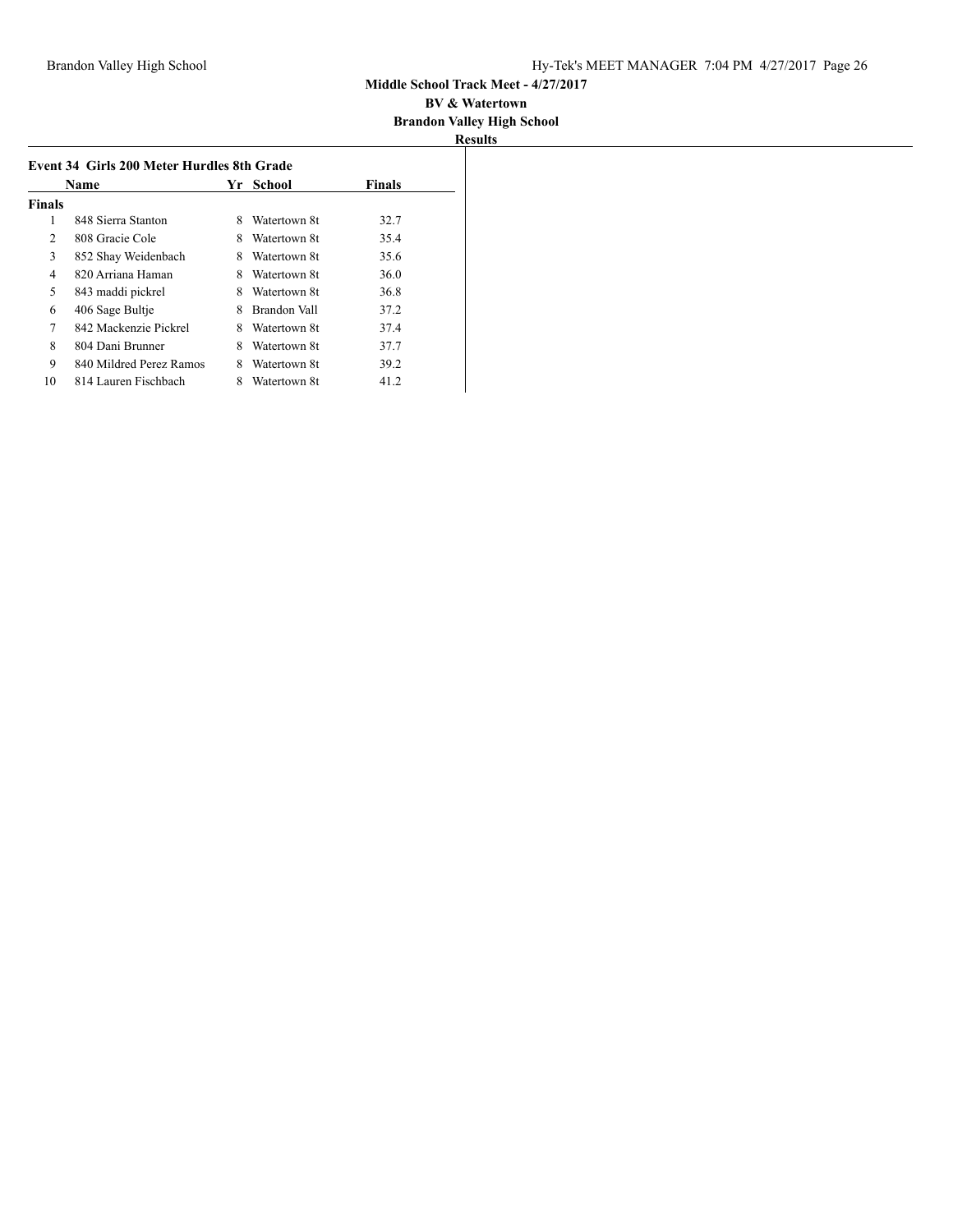|               | Name                   | Yr | School       | <b>Finals</b> |
|---------------|------------------------|----|--------------|---------------|
| <b>Finals</b> |                        |    |              |               |
| 1             | 117 Jeremiah Donahoe   |    | Brandon Vall | 32.1          |
| 2             | 139 Konnor Peschel     |    | Brandon Vall | 32.9          |
| 3             | 145 Isaac Sazonov      |    | Brandon Vall | 34.5          |
| 4             | 539 Logan Syhre        |    | Watertown 7t | 35.6          |
| 5             | 543 Hunter Wientjes    |    | Watertown 7t | 36.1          |
| 6             | 143 Justin Reinschmidt |    | Brandon Vall | 36.6          |
| 7             | 541 Athlete Unknown    |    | Watertown 7t | 36.7          |
| 8             | 507 Mason Bundy        |    | Watertown 7t | 40.8          |
| 8             | 526 Jason Mohr         |    | Watertown 7t | 40.8          |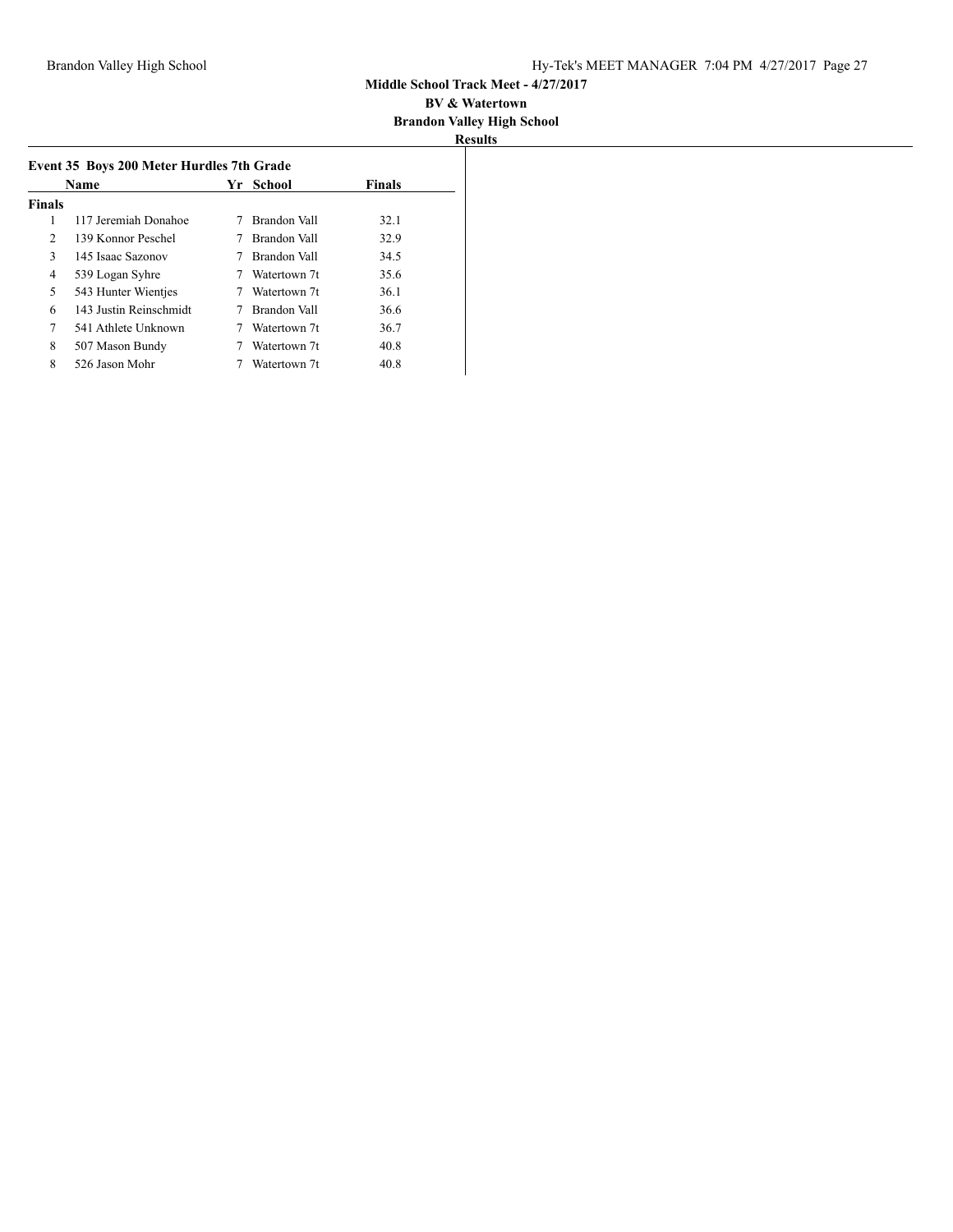| ч.<br>esults |  |
|--------------|--|

|                | Name               |   | Yr School    | <b>Finals</b> |
|----------------|--------------------|---|--------------|---------------|
| <b>Finals</b>  |                    |   |              |               |
|                | 701 Brenden Allen  | 8 | Watertown 8t | 28.1          |
| $\overline{2}$ | 324 Levi Pfeiffer  | 8 | Brandon Vall | 28.2          |
| 3              | 723 Nate Lear      | 8 | Watertown 8t | 29.4          |
| 4              | 712 Jaxon Engstrom | 8 | Watertown 8t | 30.6          |
| 5              | 741 Kade Russell   | 8 | Watertown 8t | 34.7          |
| 6              | 311 Aaron House    |   | Brandon Vall | 34.9          |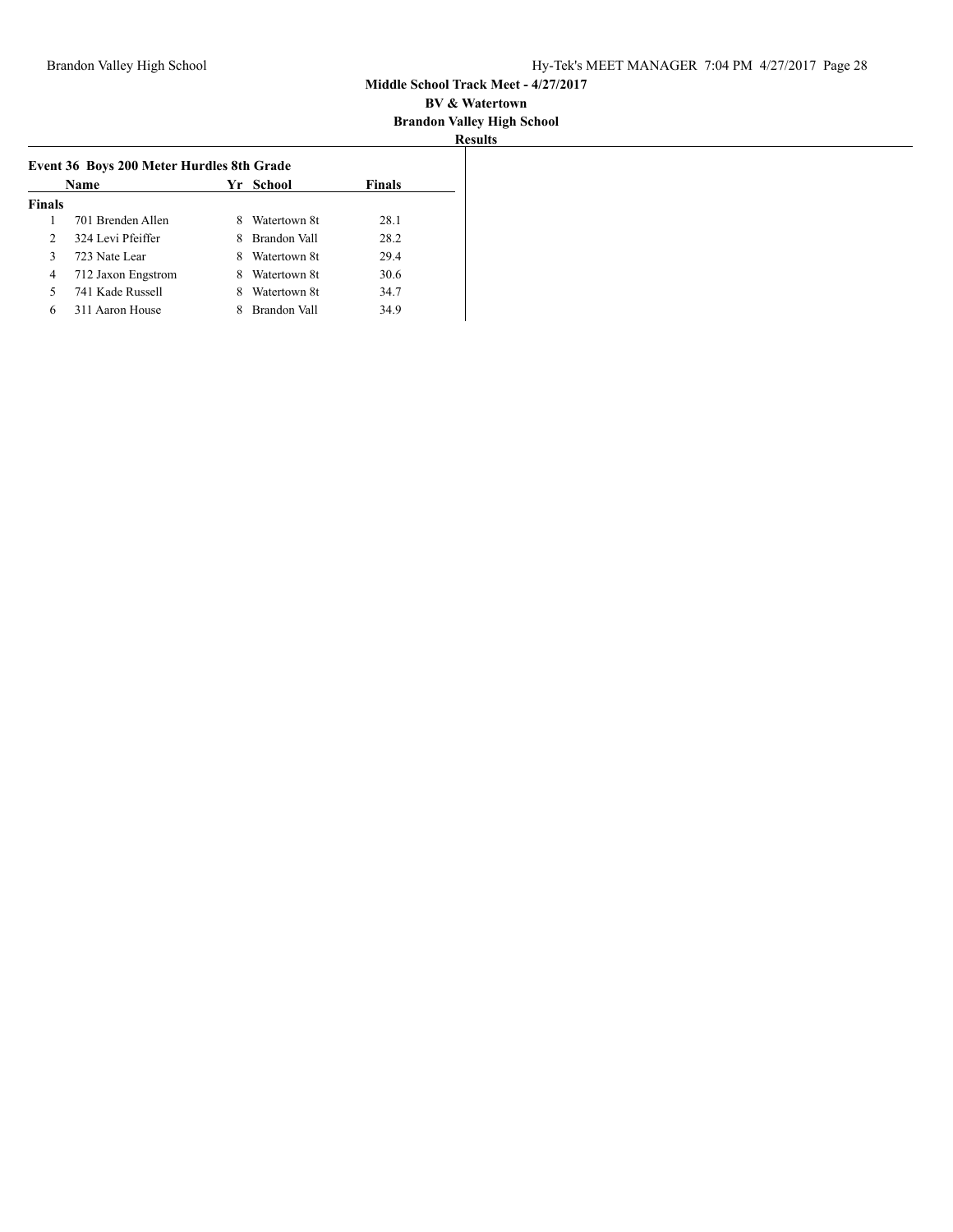## **BV & Watertown Brandon Valley High School**

|               | <b>Name</b>         | Yr School           | Finals |
|---------------|---------------------|---------------------|--------|
| <b>Finals</b> |                     |                     |        |
|               | 239 Rachael Spencer | Brandon Vall        | 2:48.0 |
| 2             | 619 Jaclyn Lloyd    | Watertown 7t        | 2:50.0 |
| 3             | 224 Zoey Mandery    | <b>Brandon Vall</b> | 2:53.0 |
| 4             | 244 Sidney Thue     | Brandon Vall        | 2:54.0 |
| 5             | 249 Katie Wentzy    | Brandon Vall        | 2:55.0 |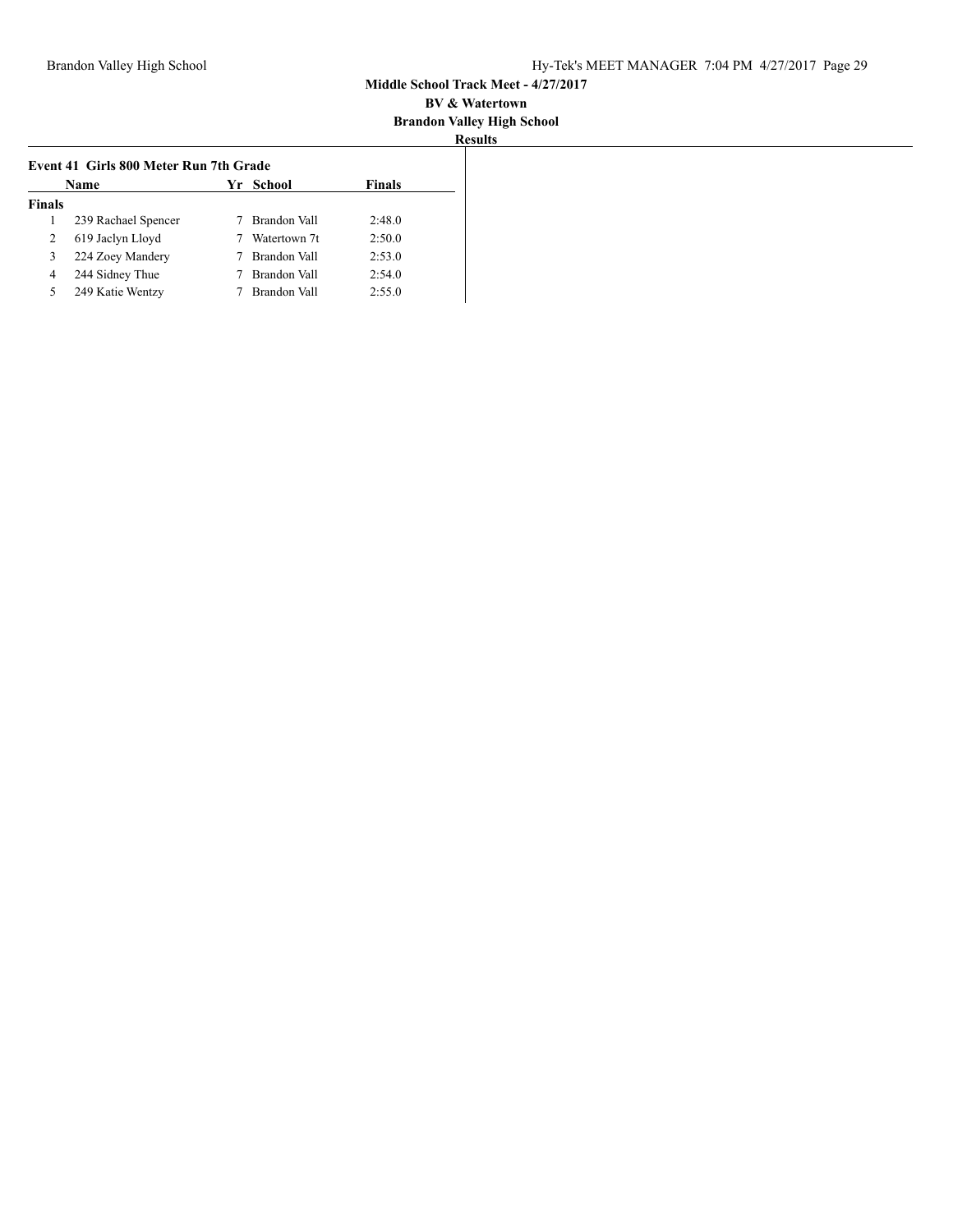| Results |
|---------|

| Name                | Yr. | Finals                                                                                           |
|---------------------|-----|--------------------------------------------------------------------------------------------------|
|                     |     |                                                                                                  |
| 410 Natalie Moose   | 8   | 2:51.0                                                                                           |
| 833 Jocelyn Klitzke | 8   | 3:01.0                                                                                           |
| 841 Emma Pickrel    | 8   | 3:03.0                                                                                           |
|                     |     | Event 42 Girls 800 Meter Run 8th Grade<br>School<br>Brandon Vall<br>Watertown 8t<br>Watertown 8t |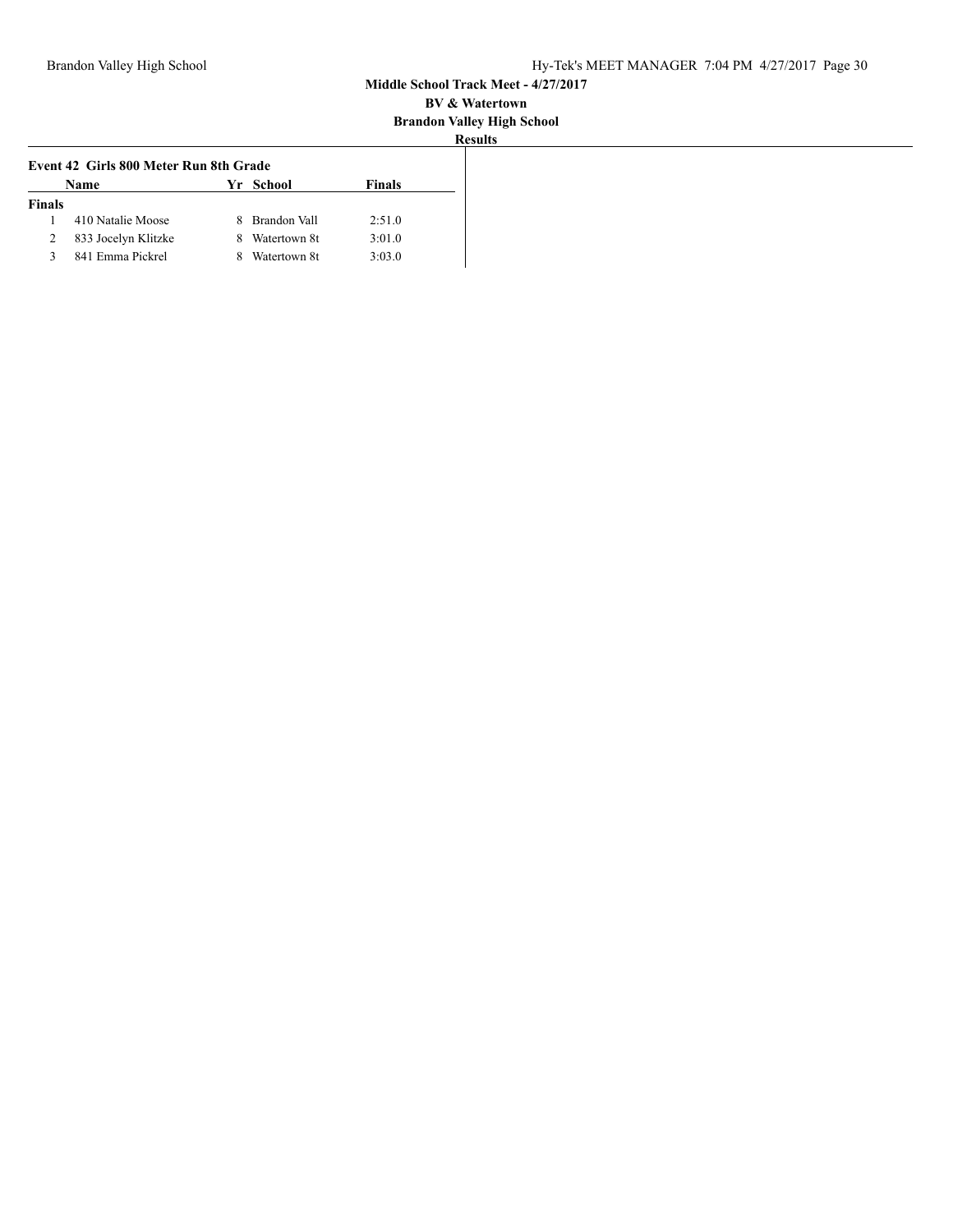| u                |    |
|------------------|----|
| ш<br>r<br>w<br>÷ | ۰. |

|               | <b>Name</b>         | Yr School      | <b>Finals</b> |
|---------------|---------------------|----------------|---------------|
| <b>Finals</b> |                     |                |               |
|               | 101 Joe Anders      | Brandon Vall   | 2:33.0        |
| 2             | 140 Riley Peyton    | 7 Brandon Vall | 2:35.0        |
| 3             | 501 Garrett Antoine | Watertown 7t   | 2:39.0        |
| 4             | 131 Nathan Kruger   | Brandon Vall   | 2:43.0        |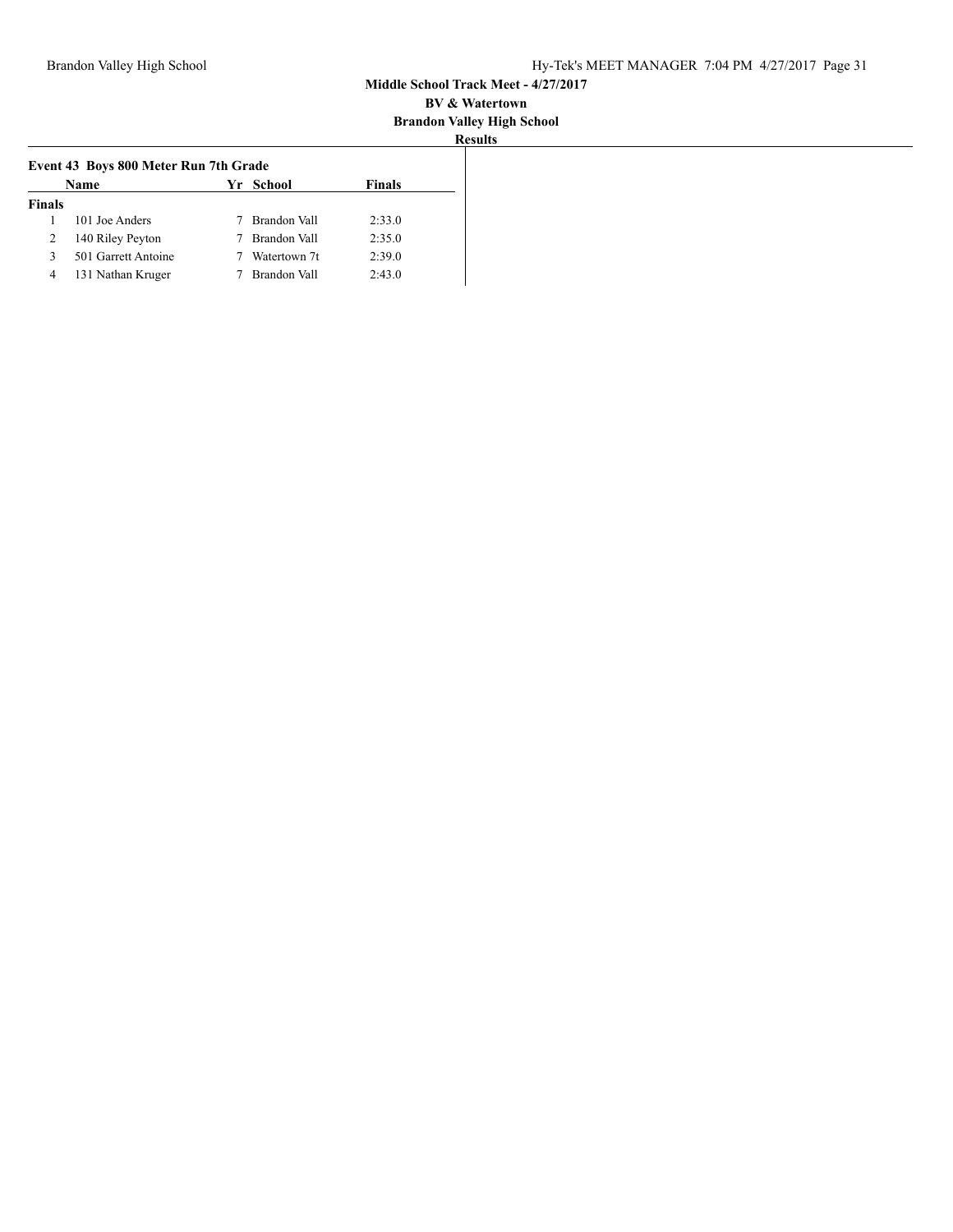| u              |  |
|----------------|--|
| r<br>. .<br>۰. |  |

|               | <b>Name</b>          | Event 44 Boys 800 Meter Run 8th Grade<br>Yr School |              | <b>Finals</b> |
|---------------|----------------------|----------------------------------------------------|--------------|---------------|
| <b>Finals</b> |                      |                                                    |              |               |
|               | 740 Kade Rumpza      |                                                    | Watertown 8t | 2:23.0        |
| 2             | 306 Britton Elkin    |                                                    | Brandon Vall | 2:24.0        |
| 3             | 335 Josef Zahn       |                                                    | Brandon Vall | 2:35.0        |
| 4             | 304 Jace Christoffer |                                                    | Brandon Vall | 2:40.0        |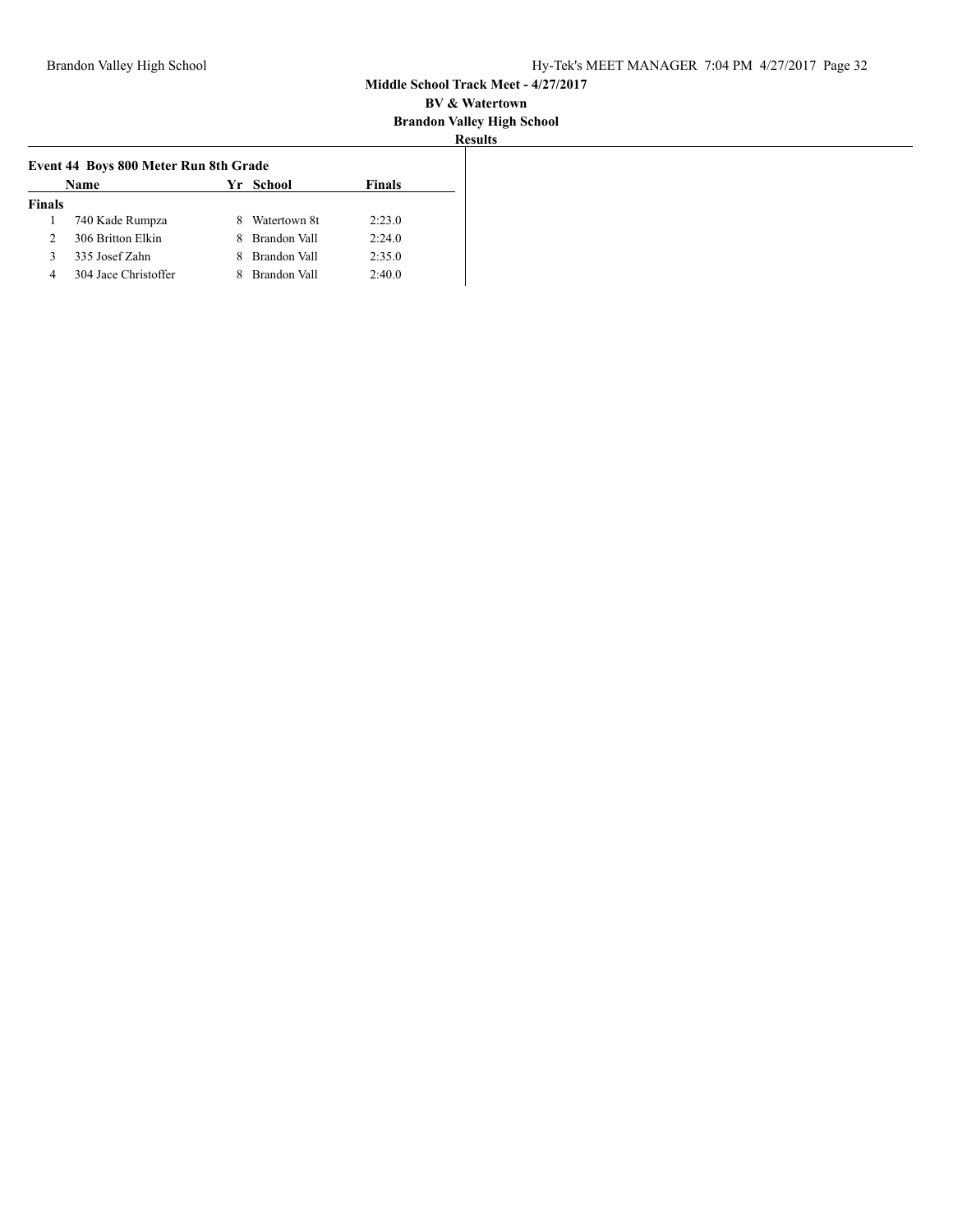#### **BV & Watertown Brandon Valley High School**

|        | Name                      | Yr | School       | Finals |
|--------|---------------------------|----|--------------|--------|
| Finals |                           |    |              |        |
| 1      | 242 Gemma Symington       | 7  | Brandon Vall | 29.9   |
| 2      | 232 Elaina Rice           |    | Brandon Vall | 31.6   |
| 3      | 234 Caitlin Siegfried     | 7  | Brandon Vall | 31.7   |
| 4      | 622 Danielle (Dani) Miles | 7  | Watertown 7t | 31.8   |
| 5      | 233 Gaby Schroder         | 7  | Brandon Vall | 32.1   |
| 6      | 620 Autumn Mack           | 7  | Watertown 7t | 32.2   |
| 7      | 216 Ellen Joseph          | 7  | Brandon Vall | 33.5   |
| 8      | 206 Georgia Elumbaring    |    | Brandon Vall | 34.3   |
| 9      | 605 Jillian Busch         | 7  | Watertown 7t | 34.5   |
| 10     | 643 Kayla Vohlken         | 7  | Watertown 7t | 34.6   |
| 10     | 621 Lauren Mahnke         | 7  | Watertown 7t | 34.6   |
| 12     | 245 Athlete Unknown       | 7  | Brandon Vall | 34.9   |
| 13     | 631 Kate-Lyn Redlinger    | 7  | Watertown 7t | 35.0   |
| 14     | 223 Taylor Lindekugel     | 7  | Brandon Vall | 36.1   |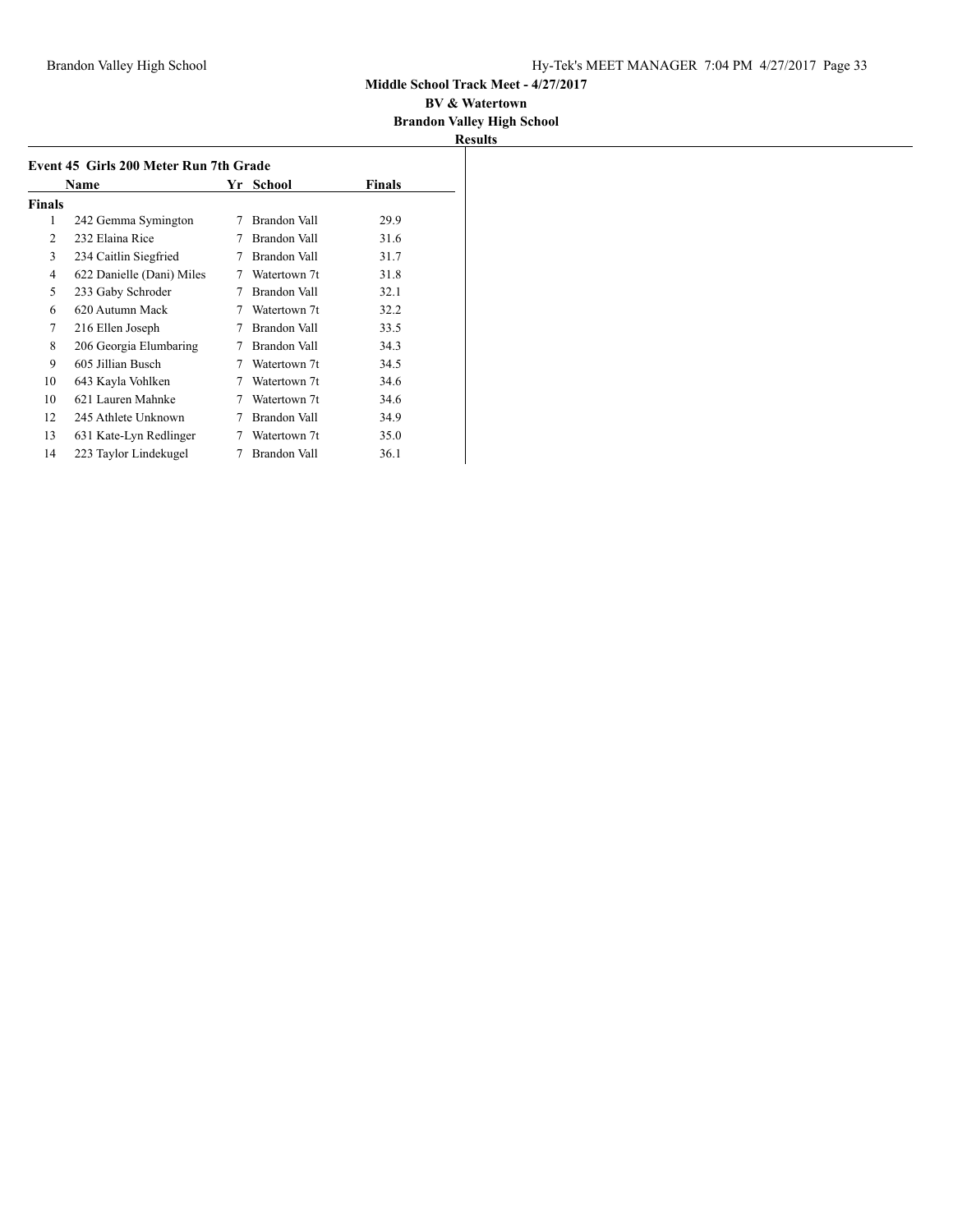#### **BV & Watertown Brandon Valley High School**

| Event 46 Girls 200 Meter Run 8th Grade<br>Finals<br>Name<br>Yr School |                       |   |                     |      |
|-----------------------------------------------------------------------|-----------------------|---|---------------------|------|
| Finals                                                                |                       |   |                     |      |
| 1                                                                     | 815 Hunter Fjerstad   | 8 | Watertown 8t        | 29.7 |
| 2                                                                     | 856 Julianna Young    | 8 | Watertown 8t        | 29.9 |
| 3                                                                     | 803 Abby Bramer       | 8 | Watertown 8t        | 30.4 |
| 4                                                                     | 819 Catrina Gardner   | 8 | Watertown 8t        | 30.8 |
| 5                                                                     | 845 Arianna Schneider | 8 | Watertown 8t        | 31.5 |
| 6                                                                     | 844 Carlie Reppe      | 8 | Watertown 8t        | 31.8 |
| 7                                                                     | 841 Emma Pickrel      | 8 | Watertown 8t        | 31.9 |
| 8                                                                     | 414 Macy Rippentrop   | 8 | Brandon Vall        | 32.0 |
| 9                                                                     | 413 Ella Ray          | 8 | <b>Brandon Vall</b> | 32.4 |
| 10                                                                    | 422 Jenna Stengel     | 8 | Brandon Vall        | 32.5 |
| 11                                                                    | 853 Kelsey Whiting    | 8 | Watertown 8t        | 32.6 |
| 12                                                                    |                       | 8 | Watertown 8t        | 32.7 |
|                                                                       | 821 Elly Harms        |   |                     |      |
| 13                                                                    | 832 Kylie Kannas      | 8 | Watertown 8t        | 32.8 |
| 13                                                                    | 408 Kim Kranz         | 8 | Brandon Vall        | 32.8 |
| 15                                                                    | 836 Maci Lundgaard    | 8 | Watertown 8t        | 34.1 |
| 16                                                                    | 851 Maci Ward         | 8 | Watertown 8t        | 34.5 |
| 17                                                                    | 813 Khaliya Fay       | 8 | Watertown 8t        | 39.2 |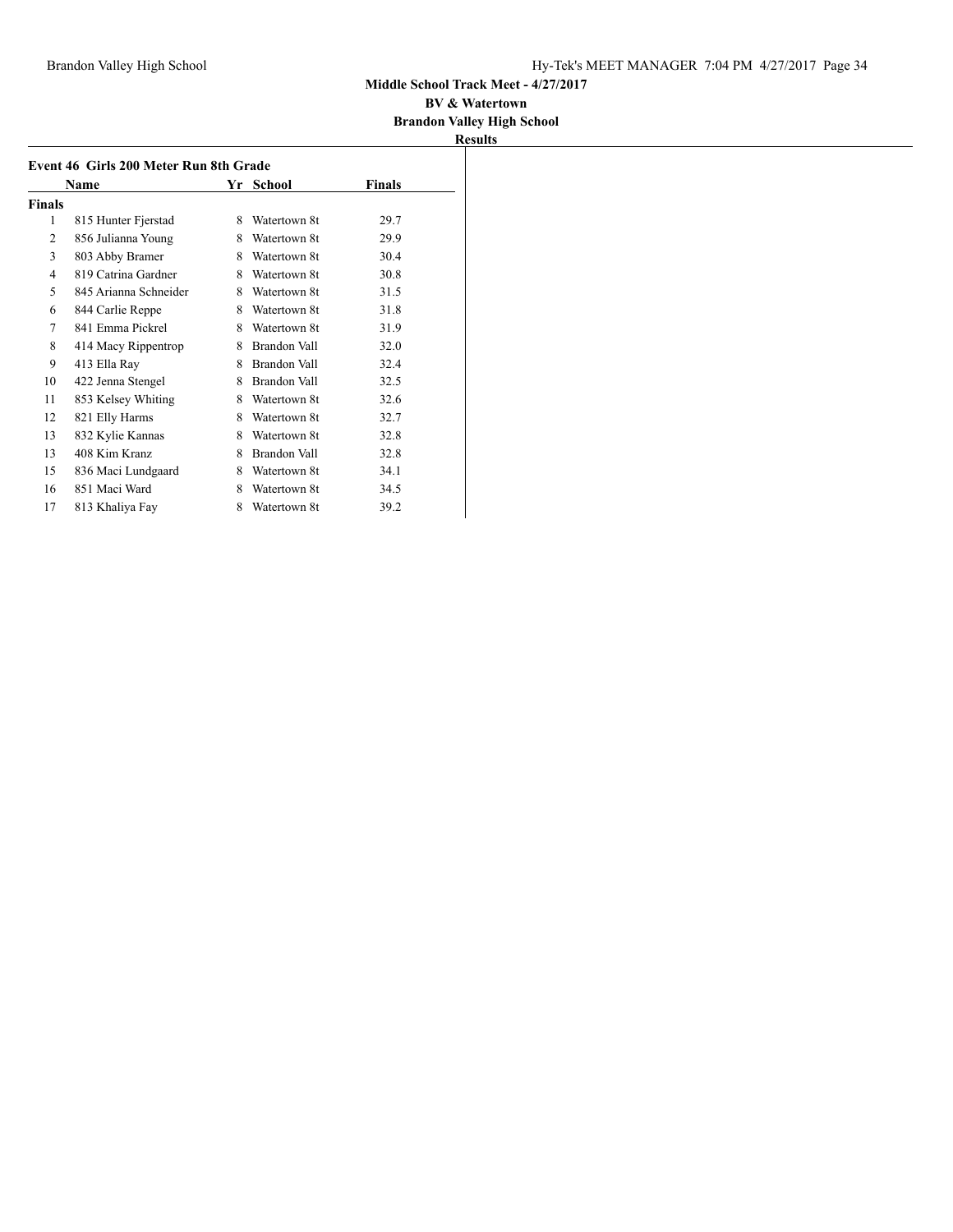| Results |  |
|---------|--|

|        | Name               |   | Yr School           | <b>Finals</b> |
|--------|--------------------|---|---------------------|---------------|
| Finals |                    |   |                     |               |
| 1      | 128 Jordan Johnson | 7 | Brandon Vall        | 26.9          |
| 2      | 144 Austin Reiter  | 7 | Brandon Vall        | 28.2          |
| 3      | 149 Ayden Spicer   | 7 | Brandon Vall        | 29.2          |
| 4      | 519 Tyler Johnson  | 7 | Watertown 7t        | 30.2          |
| 4      | 103 Matthew Beck   | 7 | Brandon Vall        | 30.2          |
| 6      | 102 Carson Askdal  |   | <b>Brandon Vall</b> | 30.9          |
| 7      | 119 Brady Giles    |   | Brandon Vall        | 31.7          |
| 8      | 523 Devon Lewis    |   | Watertown 7t        | 32.0          |
| 9      | 509 Andrew Czech   | 7 | Watertown 7t        | 32.8          |
| 10     | 506 Blair Boomsma  | 7 | Watertown 7t        | 32.9          |
| 11     | 157 Noah Vogel     | 7 | Brandon Vall        | 33.0          |
| 12     | 110 Cooper Brown   |   | Brandon Vall        | 33.9          |
| 13     | 542 Paul Vocu      |   | Watertown 7t        | 35.5          |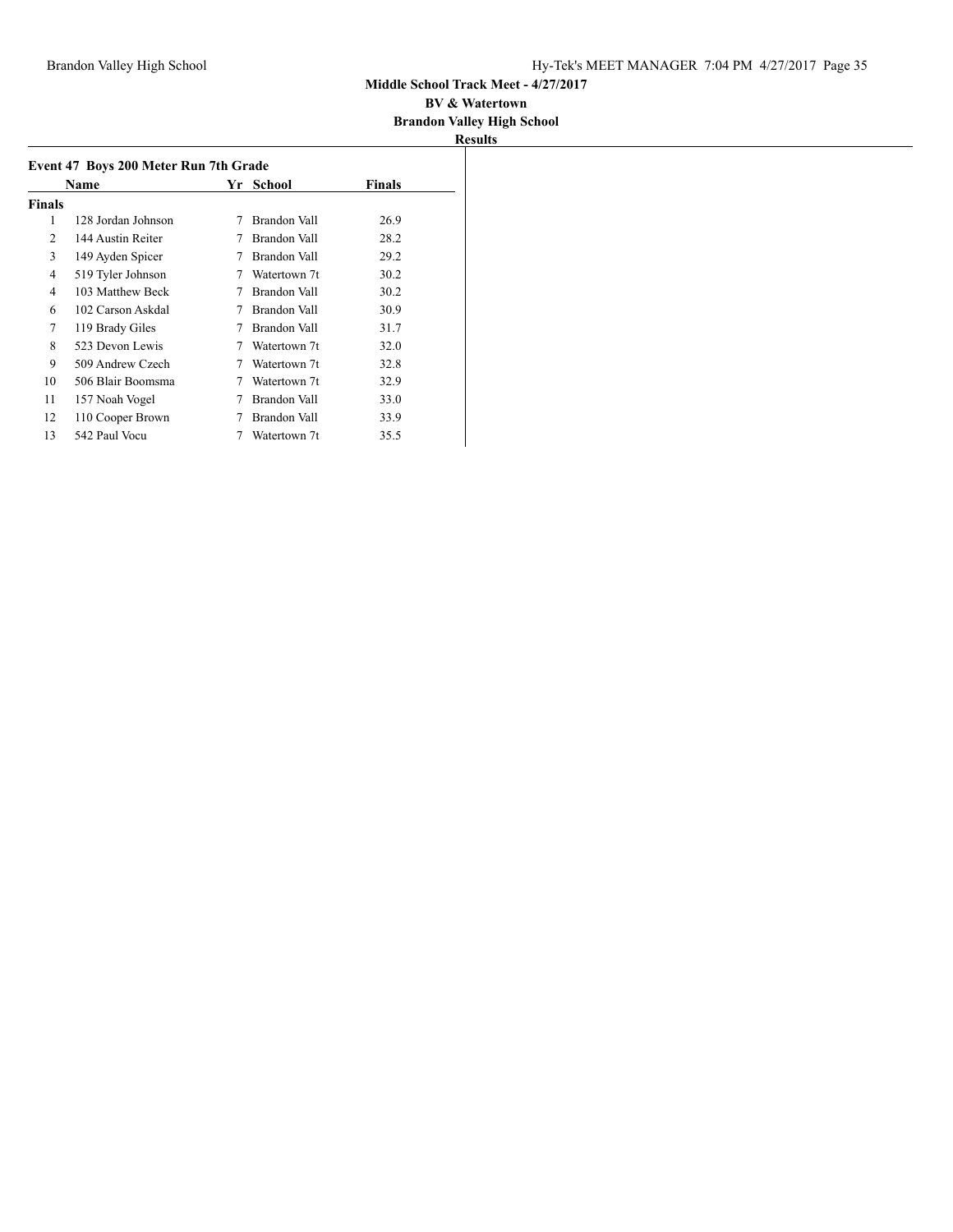|               | Event 48 Boys 200 Meter Run 8th Grade |   |                     |               |  |
|---------------|---------------------------------------|---|---------------------|---------------|--|
|               | Name                                  |   | Yr School           | <b>Finals</b> |  |
| <b>Finals</b> |                                       |   |                     |               |  |
| 1             | 717 Pierce Holien                     | 8 | Watertown 8t        | 26.7          |  |
| 2             | 315 Joe Kolbeck                       | 8 | <b>Brandon Vall</b> | 26.8          |  |
| 3             | 727 Devin Miles                       | 8 | Watertown 8t        | 26.9          |  |
| 4             | 319 Aiden Lloyd                       | 8 | Brandon Vall        | 27.4          |  |
| 5             | 705 Julian Block                      | 8 | Watertown 8t        | 27.7          |  |
| 6             | 733 Ouin Paladeni                     | 8 | Watertown 8t        | 27.9          |  |
| 7             | 301 Jonah Bebensee                    | 8 | Brandon Vall        | 28.7          |  |
| 8             | 721 Alex Kowalski                     | 8 | Watertown 8t        | 28.8          |  |
| 9             | 732 Andrew Olson                      | 8 | Watertown 8t        | 30.0          |  |
| 10            | 507 Mason Bundy                       |   | Watertown 7t        | 30.1          |  |
| 11            | 751 Brendin Wicks                     | 8 | Watertown 8t        | 30.8          |  |
| 12            | 736 Brayden Prokop                    | 8 | Watertown 8t        | 31.2          |  |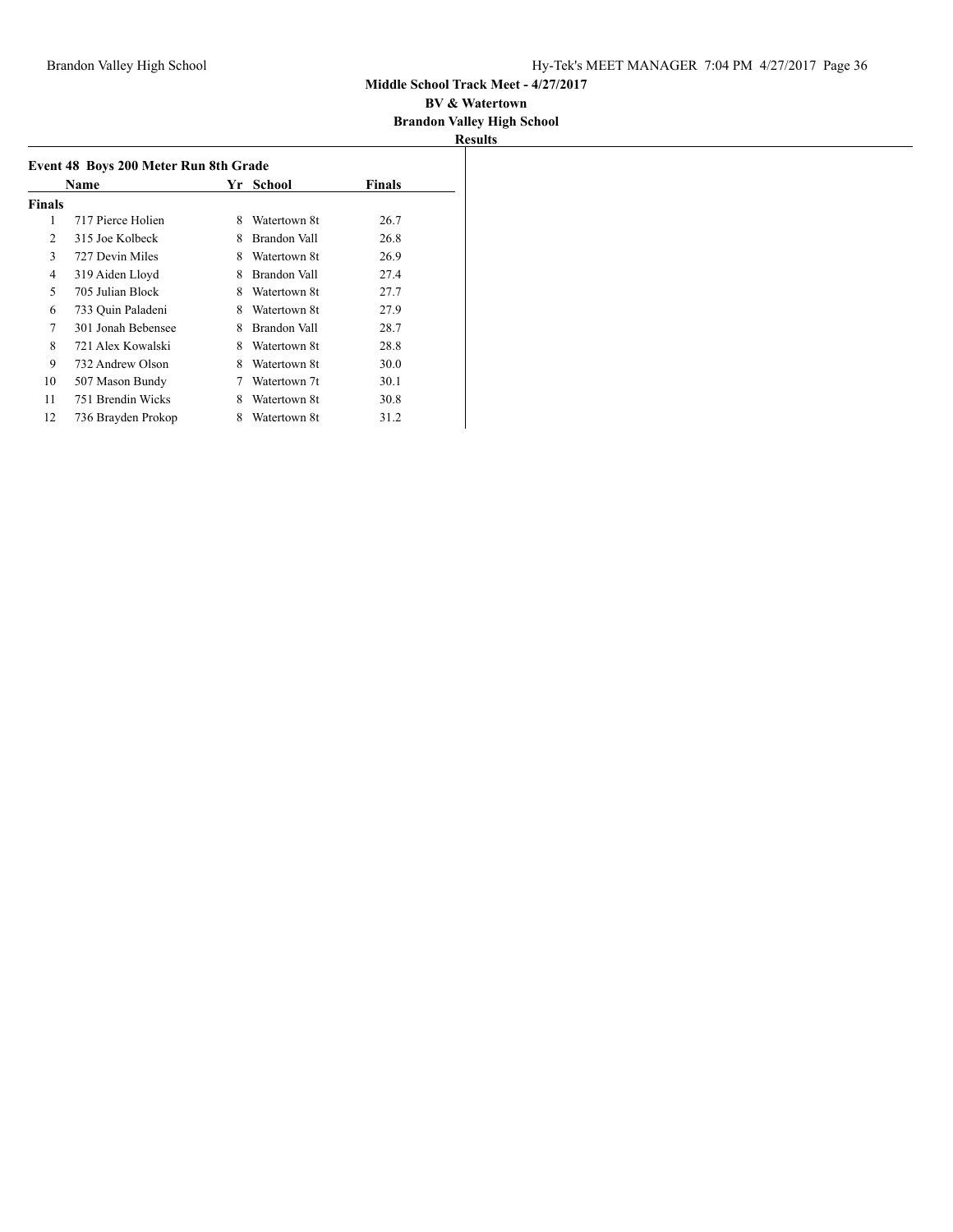| к<br>esults: |  |
|--------------|--|
|              |  |

|                     | Event 49 Girls 4x400 Meter Relay 7th Grade |               |  |  |  |
|---------------------|--------------------------------------------|---------------|--|--|--|
| Team                | Relay                                      | <b>Finals</b> |  |  |  |
|                     |                                            |               |  |  |  |
| Watertown 7th Grade | А                                          | 4:46.0        |  |  |  |
| Brandon Vall        | А                                          | 4:51.0        |  |  |  |
| Watertown 7th Grade | в                                          | 5:02.0        |  |  |  |
| Watertown 7th Grade |                                            | 5:17.0        |  |  |  |
|                     |                                            |               |  |  |  |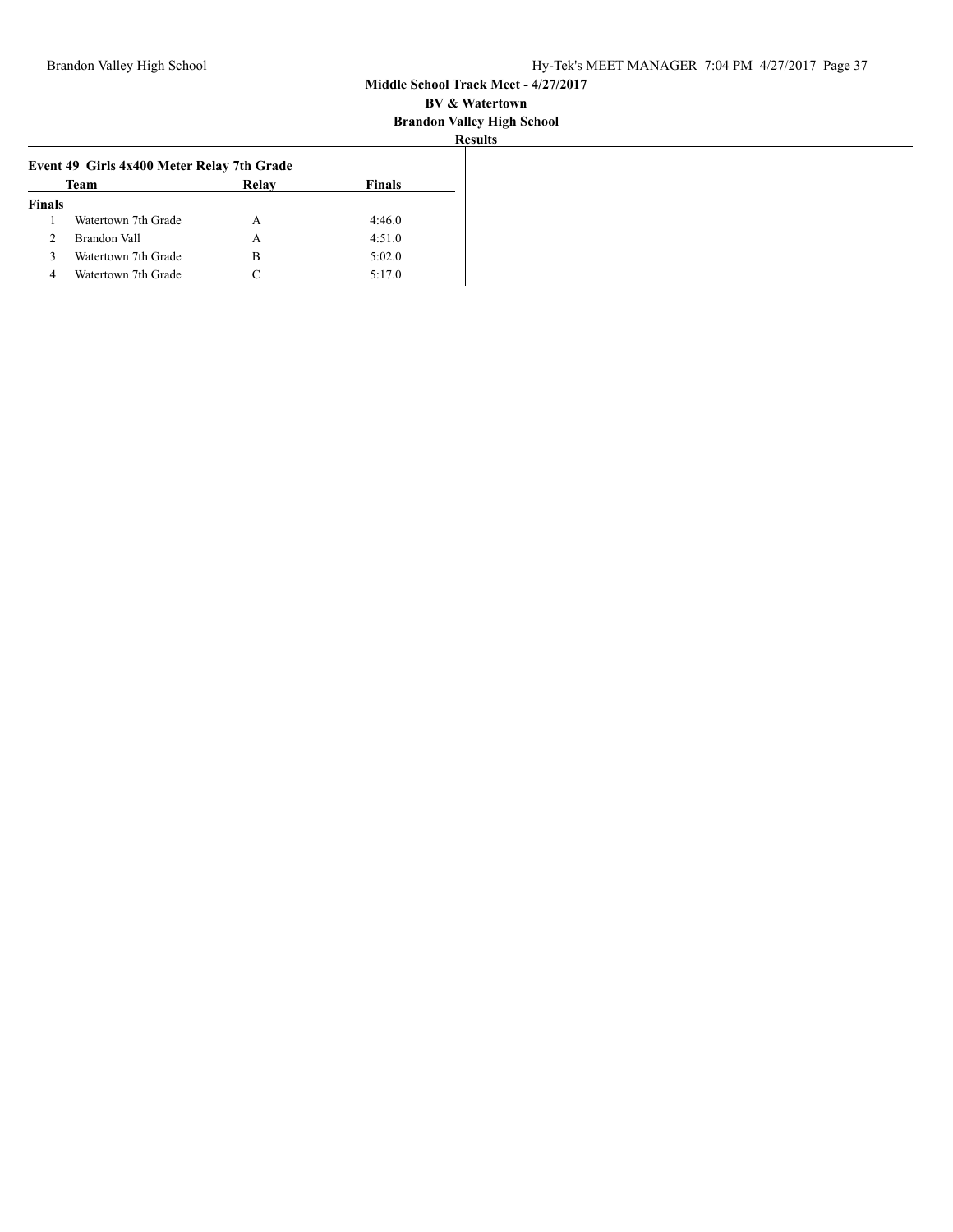|               | Event 50 Girls 4x400 Meter Relay 8th Grade |       |        |
|---------------|--------------------------------------------|-------|--------|
|               | Team                                       | Relay | Finals |
| <b>Finals</b> |                                            |       |        |
|               | Watertown 8th Grade                        |       | 4:37.0 |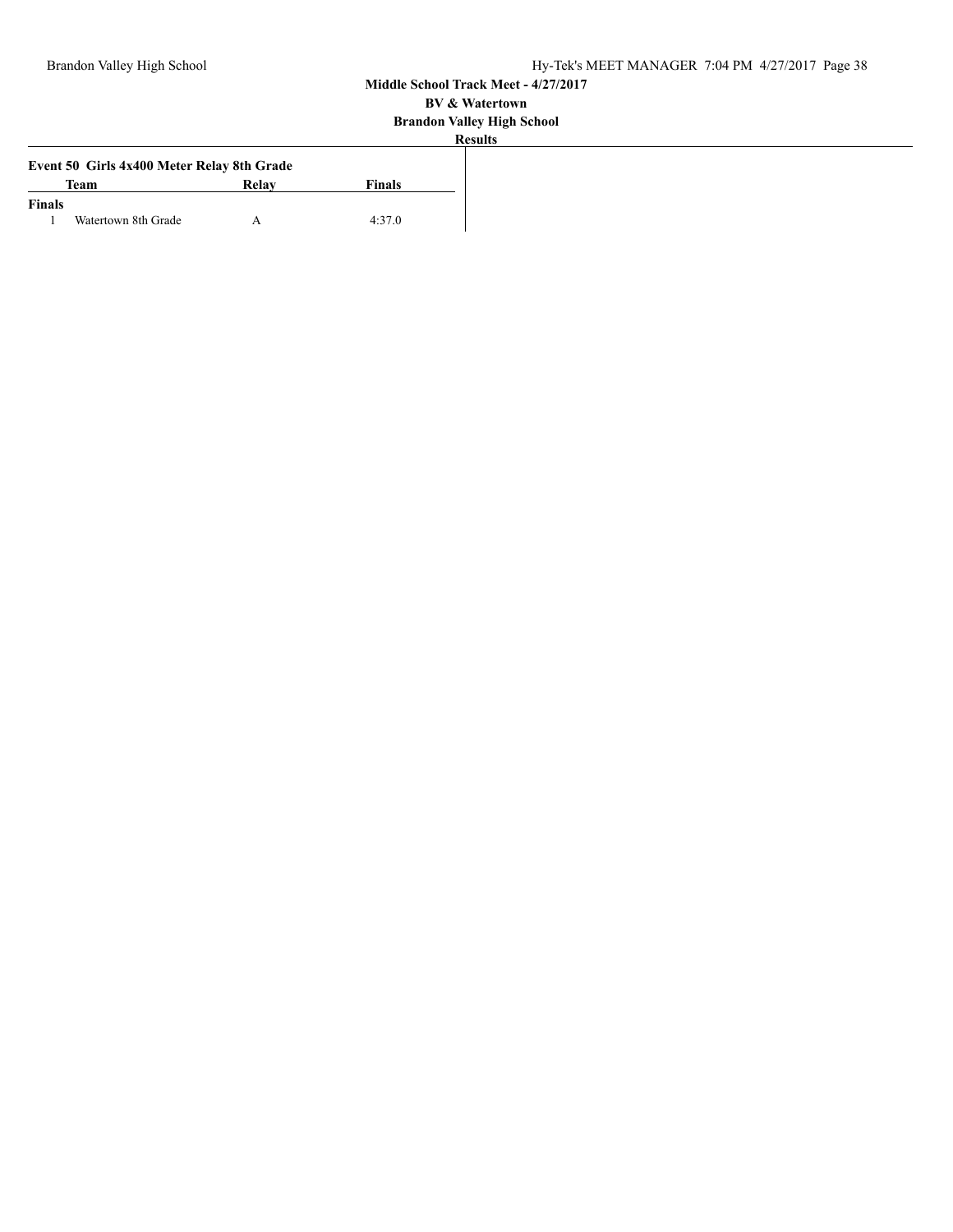| уансу 1115     |  |
|----------------|--|
| <b>Results</b> |  |

|               | Event 51 Boys 4x400 Meter Relay 7th Grade |       |               |
|---------------|-------------------------------------------|-------|---------------|
|               | <b>Team</b>                               | Relay | <b>Finals</b> |
| <b>Finals</b> |                                           |       |               |
|               | Brandon Vall                              |       | 4:39.0        |
|               | Brandon Vall                              |       | 4:42.0        |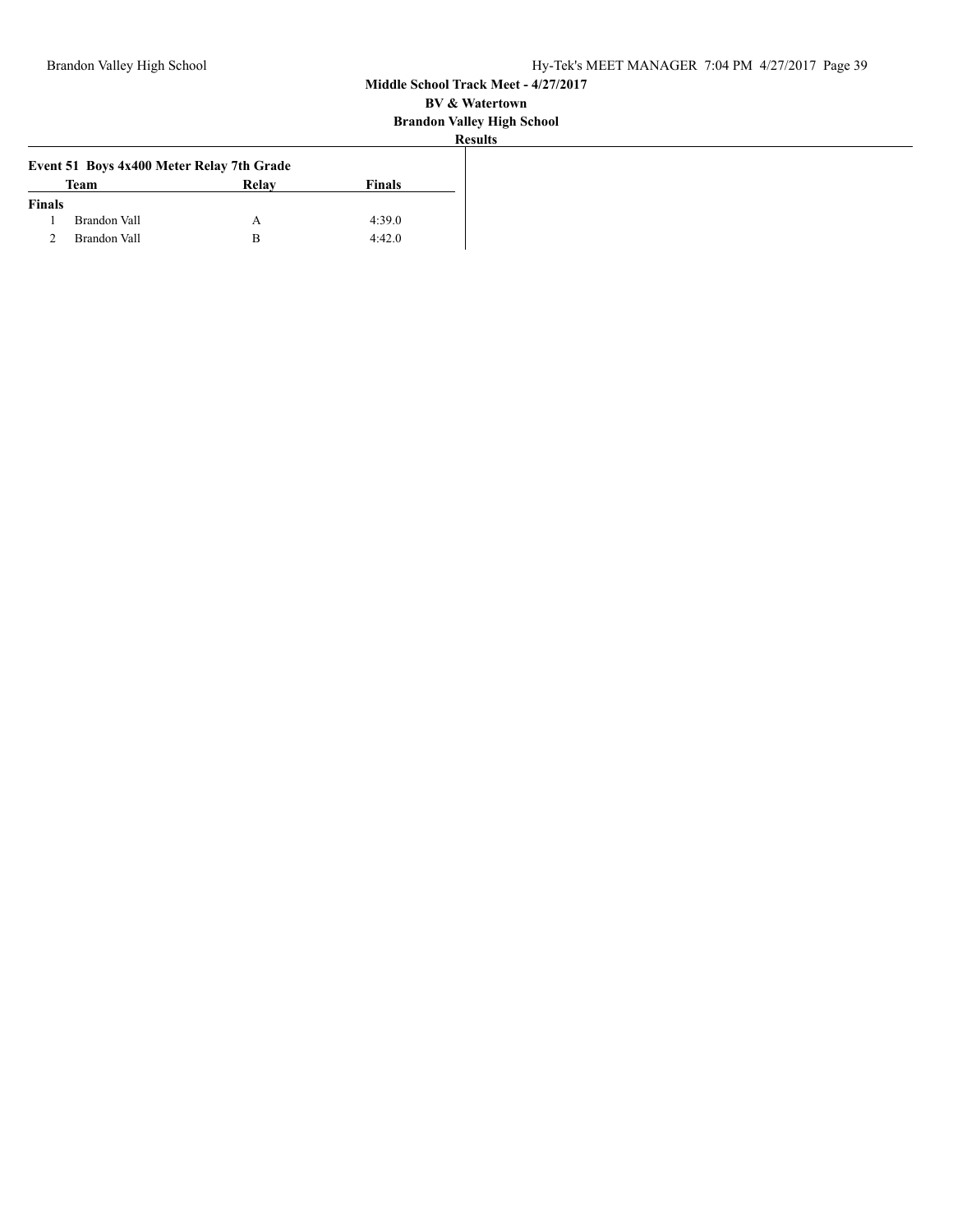| ÷<br>٠ | S11 11 | י |
|--------|--------|---|

| Team                | Relay | <b>Finals</b>                             |
|---------------------|-------|-------------------------------------------|
|                     |       |                                           |
| Watertown 8th Grade | А     | 4:09.0                                    |
| Brandon Vall        | А     | 4:14.0                                    |
| Watertown 8th Grade | B     | 5:00.0                                    |
|                     |       | Event 52 Boys 4x400 Meter Relay 8th Grade |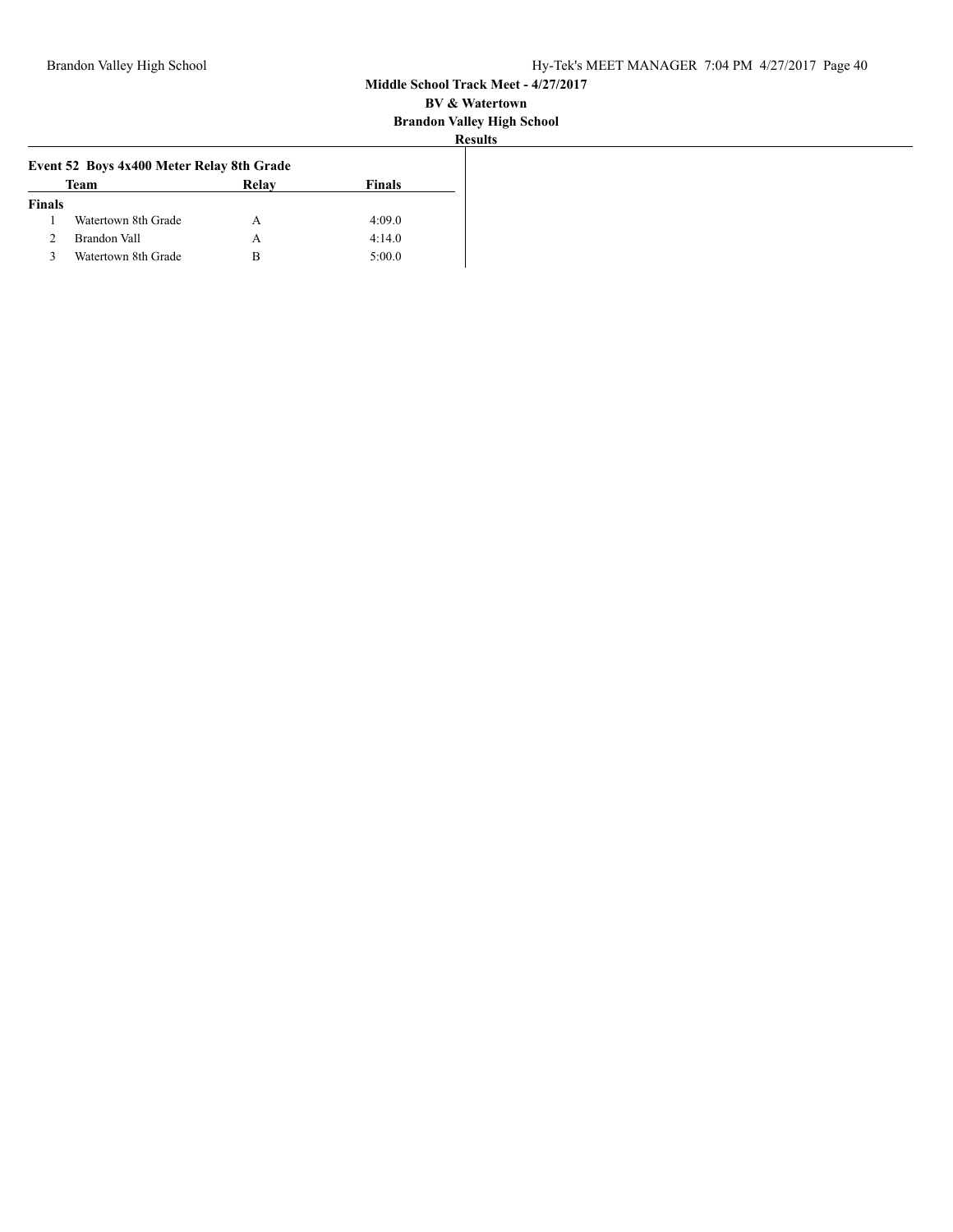#### **BV & Watertown Brandon Valley High School**

|        | Event 53 Girls Long Jump 7th Grade |   |              |               |  |
|--------|------------------------------------|---|--------------|---------------|--|
|        | Name                               |   | Yr School    | <b>Finals</b> |  |
| Finals |                                    |   |              |               |  |
| 1      | 241 Taylor Stemen                  | 7 | Brandon Vall | 13-01.00      |  |
| 2      | 220 Elizabeth Kopp                 | 7 | Brandon Vall | 12-06.75      |  |
| 3      | 206 Georgia Elumbaring             | 7 | Brandon Vall | 12-03.00      |  |
| 4      | 611 Karli Hanten                   | 7 | Watertown 7t | J12-03.00     |  |
| 5      | 628 Macee Osthus                   | 7 | Watertown 7t | 12-00.00      |  |
| 6      | 201 Katelynn Bills                 | 7 | Brandon Vall | 11-09.00      |  |
| 7      | 234 Caitlin Siegfried              | 7 | Brandon Vall | 11-04.50      |  |
| 8      | 243 Anna Tews                      | 7 | Brandon Vall | 11-04.25      |  |
| 9      | 610 Meghan Hampton                 | 7 | Watertown 7t | 10-08.50      |  |
| 10     | 222 Nicole Lawrence                | 7 | Brandon Vall | 10-08.00      |  |
| 11     | 207 Lexi Fitzgerald                | 7 | Brandon Vall | 8-10.00       |  |
| 12     | 602 Sophie Begley                  | 7 | Watertown 7t | 8-09.00       |  |
| 13     | 612 Kaitlyn Hillberg               | 7 | Watertown 7t | 8-05.75       |  |
| ---    | 608 Emma Dylla                     | 7 | Watertown 7t | ND            |  |
|        | 638 Madi Stemwedel                 | 7 | Watertown 7t | ND            |  |
|        | 235 Sarah Silvera                  | 7 | Brandon Vall | ND            |  |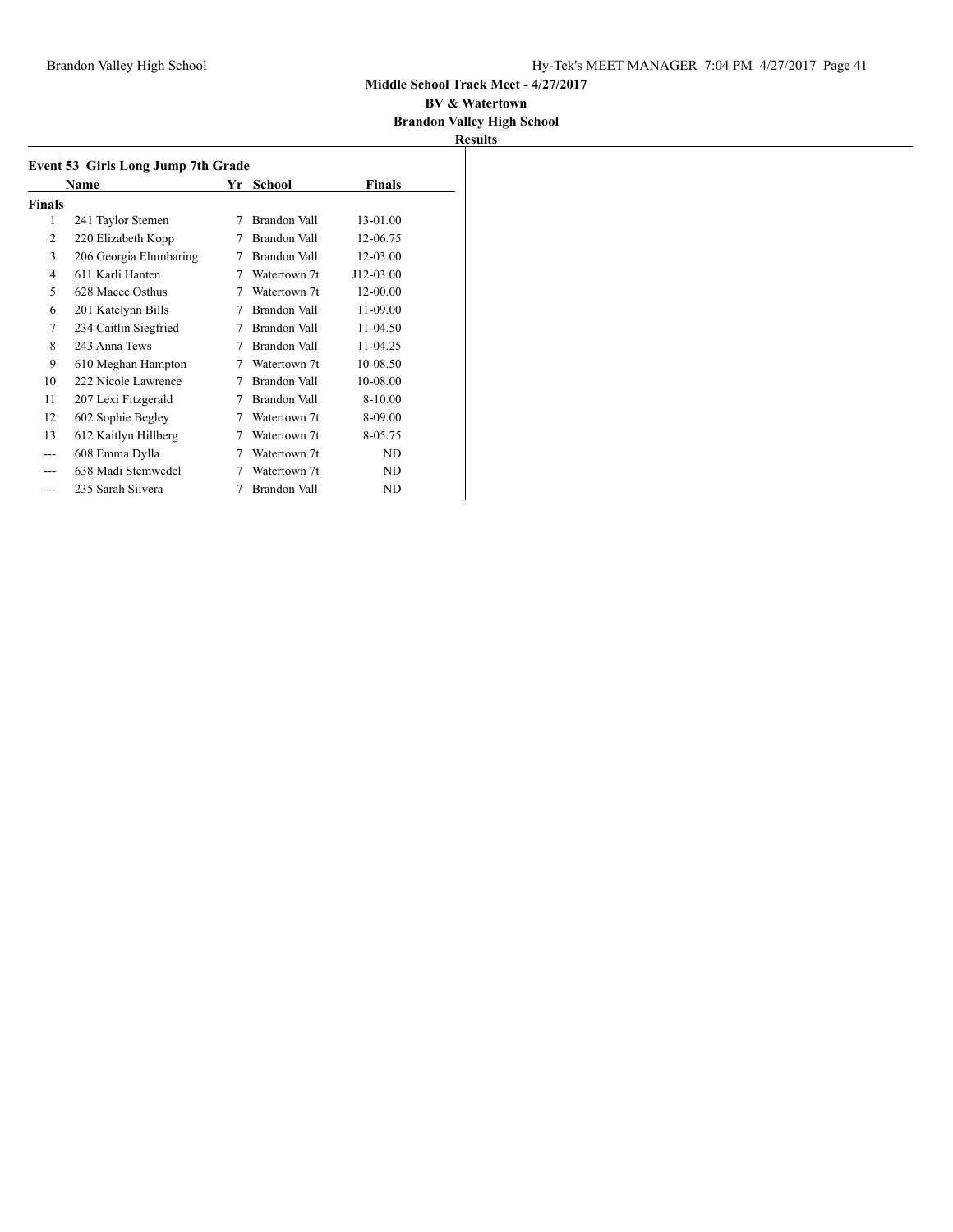#### **BV & Watertown Brandon Valley High School**

|        | Name                 | Yr | School              | <b>Finals</b> |
|--------|----------------------|----|---------------------|---------------|
| Finals |                      |    |                     |               |
| 1      | 802 Brooke Bollinger | 8  | Watertown 8t        | 13-02.00      |
| 2      | 417 Kennedy Safar    | 8  | Brandon Vall        | 12-09.00      |
| 3      | 404 Abby Blok        | 8  | Brandon Vall        | 12-04.00      |
| 4      | 825 Jadyn Hoftiezer  | 8  | Watertown 8t        | 12-02.50      |
| 5      | 414 Macy Rippentrop  | 8  | Brandon Vall        | 12-01.50      |
| 6      | 422 Jenna Stengel    | 8  | <b>Brandon Vall</b> | 12-00.50      |
| 7      | 844 Carlie Reppe     | 8  | Watertown 8t        | 11-11.00      |
| 8      | 830 Anna Johnson     | 8  | Watertown 8t        | 11-07.50      |
| 9      | 419 Aneasha Scott    | 8  | Brandon Vall        | 11-05.00      |
| 10     | 823 Maggie Heesch    | 8  | Watertown 8t        | $11 - 03.50$  |
| 11     | 421 Payton Smedsrud  | 8  | Brandon Vall        | $11 - 03.00$  |
| 12     | 826 Allyson Holden   | 8  | Watertown 8t        | $10-10.00$    |
| 13     | 847 Emerson Smith    | 8  | Watertown 8t        | 10-06.00      |
| 14     | 827 Rachael Holt     | 8  | Watertown 8t        | 10-05.00      |
| 15     | 408 Kim Kranz        | 8  | <b>Brandon Vall</b> | 10-04.50      |
| 16     | 809 Olivia Corey     | 8  | Watertown 8t        | 9-11.50       |
| 17     | 818 Addy Gabriel     | 8  | Watertown 8t        | 9-01.00       |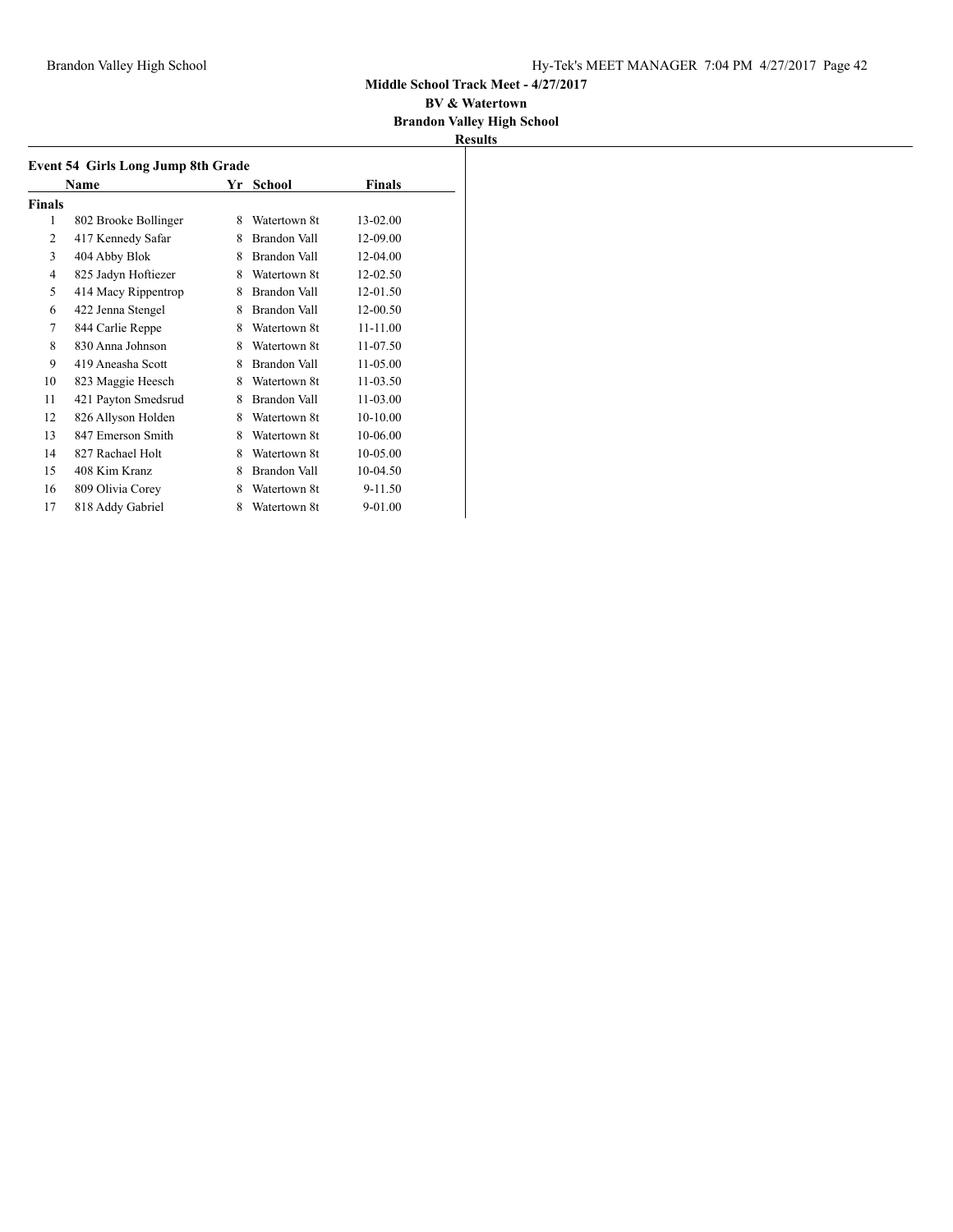#### **BV & Watertown Brandon Valley High School**

| Event 55 Boys Long Jump 7th Grade |                        |    |              |               |  |
|-----------------------------------|------------------------|----|--------------|---------------|--|
|                                   | Name                   | Yr | School       | <b>Finals</b> |  |
| <b>Finals</b>                     |                        |    |              |               |  |
| 1                                 | 150 Noah Thompson      | 7  | Brandon Vall | 15-04.50      |  |
| 2                                 | 139 Konnor Peschel     |    | Brandon Vall | 14-07.50      |  |
| 3                                 | 108 Kyler Briest       |    | Brandon Vall | 13-00.00      |  |
| 4                                 | 102 Carson Askdal      |    | Brandon Vall | J13-00.00     |  |
| 5                                 | 543 Hunter Wientjes    |    | Watertown 7t | 12-04.00      |  |
| 6                                 | 528 Draven norris      |    | Watertown 7t | $11 - 10.00$  |  |
| 7                                 | 147 Sam Scholten       | 7  | Brandon Vall | $11 - 08.00$  |  |
| 8                                 | 509 Andrew Czech       |    | Watertown 7t | $11 - 02.50$  |  |
| 9                                 | 506 Blair Boomsma      |    | Watertown 7t | $10-10.00$    |  |
| 10                                | 134 Cayden Langenhorst |    | Brandon Vall | 9-09.50       |  |
| 11                                | 123 Shawn Harris       |    | Brandon Vall | 8-10.00       |  |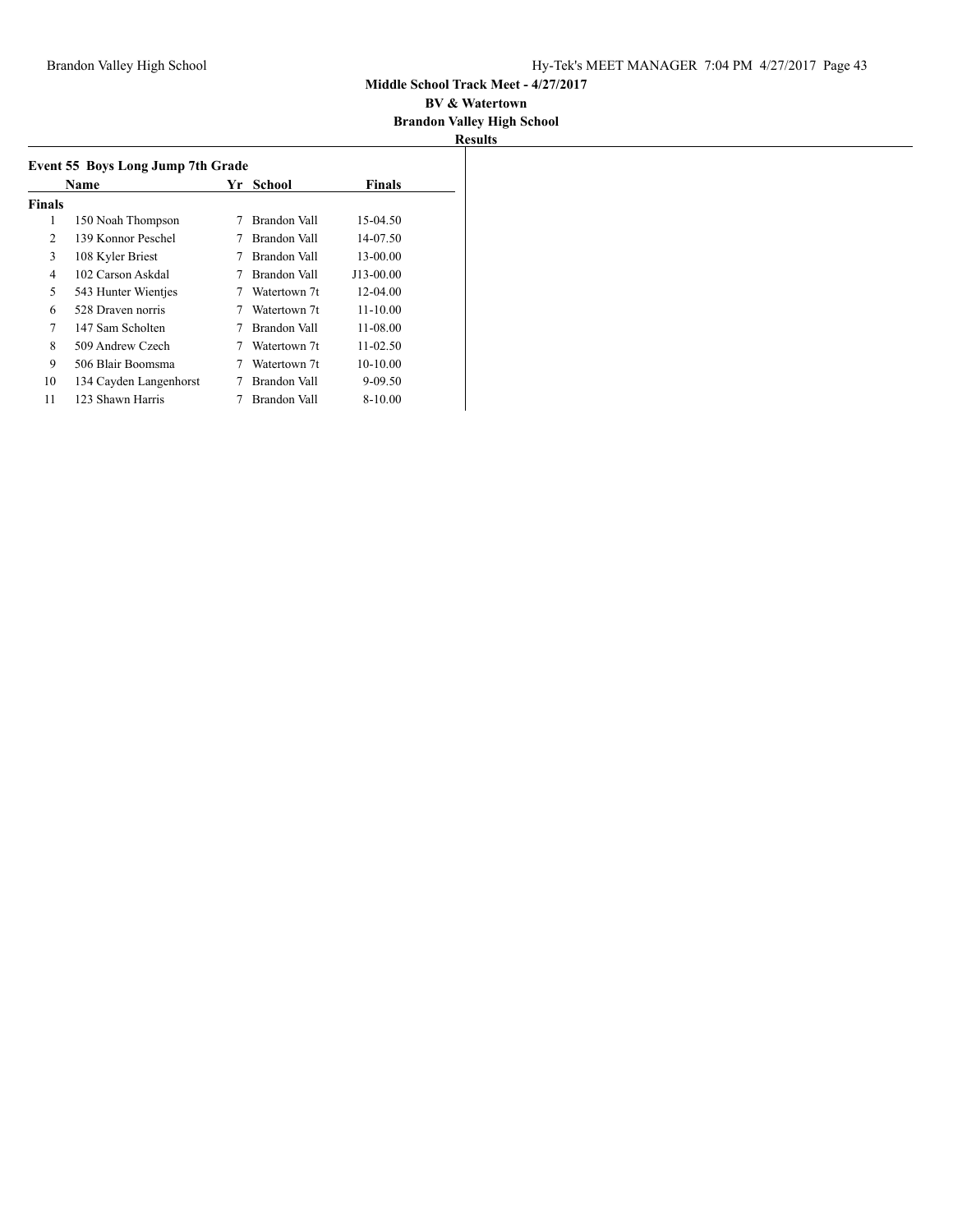#### **BV & Watertown Brandon Valley High School**

|        | <b>Event 56 Boys Long Jump 8th Grade</b> |   |              |              |  |
|--------|------------------------------------------|---|--------------|--------------|--|
|        | Name                                     |   | Yr School    | Finals       |  |
| Finals |                                          |   |              |              |  |
| 1      | 335 Josef Zahn                           | 8 | Brandon Vall | 15-01.50     |  |
| 2      | 317 Lawson Lambertz                      | 8 | Brandon Vall | 14-11.00     |  |
| 3      | 742 Dawson Schmidt                       | 8 | Watertown 8t | 14-10.50     |  |
| 4      | 301 Jonah Bebensee                       | 8 | Brandon Vall | 14-07.00     |  |
| 5      | 334 Wesley Wilson                        | 8 | Brandon Vall | 13-05.50     |  |
| 6      | 323 Gabe Peterson                        | 8 | Brandon Vall | 13-03.50     |  |
| 7      | 732 Andrew Olson                         | 8 | Watertown 8t | 13-01.50     |  |
| 8      | 746 Lexan Thorson                        | 8 | Watertown 8t | 13-01.00     |  |
| 9      | 310 Phillip Harris                       | 8 | Brandon Vall | 12-09.00     |  |
| 10     | 727 Devin Miles                          | 8 | Watertown 8t | 12-06.50     |  |
| 11     | 325 Jackson Ray                          | 8 | Brandon Vall | 12-05.00     |  |
| 11     | 738 Braxtyn Rieffenberger                | 8 | Watertown 8t | 12-05.00     |  |
| 13     | 714 Alex Hanson                          | 8 | Watertown 8t | 11-09.00     |  |
| 14     | 326 Braiden Reiser                       | 8 | Brandon Vall | $11 - 05.00$ |  |
| ---    | 744 Kale Stevenson                       | 8 | Watertown 8t | ND           |  |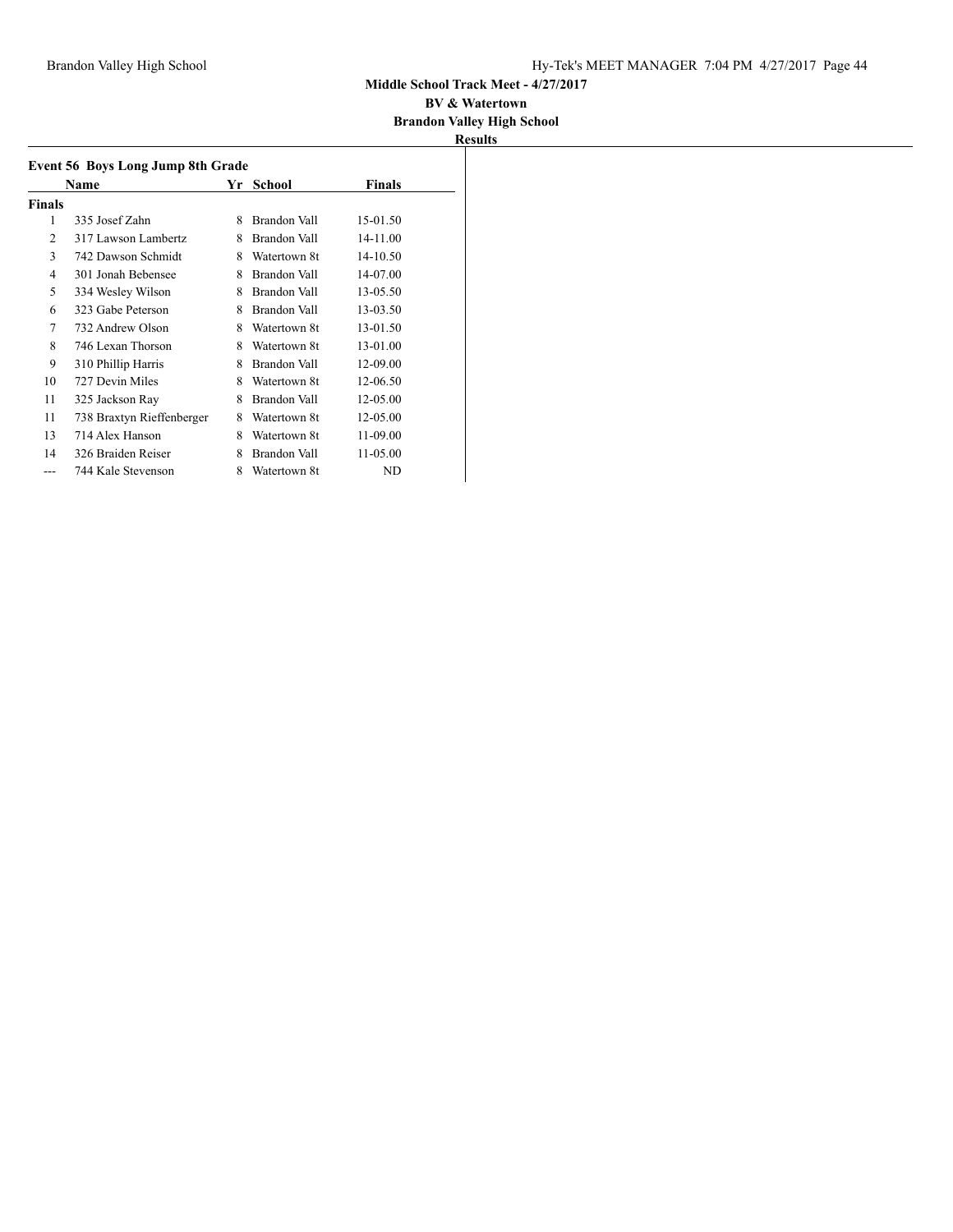|               | <b>Name</b>         | Yr | School       | Finals      |
|---------------|---------------------|----|--------------|-------------|
| <b>Finals</b> |                     |    |              |             |
| 1             | 204 Bethany Dybdahl |    | Brandon Vall | $4 - 04.00$ |
| 2             | 625 Myah Morris     |    | Watertown 7t | $4 - 03.00$ |
| 3             | 619 Jaclyn Lloyd    |    | Watertown 7t | $4 - 02.00$ |
| 4             | 233 Gaby Schroder   |    | Brandon Vall | $3 - 11.00$ |
| 4             | 218 Ella Kjenstad   |    | Brandon Vall | $3 - 11.00$ |
| 4             | 220 Elizabeth Kopp  |    | Brandon Vall | $3 - 11.00$ |
| 7             | 603 Dawson Briggs   |    | Watertown 7t | 3-07.00     |
| 7             | 248 Lily Weber      |    | Brandon Vall | 3-07.00     |
|               | 211 Reagan Haase    |    | Brandon Vall | <b>NH</b>   |
|               |                     |    |              |             |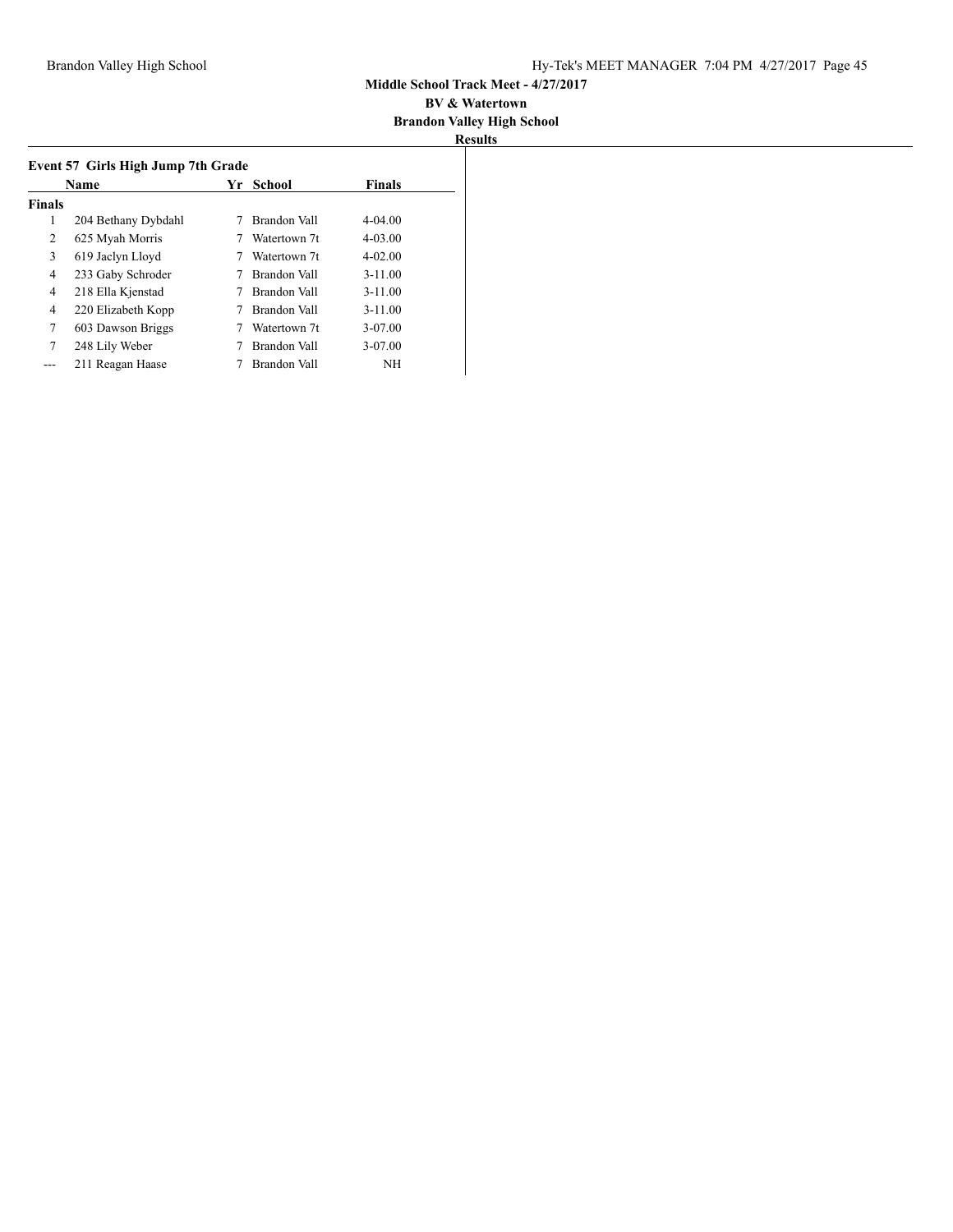#### **BV & Watertown Brandon Valley High School**

| <b>Finals</b><br>Name<br>Yr<br>School |                     |   |              |             |  |
|---------------------------------------|---------------------|---|--------------|-------------|--|
| <b>Finals</b>                         |                     |   |              |             |  |
| 1                                     | 415 Taia Rude       | 8 | Brandon Vall | 4-08.00     |  |
| $\overline{2}$                        | 402 Teya Beltman    | 8 | Brandon Vall | $4 - 06.00$ |  |
| 3                                     | 804 Dani Brunner    | 8 | Watertown 8t | $4 - 03.00$ |  |
| 4                                     | 405 India Bradfield | 8 | Brandon Vall | J4-03.00    |  |
| 5                                     | 403 Kylie Birath    | 8 | Brandon Vall | $4 - 01.00$ |  |
| 5                                     | 420 Kady Sehr       | 8 | Brandon Vall | $4 - 01.00$ |  |
| 7                                     | 401 Amari Allen     | 8 | Brandon Vall | J4-01.00    |  |
| 8                                     | 815 Hunter Fjerstad | 8 | Watertown 8t | $3 - 11.00$ |  |
| 8                                     | 827 Rachael Holt    | 8 | Watertown 8t | $3 - 11.00$ |  |
| 10                                    | 826 Allyson Holden  | 8 | Watertown 8t | $J3-11.00$  |  |
| 11                                    | 825 Jadyn Hoftiezer | 8 | Watertown 8t | 3-07.00     |  |
| 11                                    | 844 Carlie Reppe    | 8 | Watertown 8t | 3-07.00     |  |
|                                       | 813 Khaliya Fay     | 8 | Watertown 8t | NH          |  |
|                                       | 830 Anna Johnson    | 8 | Watertown 8t | NH          |  |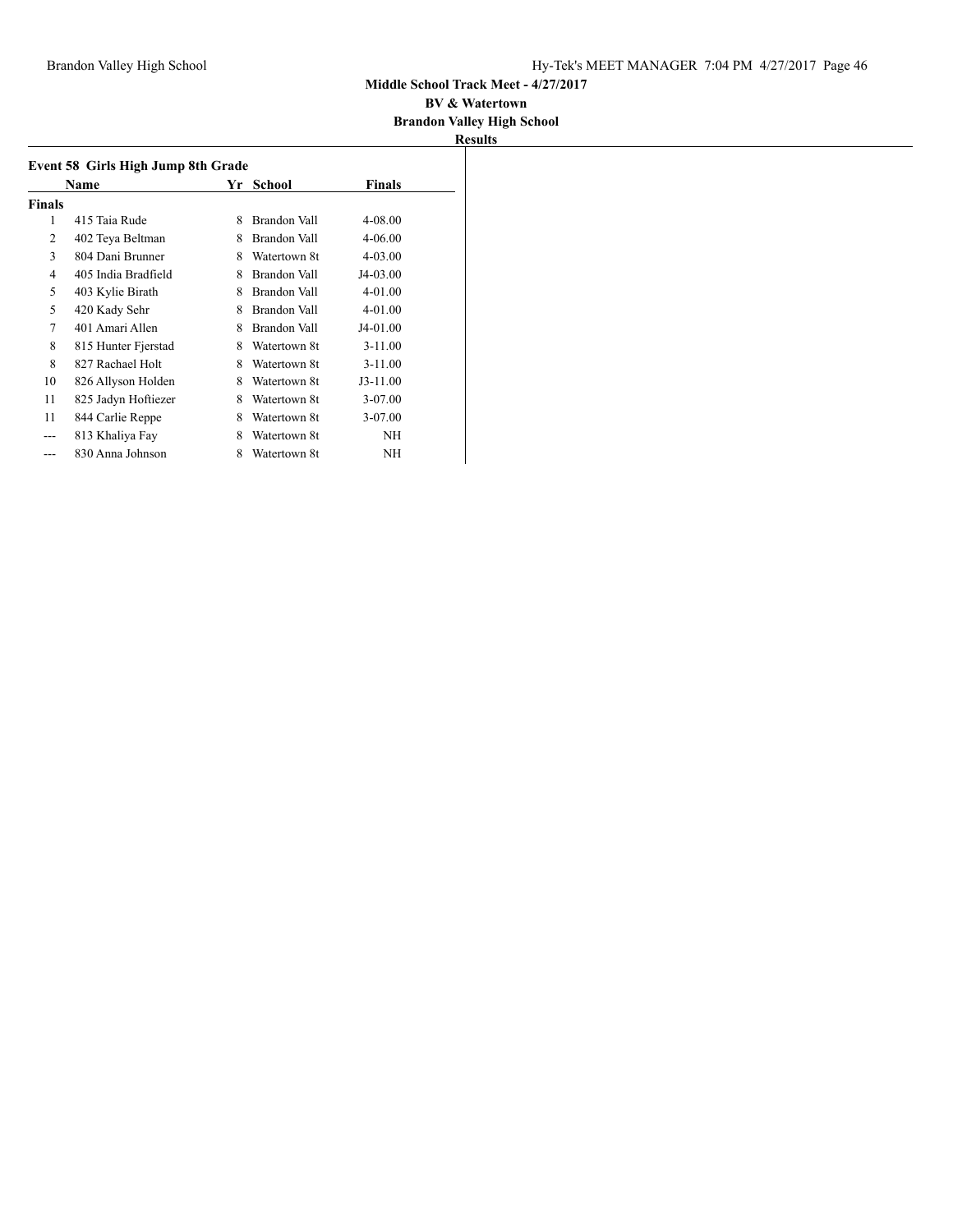#### **BV & Watertown Brandon Valley High School**

| Event 59 Boys High Jump 7th Grade |                       |   |              |             |  |
|-----------------------------------|-----------------------|---|--------------|-------------|--|
|                                   | Name                  |   | Yr School    | Finals      |  |
| Finals                            |                       |   |              |             |  |
| 1                                 | 513 Evan Hamre        | 7 | Watertown 7t | 5-01.00     |  |
| $\mathfrak{D}$                    | 144 Austin Reiter     | 7 | Brandon Vall | 4-11.00     |  |
| 3                                 | 532 Luke Poppen       | 7 | Watertown 7t | $4 - 09.00$ |  |
| 4                                 | 517 Mack Johnson      | 7 | Watertown 7t | 4-08.00     |  |
| 5                                 | 149 Ayden Spicer      | 7 | Brandon Vall | $4 - 06.00$ |  |
| 6                                 | 501 Garrett Antoine   | 7 | Watertown 7t | $4 - 04.00$ |  |
| 6                                 | 126 Will Hulzebos     | 7 | Brandon Vall | $4 - 04.00$ |  |
| 8                                 | 511 Trayton Engels    | 7 | Watertown 7t | J4-04.00    |  |
| 9                                 | 110 Cooper Brown      | 7 | Brandon Vall | $4 - 02.00$ |  |
| 9                                 | 112 Zach Brummels     | 7 | Brandon Vall | $4 - 02.00$ |  |
| 9                                 | 540 Hayden Tvedt      | 7 | Watertown 7t | $4 - 02.00$ |  |
| 9                                 | 503 Connor Bauman     | 7 | Watertown 7t | $4 - 02.00$ |  |
| 9                                 | 131 Nathan Kruger     | 7 | Brandon Vall | $4 - 02.00$ |  |
| 9                                 | 123 Shawn Harris      | 7 | Brandon Vall | $4 - 02.00$ |  |
| 9                                 | 141 Marshall Pfeiffer | 7 | Brandon Vall | $4 - 02.00$ |  |
| 9                                 | 523 Devon Lewis       | 7 | Watertown 7t | $4 - 02.00$ |  |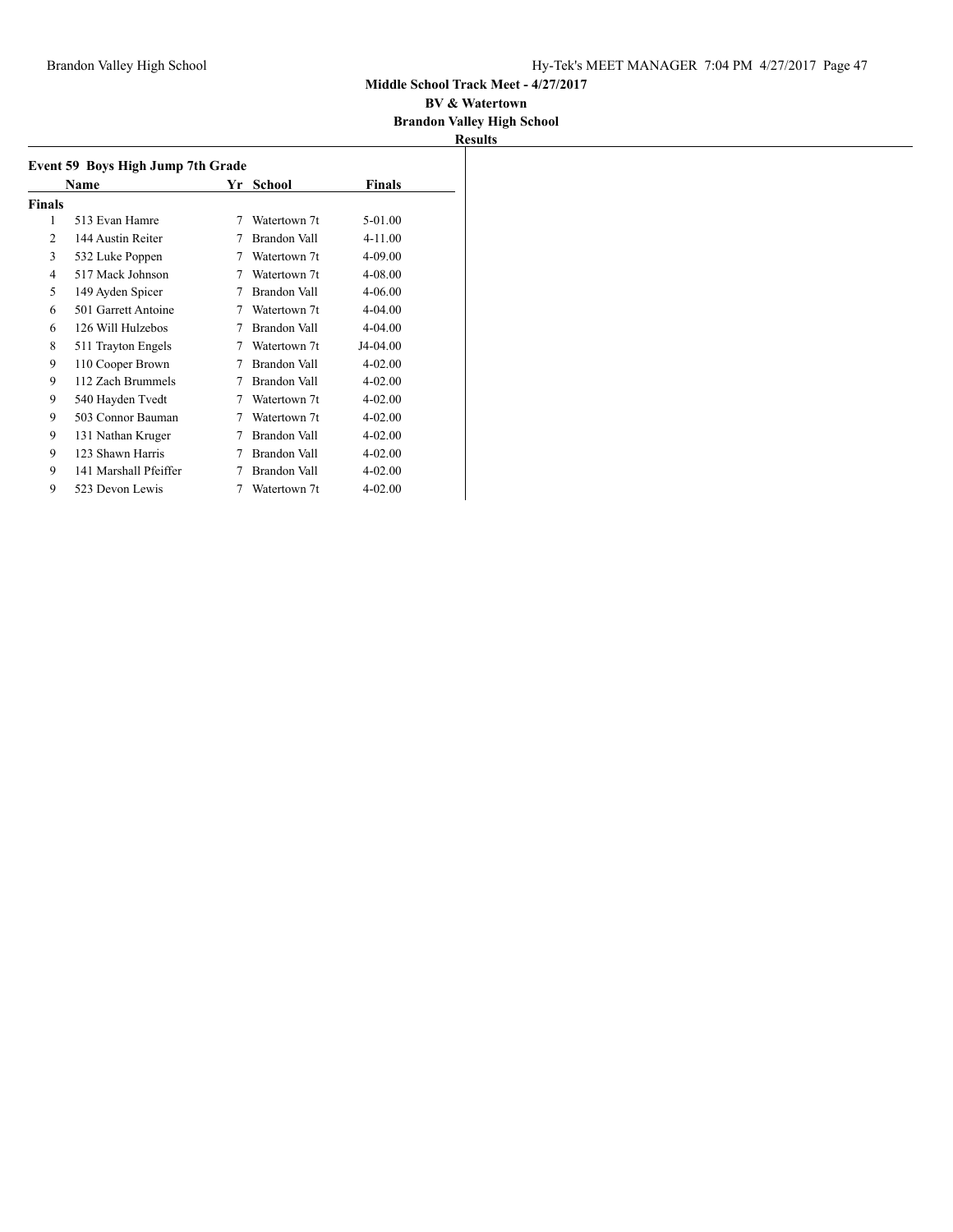#### **BV & Watertown Brandon Valley High School**

|               | Event 60 Boys High Jump 8th Grade |   |              |               |
|---------------|-----------------------------------|---|--------------|---------------|
|               | Name                              |   | Yr School    | <b>Finals</b> |
| <b>Finals</b> |                                   |   |              |               |
| 1             | 319 Aiden Lloyd                   | 8 | Brandon Vall | $5-01.00$     |
| 2             | 734 Chase Paulson                 | 8 | Watertown 8t | $4 - 11.00$   |
| 3             | 744 Kale Stevenson                | 8 | Watertown 8t | $4 - 10.00$   |
| 4             | 305 Ethan Dow                     | 8 | Brandon Vall | 4-08.00       |
| 5             | 704 Austin Appelhof               | 8 | Watertown 8t | J4-08.00      |
| 6             | 720 Damien Koschney               | 8 | Watertown 8t | $4 - 06.00$   |
| 7             | 716 Zach Hirsch                   | 8 | Watertown 8t | $4 - 04.00$   |
| 7             | 718 cabbot johnson                | 8 | Watertown 8t | $4 - 04.00$   |
| 7             | 702 Lyndon Allen                  | 8 | Watertown 8t | $4 - 04.00$   |
| 7             | 705 Julian Block                  | 8 | Watertown 8t | $4 - 04.00$   |
| 11            | 317 Lawson Lambertz               | 8 | Brandon Vall | $4 - 02.00$   |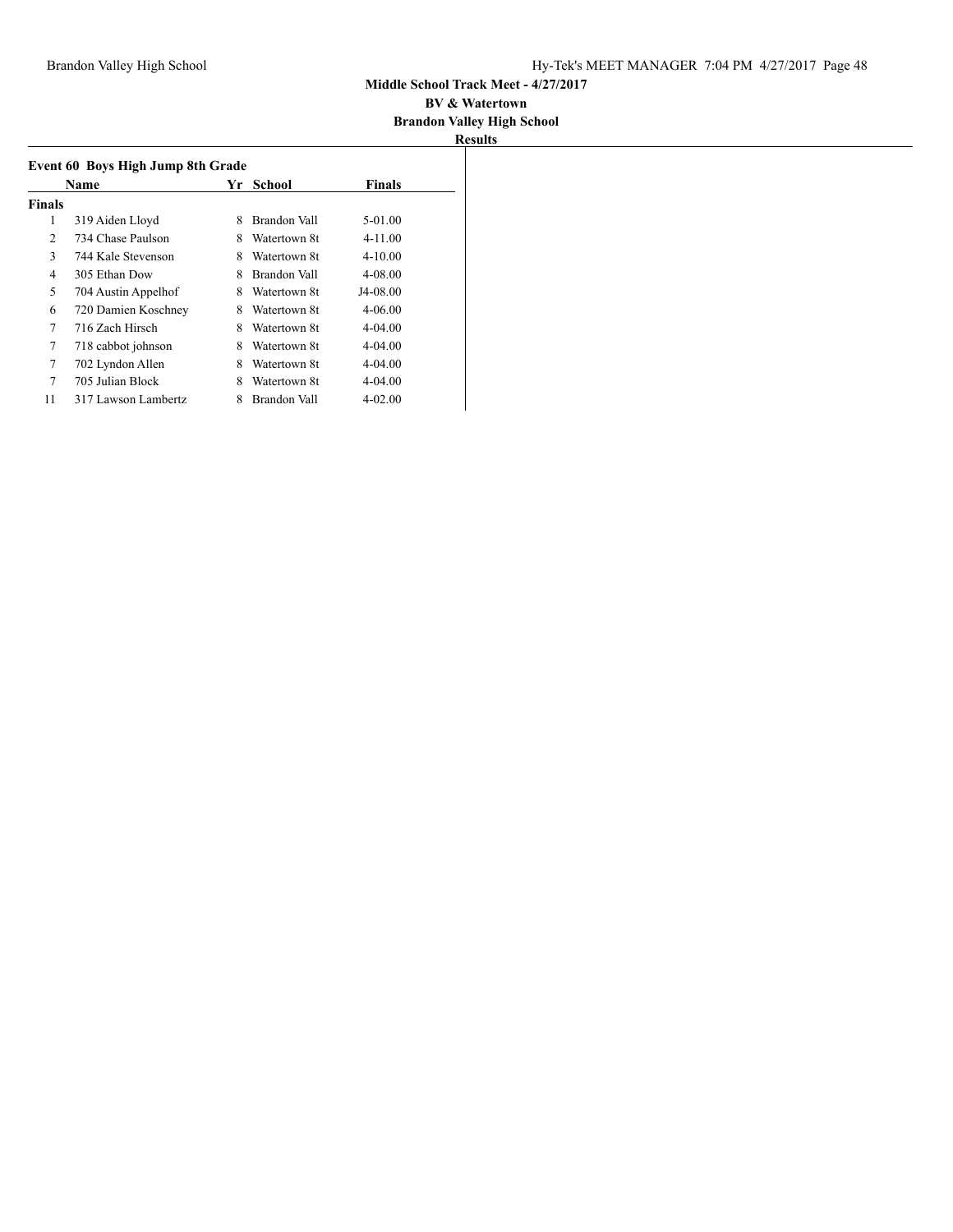#### **BV & Watertown Brandon Valley High School**

| Name   |                          |   | Yr School    | <b>Finals</b> |
|--------|--------------------------|---|--------------|---------------|
| Finals |                          |   |              |               |
| 1      | 237 Kianna Sissoko       |   | Brandon Vall | 58-10         |
| 2      | 627 Grace Ortmeier       |   | Watertown 7t | 55-08.50      |
| 3      | 231 Molly Reinschmidt    | 7 | Brandon Vall | $51 - 11$     |
| 4      | 203 Alexa Christie       |   | Brandon Vall | 50-07         |
| 5      | 211 Reagan Haase         |   | Brandon Vall | 49-06         |
| 6      | 225 Mya Moss             |   | Brandon Vall | 49-00.50      |
| 7      | 210 Alicia Garrow        |   | Brandon Vall | $46-10$       |
| 8      | 609 Allison Geffre       | 7 | Watertown 7t | $43 - 10.50$  |
| 9      | 227 Olivia Nolz          |   | Brandon Vall | 40-08.50      |
| 10     | 226 Annika Noem          |   | Brandon Vall | 38-06         |
| 11     | 215 Riley Jorgenson-Weig |   | Brandon Vall | 36-03.50      |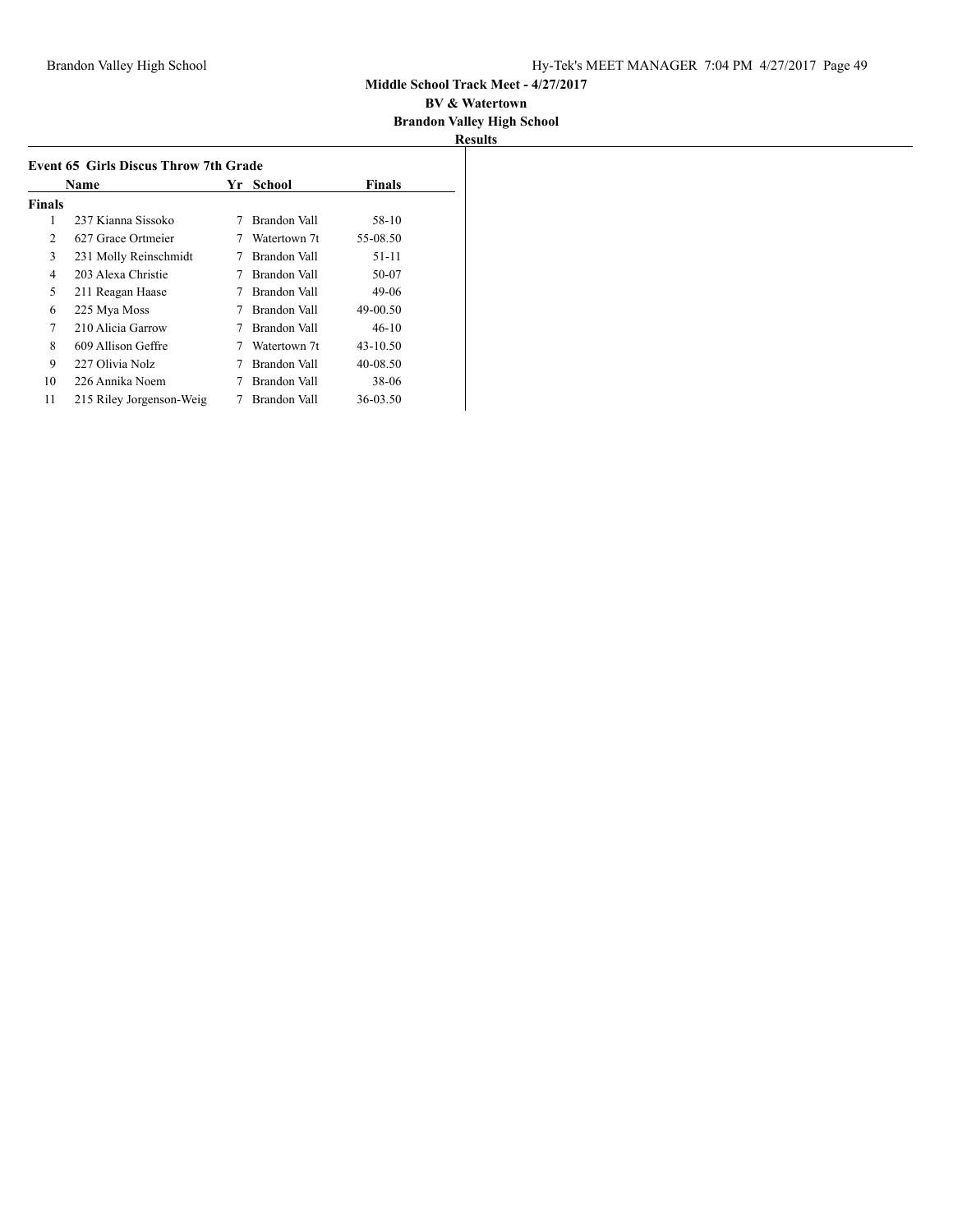#### **BV & Watertown Brandon Valley High School**

|        | <b>Event 66 Girls Discus Throw 8th Grade</b> |   |              |               |  |
|--------|----------------------------------------------|---|--------------|---------------|--|
|        | Name                                         |   | Yr School    | <b>Finals</b> |  |
| Finals |                                              |   |              |               |  |
| 1      | 401 Amari Allen                              | 8 | Brandon Vall | 76-04         |  |
| 2      | 823 Maggie Heesch                            | 8 | Watertown 8t | $73-03$       |  |
| 3      | 838 Jahna Meester                            | 8 | Watertown 8t | 70-07         |  |
| 4      | 425 Halle Williamson                         | 8 | Brandon Vall | $69-10$       |  |
| 5      | 801 Amber Block                              | 8 | Watertown 8t | 61-11         |  |
| 6      | 857 Trinity Zoss                             | 8 | Watertown 8t | $60 - 10$     |  |
| 7      | 809 Olivia Corey                             | 8 | Watertown 8t | 60-08         |  |
| 8      | 839 Olvia Orthaus                            | 8 | Watertown 8t | 52-06         |  |
| 9      | 416 Abbi Rusten                              | 8 | Brandon Vall | 50-10         |  |
| 10     | 818 Addy Gabriel                             | 8 | Watertown 8t | $49-02$       |  |
| 11     | 831 Skyler Jordan                            | 8 | Watertown 8t | $43 - 10$     |  |
| 12     | 806 Amerie Burbach                           | 8 | Watertown 8t | 43-07         |  |
| 13     | 424 Ashley Vigants                           | 8 | Brandon Vall | 41-02.50      |  |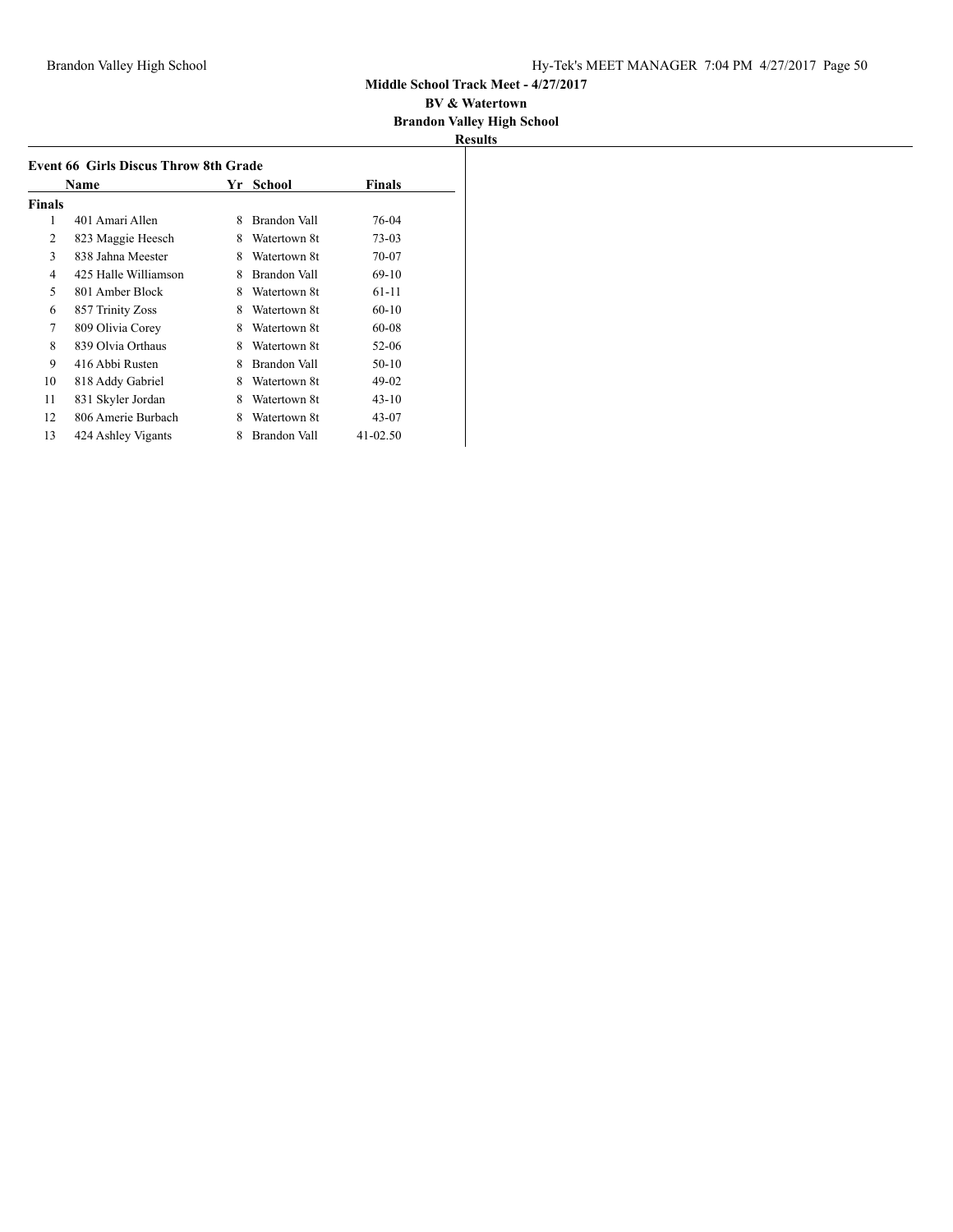#### **BV & Watertown Brandon Valley High School**

|                | <b>Event 67 Boys Discus Throw 7th Grade</b> |   |              |               |  |
|----------------|---------------------------------------------|---|--------------|---------------|--|
|                | Name                                        |   | Yr School    | <b>Finals</b> |  |
| Finals         |                                             |   |              |               |  |
| 1              | 116 Ryan Doll                               | 7 | Brandon Vall | 101-00        |  |
| $\overline{c}$ | 111 Matt Brown                              | 7 | Brandon Vall | 81-00         |  |
| 3              | 518 Paden Johnson                           | 7 | Watertown 7t | 76-09.50      |  |
| 4              | 124 Carter Holmes                           | 7 | Brandon Vall | 75-07.50      |  |
| 5              | 129 Sam Klein                               | 7 | Brandon Vall | 73-09.50      |  |
| 6              | 138 Mason Padgett                           | 7 | Brandon Vall | $72 - 05$     |  |
| 7              | 127 Christian Jepperson                     | 7 | Brandon Vall | 64-03         |  |
| 8              | 538 Spencer Stock                           | 7 | Watertown 7t | 60-07         |  |
| 9              | 130 Brady Koupal                            | 7 | Brandon Vall | 59-10         |  |
| 10             | 132 Bryce Kwiecinski                        | 7 | Brandon Vall | 59-09         |  |
| 11             | 158 Sam Woidyla                             | 7 | Brandon Vall | 59-05.50      |  |
| 12             | 126 Will Hulzebos                           | 7 | Brandon Vall | 58-00.50      |  |
| 13             | 107 Asher Brevik                            | 7 | Brandon Vall | 55-05         |  |
| 14             | 142 Conner Read                             | 7 | Brandon Vall | 52-02         |  |
| 15             | 122 Logan Harkema                           | 7 | Brandon Vall | 49-09         |  |
| 16             | 104 Lucas Bertsch                           | 7 | Brandon Vall | $45 - 11$     |  |
| 16             | 526 Jason Mohr                              | 7 | Watertown 7t | $45 - 11$     |  |
| 18             | 522 Nicholas Lenssen                        | 7 | Watertown 7t | $45-06$       |  |
| 19             | 113 Braiden Buettner                        | 7 | Brandon Vall | 44-08.50      |  |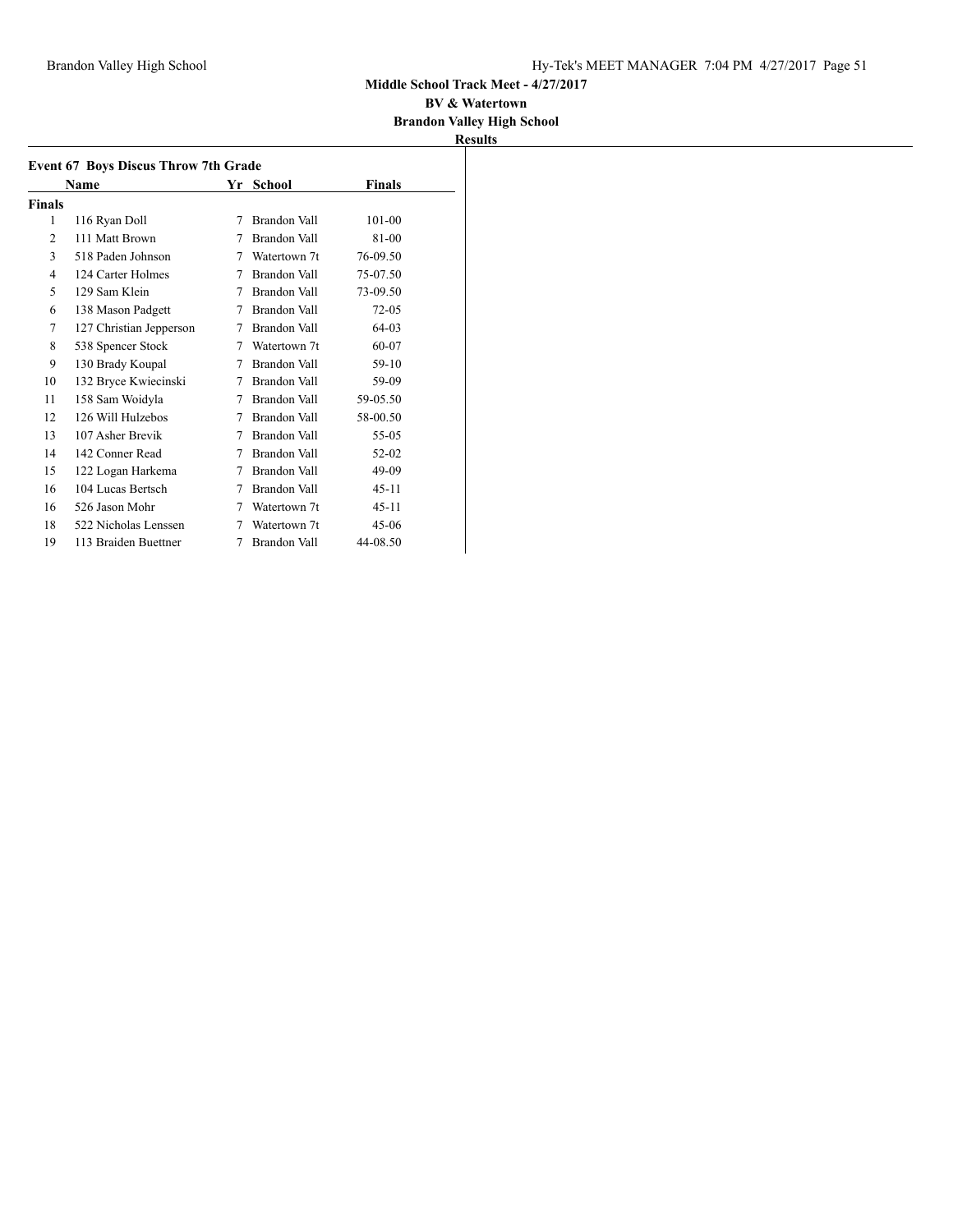#### **BV & Watertown Brandon Valley High School**

|        | Name                |   | Yr School           | <b>Finals</b> |
|--------|---------------------|---|---------------------|---------------|
| Finals |                     |   |                     |               |
| 1      | 724 Cooper Mack     | 8 | Watertown 8t        | 136-06.50     |
| 2      | 331 Drake Swenson   | 8 | Brandon Vall        | 136-06        |
| 3      | 322 Jaxen Mulllet   | 8 | Brandon Vall        | 102-02.50     |
| 4      | 711 Tyler Dean      | 8 | Watertown 8t        | 100-01.50     |
| 5      | 302 Noach Bertsch   | 8 | Brandon Vall        | 88-10         |
| 6      | 719 Matt Koopmans   | 8 | Watertown 8t        | 83-02         |
| 7      | 737 Parker Reed     | 8 | Watertown 8t        | 80-08         |
| 8      | 722 wyatt larsen    | 8 | Watertown 8t        | 79-00         |
| 9      | 739 Tyler Rudebusch | 8 | Watertown 8t        | 76-11         |
| 10     | 752 Connor Wirtjes  | 8 | Watertown 8t        | 76-07.50      |
| 11     | 729 Tom Nichols     | 8 | Watertown 8t        | 61-06         |
| 12     | 730 Joey Noeldner   | 8 | Watertown 8t        | $52 - 10$     |
| 13     | 333 Isaac Vis       | 8 | Brandon Vall        | 52-03         |
| 14     | 305 Ethan Dow       | 8 | <b>Brandon Vall</b> | 47-07         |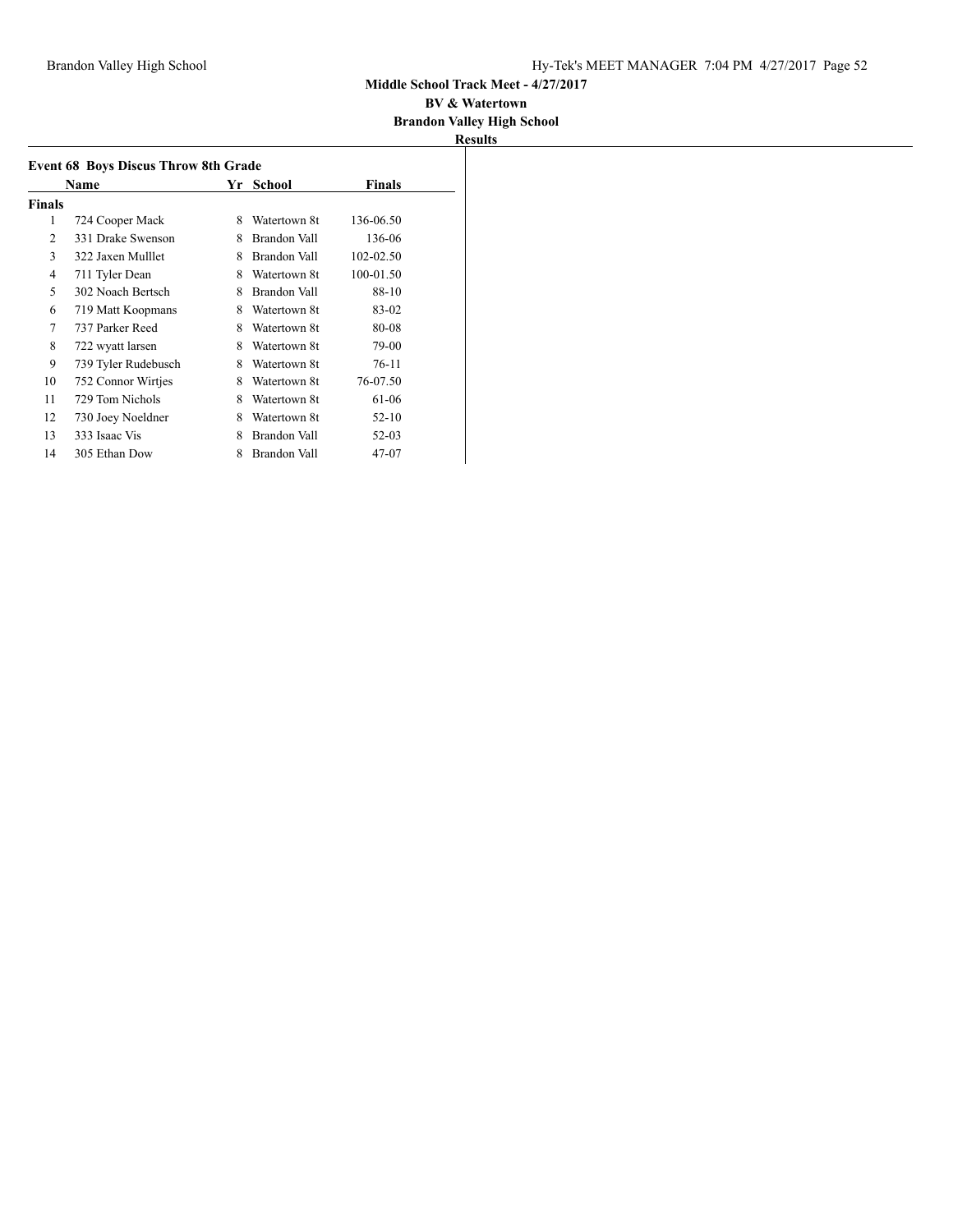#### **BV & Watertown Brandon Valley High School**

|                | <b>Event 69 Girls Shot Put 7th Grade</b> |    |                     |          |  |  |
|----------------|------------------------------------------|----|---------------------|----------|--|--|
|                | Name                                     | Yr | School              | Finals   |  |  |
| Finals         |                                          |    |                     |          |  |  |
| 1              | 637 Aysia Stefanich                      | 7  | Watertown 7t        | 24-03.00 |  |  |
| $\overline{c}$ | 627 Grace Ortmeier                       | 7  | Watertown 7t        | 24-01.00 |  |  |
| 3              | 203 Alexa Christie                       | 7  | Brandon Vall        | 22-05.00 |  |  |
| 4              | 609 Allison Geffre                       | 7  | Watertown 7t        | 21-11.00 |  |  |
| 5              | 614 Kaydra Hudson                        | 7  | Watertown 7t        | 21-01.00 |  |  |
| 6              | 621 Lauren Mahnke                        | 7  | Watertown 7t        | 21-00.00 |  |  |
| 7              | 601 Makenzie Allen                       | 7  | Watertown 7t        | 20-07.00 |  |  |
| 8              | 237 Kianna Sissoko                       | 7  | Brandon Vall        | 19-01.00 |  |  |
| 9              | 215 Riley Jorgenson-Weig                 | 7  | Brandon Vall        | 18-10.00 |  |  |
| 10             | 630 Elizabeth (Liz) Pietz                | 7  | Watertown 7t        | 18-02.00 |  |  |
| 11             | 227 Olivia Nolz                          | 7  | Brandon Vall        | 17-06.00 |  |  |
| 12             | 211 Reagan Haase                         | 7  | <b>Brandon Vall</b> | 17-01.00 |  |  |
| 13             | 226 Annika Noem                          | 7  | Brandon Vall        | 16-09.00 |  |  |
| 14             | 210 Alicia Garrow                        | 7  | Brandon Vall        | 16-08.00 |  |  |
| 15             | 225 Mya Moss                             | 7  | Brandon Vall        | 15-09.00 |  |  |
| 16             | 231 Molly Reinschmidt                    | 7  | Brandon Vall        | 15-07.00 |  |  |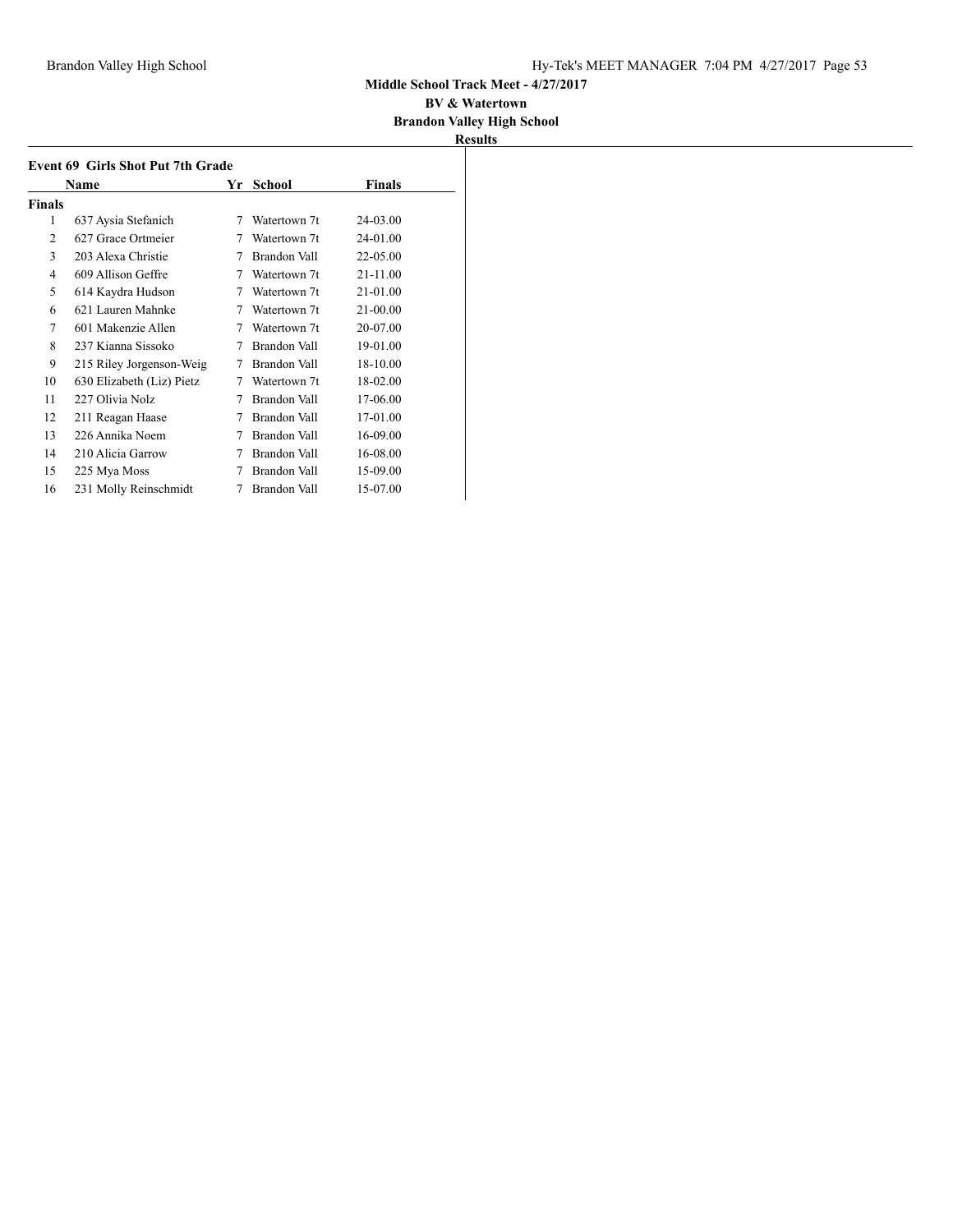#### **BV & Watertown Brandon Valley High School**

|        | <b>Event 70 Girls Shot Put 8th Grade</b> |    |              |          |  |
|--------|------------------------------------------|----|--------------|----------|--|
|        | Name                                     | Yr | School       | Finals   |  |
| Finals |                                          |    |              |          |  |
| 1      | 823 Maggie Heesch                        | 8  | Watertown 8t | 31-02.00 |  |
| 2      | 401 Amari Allen                          | 8  | Brandon Vall | 26-11.00 |  |
| 3      | 802 Brooke Bollinger                     | 8  | Watertown 8t | 25-10.00 |  |
| 4      | 838 Jahna Meester                        | 8  | Watertown 8t | 24-07.00 |  |
| 5      | 839 Olvia Orthaus                        | 8  | Watertown 8t | 24-02.00 |  |
| 6      | 801 Amber Block                          | 8  | Watertown 8t | 23-11.00 |  |
| 7      | 857 Trinity Zoss                         | 8  | Watertown 8t | 23-05.00 |  |
| 8      | 809 Olivia Corey                         | 8  | Watertown 8t | 22-08.00 |  |
| 9      | 425 Halle Williamson                     | 8  | Brandon Vall | 22-04.00 |  |
| 10     | 411 Kaija Mork                           | 8  | Brandon Vall | 20-04.00 |  |
| 11     | 831 Skyler Jordan                        | 8  | Watertown 8t | 19-05.00 |  |
| 12     | 407 Harleigh DeVille                     | 8  | Brandon Vall | 18-01.00 |  |
| 13     | 818 Addy Gabriel                         | 8  | Watertown 8t | 17-09.00 |  |
| 14     | 806 Amerie Burbach                       | 8  | Watertown 8t | 17-00.00 |  |
| 15     | 416 Abbi Rusten                          | 8  | Brandon Vall | 16-08.00 |  |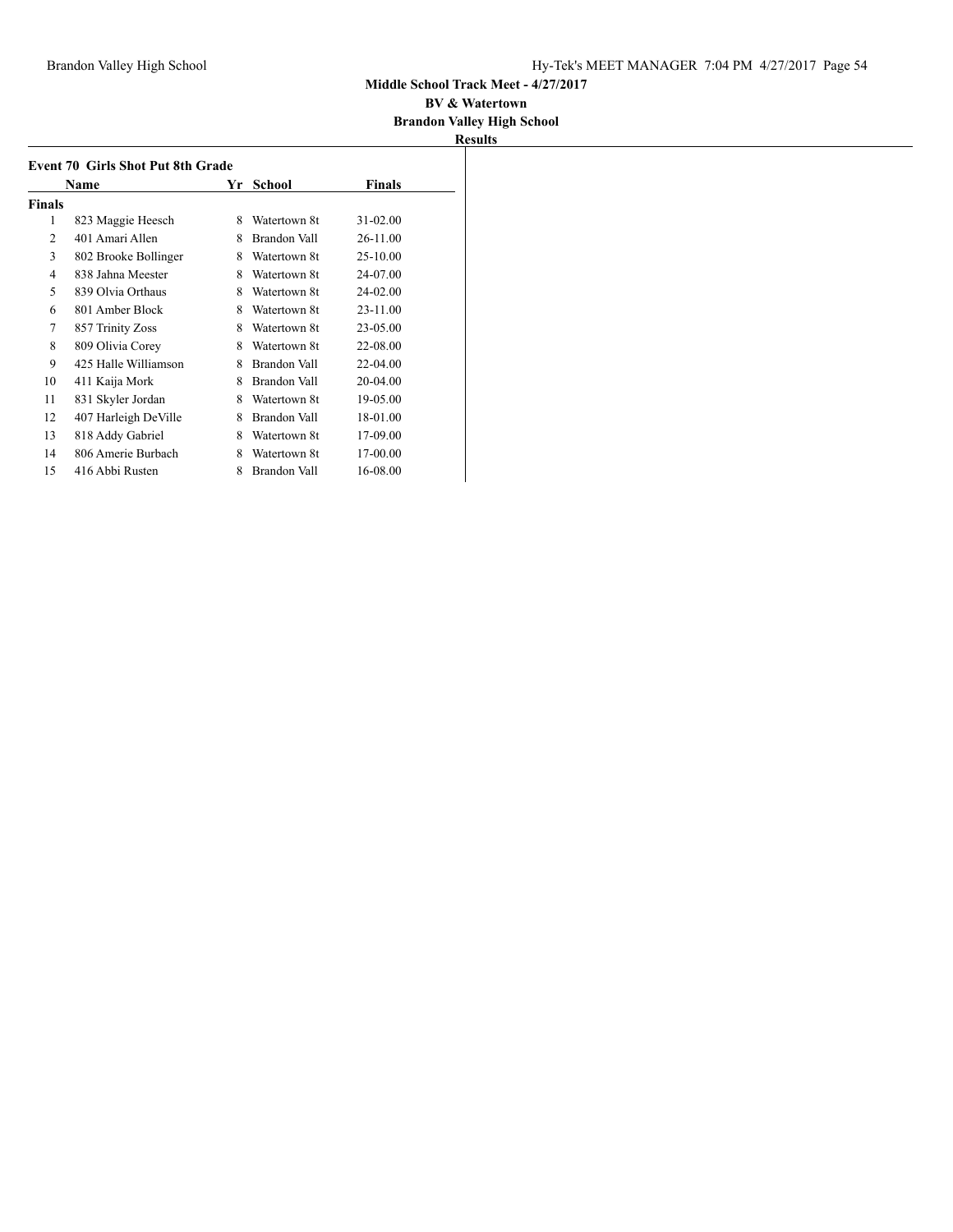#### **BV & Watertown Brandon Valley High School**

|        | <b>Event 71 Boys Shot Put 7th Grade</b> |    |              |              |  |
|--------|-----------------------------------------|----|--------------|--------------|--|
|        | Name                                    | Yr | School       | Finals       |  |
| Finals |                                         |    |              |              |  |
| 1      | 111 Matt Brown                          | 7  | Brandon Vall | 27-07.00     |  |
| 2      | 127 Christian Jepperson                 | 7  | Brandon Vall | 27-05.00     |  |
| 3      | 122 Logan Harkema                       | 7  | Brandon Vall | 26-10.00     |  |
| 4      | 518 Paden Johnson                       | 7  | Watertown 7t | 26-09.00     |  |
| 5      | 124 Carter Holmes                       | 7  | Brandon Vall | 24-10.00     |  |
| 6      | 138 Mason Padgett                       | 7  | Brandon Vall | 23-06.00     |  |
| 7      | 538 Spencer Stock                       | 7  | Watertown 7t | 22-07.00     |  |
| 8      | 132 Bryce Kwiecinski                    | 7  | Brandon Vall | 22-05.00     |  |
| 9      | 135 Jack McCarthy                       | 7  | Brandon Vall | 21-08.00     |  |
| 10     | 107 Asher Brevik                        | 7  | Brandon Vall | 21-06.00     |  |
| 11     | 129 Sam Klein                           | 7  | Brandon Vall | $21 - 02.00$ |  |
| 12     | 130 Brady Koupal                        | 7  | Brandon Vall | 21-00.00     |  |
| 13     | 158 Sam Woidyla                         | 7  | Brandon Vall | 20-10.00     |  |
| 14     | 113 Braiden Buettner                    | 7  | Brandon Vall | 20-04.00     |  |
| 15     | 526 Jason Mohr                          | 7  | Watertown 7t | 18-03.00     |  |
| 16     | 522 Nicholas Lenssen                    | 7  | Watertown 7t | 16-01.00     |  |
| 17     | 142 Conner Read                         | 7  | Brandon Vall | 15-07.00     |  |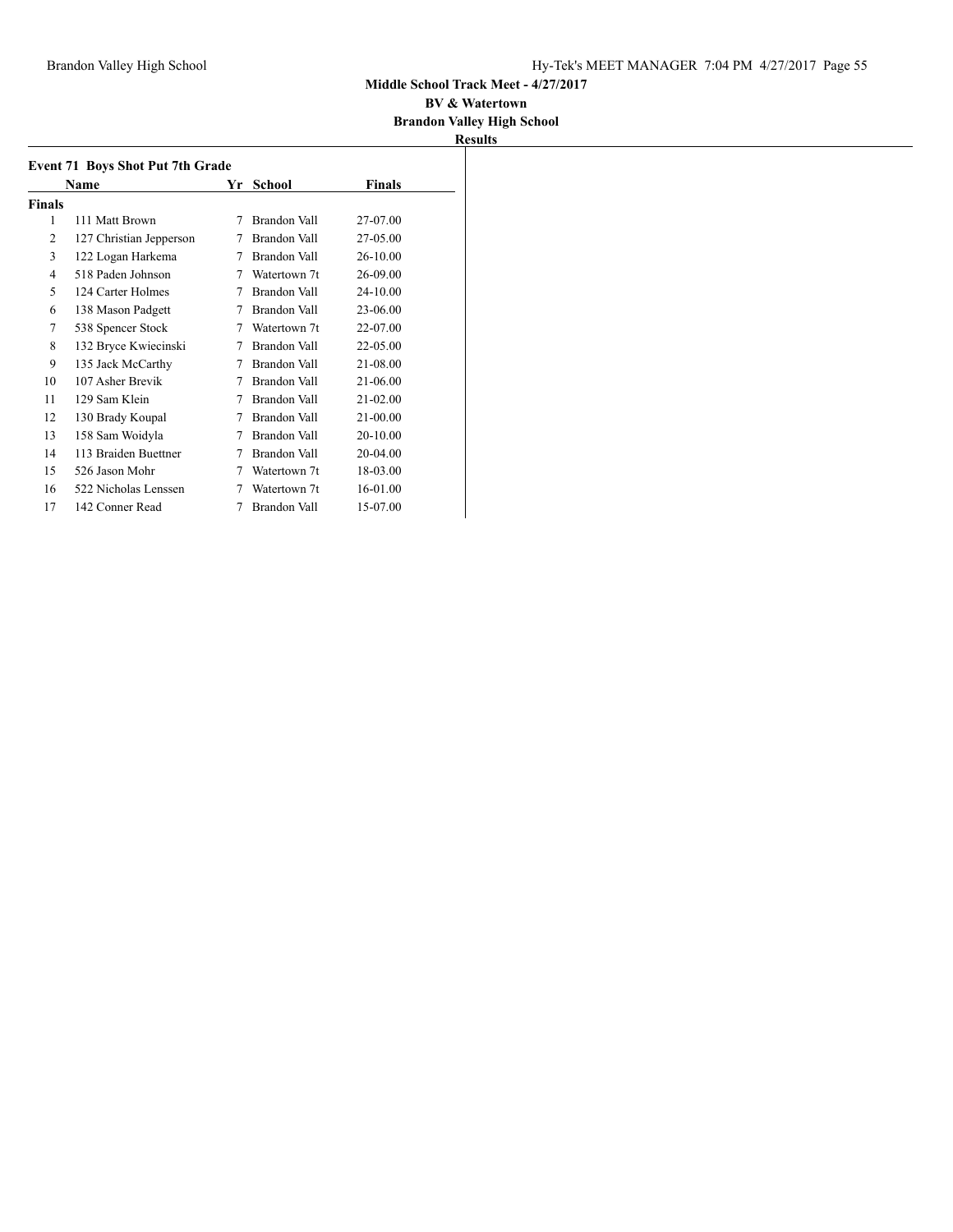#### **BV & Watertown Brandon Valley High School**

|                | Name                | Yr | School       | <b>Finals</b> |
|----------------|---------------------|----|--------------|---------------|
| <b>Finals</b>  |                     |    |              |               |
| 1              | 737 Parker Reed     | 8  | Watertown 8t | 46-06.00      |
| $\overline{2}$ | 724 Cooper Mack     | 8  | Watertown 8t | 44-06.00      |
| 3              | 711 Tyler Dean      | 8  | Watertown 8t | 42-06.00      |
| 4              | 322 Jaxen Mulllet   | 8  | Brandon Vall | 39-09.00      |
| 5              | 331 Drake Swenson   | 8  | Brandon Vall | 38-03.00      |
| 6              | 752 Connor Wirtjes  | 8  | Watertown 8t | 33-01.00      |
| 7              | 739 Tyler Rudebusch | 8  | Watertown 8t | 30-06.00      |
| 8              | 321 Daunte Miller   | 8  | Brandon Vall | 30-01.00      |
| 9              | 719 Matt Koopmans   | 8  | Watertown 8t | 29-08.00      |
| 10             | 305 Ethan Dow       | 8  | Brandon Vall | 24-01.00      |
| 11             | 333 Isaac Vis       | 8  | Brandon Vall | 24-00.00      |
| 12             | 722 wyatt larsen    | 8  | Watertown 8t | $23 - 10.00$  |
| 13             | 729 Tom Nichols     | 8  | Watertown 8t | 23-07.00      |
| 14             | 730 Joey Noeldner   | 8  | Watertown 8t | 22-06.00      |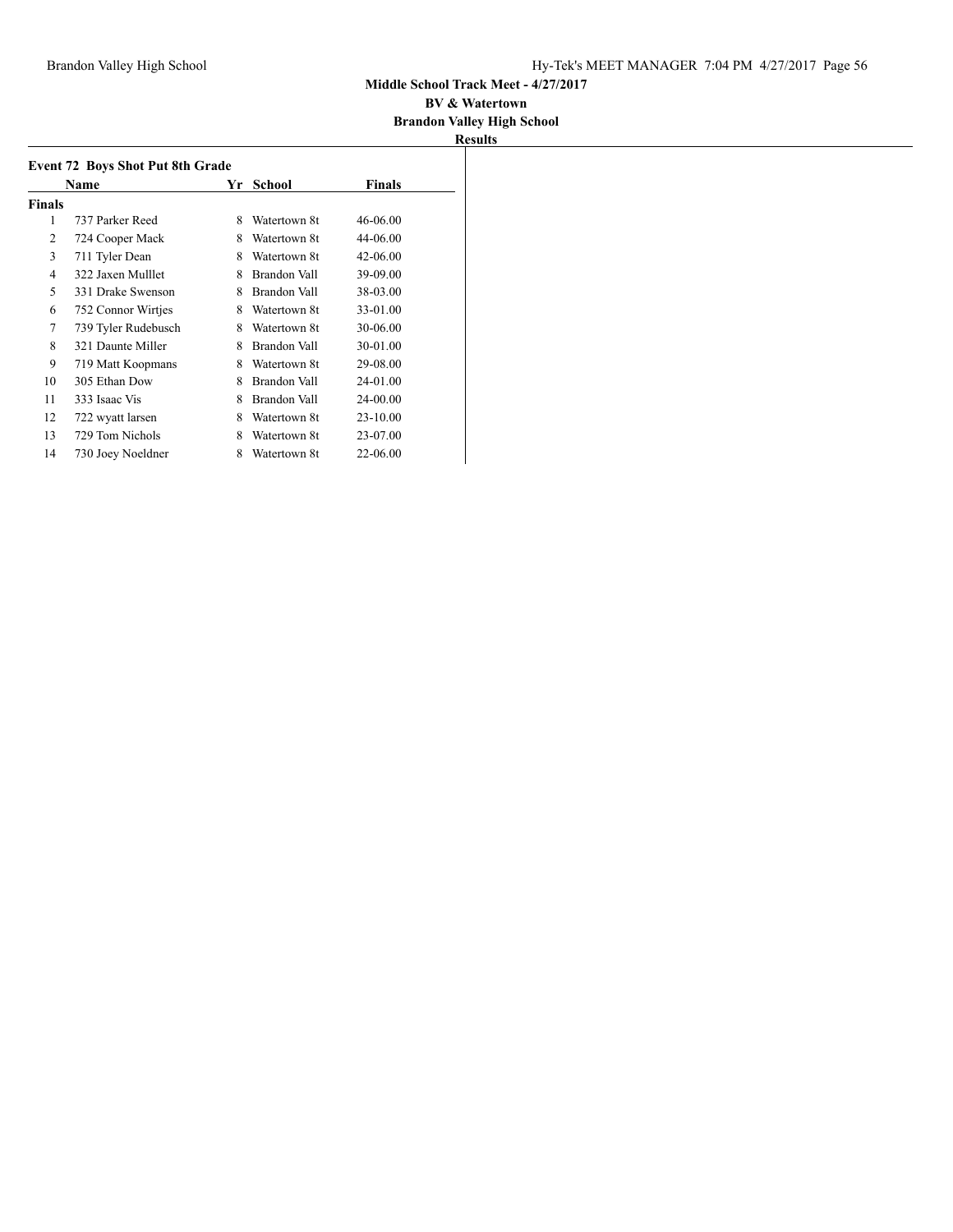| Results |
|---------|

| <b>Event 73 Boys Pole Vault 7th Grade</b><br>Yr. |                          |  |              |               |  |  |  |
|--------------------------------------------------|--------------------------|--|--------------|---------------|--|--|--|
|                                                  | Name                     |  | School       | <b>Finals</b> |  |  |  |
| <b>Finals</b>                                    |                          |  |              |               |  |  |  |
| 1                                                | 121 Blake Gulbrandson    |  | Brandon Vall | 7-00.00       |  |  |  |
| 1                                                | 105 Cole Borchardt       |  | Brandon Vall | $7 - 00.00$   |  |  |  |
| 3                                                | 112 Zach Brummels        |  | Brandon Vall | $6 - 06.00$   |  |  |  |
| 4                                                | 515 Cole Holden          |  | Watertown 7t | $6 - 00.00$   |  |  |  |
| 4                                                | 536 Camdyn Rieffenberger |  | Watertown 7t | $6 - 00.00$   |  |  |  |
| 5                                                | 125 Nicholas Holthe      |  | Brandon Vall | $J6-00.00$    |  |  |  |
| 7                                                | 119 Brady Giles          |  | Brandon Vall | 5-06.00       |  |  |  |
| 8                                                | 132 Bryce Kwiecinski     |  | Brandon Vall | $5 - 00.00$   |  |  |  |
|                                                  | 503 Connor Bauman        |  | Watertown 7t | NH            |  |  |  |
|                                                  | 520 Sawyer Kannas        |  | Watertown 7t | NΗ            |  |  |  |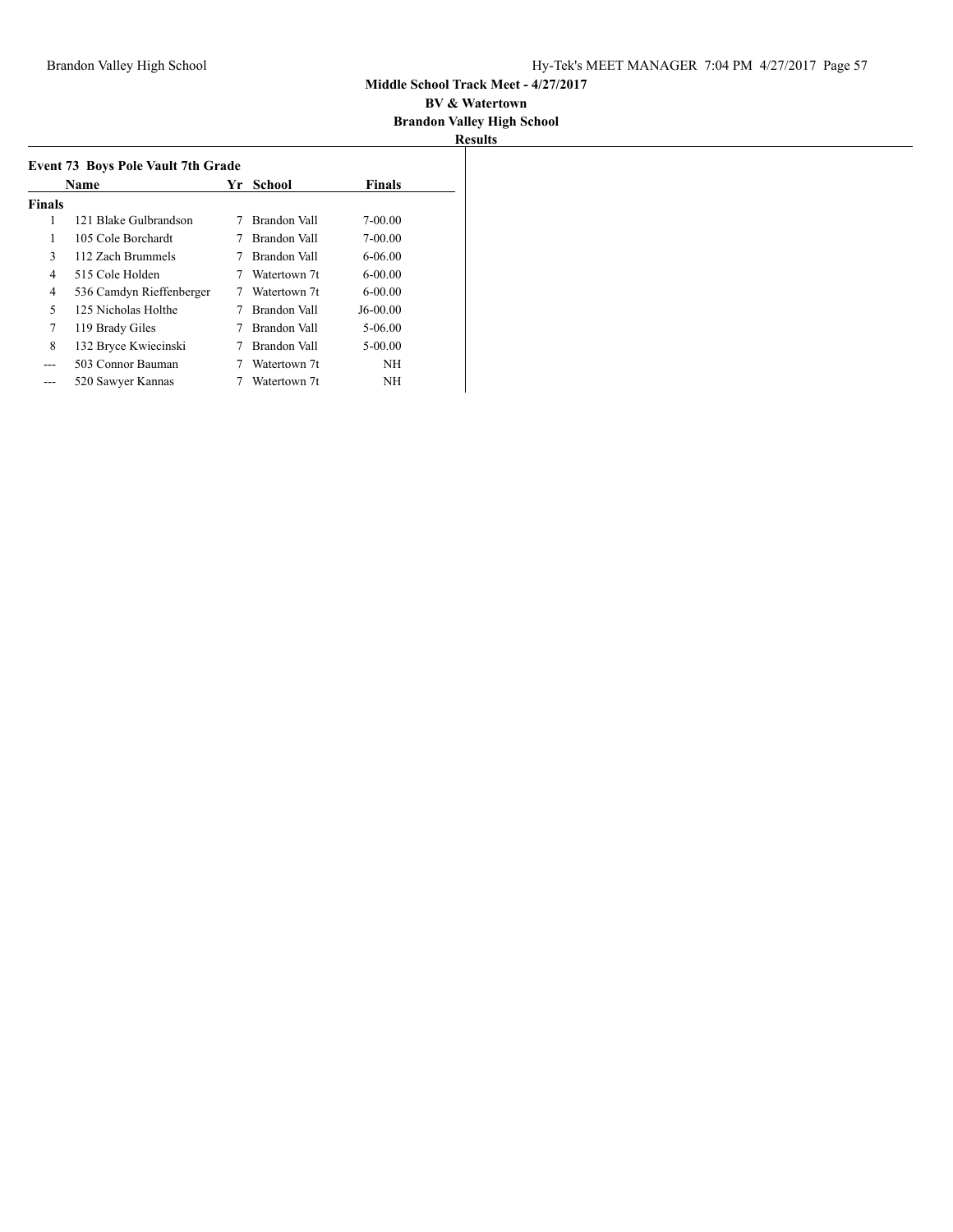| <b>Name</b>   |                        |   | Yr School    | <b>Finals</b> |
|---------------|------------------------|---|--------------|---------------|
| <b>Finals</b> |                        |   |              |               |
| 1             | 613 Trinity Hodorff    |   | Watertown 7t | $6-06.00$     |
| 2             | 411 Kaija Mork         | 8 | Brandon Vall | $6-00.00$     |
| 2             | 239 Rachael Spencer    |   | Brandon Vall | $6-00.00$     |
| 2             | 216 Ellen Joseph       |   | Brandon Vall | $6-00.00$     |
| 5             | 604 Lydia Buckley      |   | Watertown 7t | $5-00.00$     |
| ---           | 612 Kaitlyn Hillberg   |   | Watertown 7t | <b>NH</b>     |
| ---           | 626 Trinity Ohm        |   | Watertown 7t | <b>NH</b>     |
|               | 206 Georgia Elumbaring |   | Brandon Vall | <b>NH</b>     |
|               |                        |   |              |               |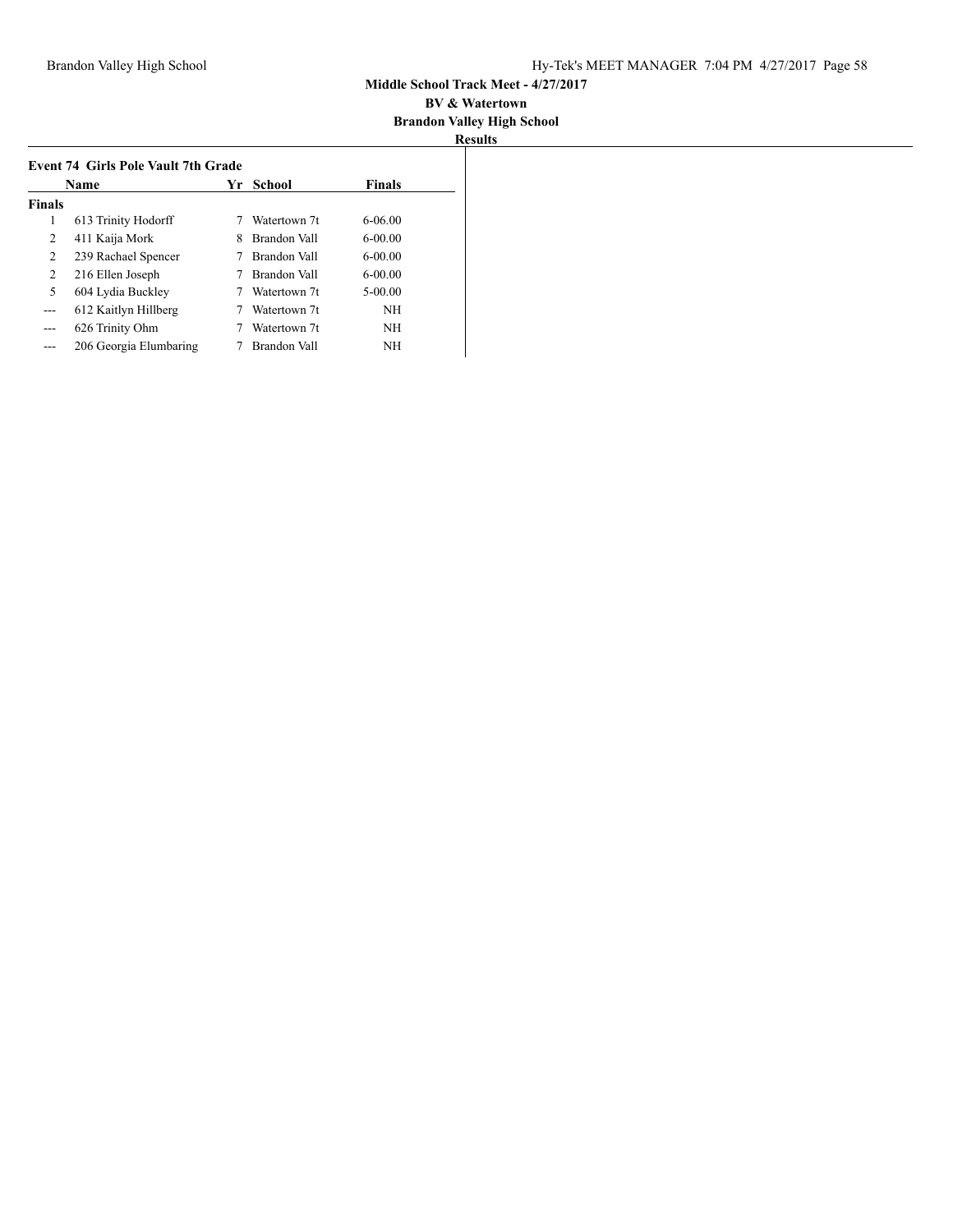#### **BV & Watertown Brandon Valley High School**

| Name   |                       |   | Yr School    | <b>Finals</b> |  |
|--------|-----------------------|---|--------------|---------------|--|
| Finals |                       |   |              |               |  |
| 1      | 316 Ethan Lacey       | 8 | Brandon Vall | 8-00.00       |  |
| 1      | 313 Isaac Klinkhammer | 8 | Brandon Vall | 8-00.00       |  |
| 3      | 312 Devin Jellis      | 8 | Brandon Vall | 7-06.00       |  |
| 4      | 314 Luke Kocer        | 8 | Brandon Vall | $J7-06.00$    |  |
| 5      | 743 Parker Sheehan    | 8 | Watertown 8t | $7 - 00.00$   |  |
| 6      | 728 Braeden Nei       | 8 | Watertown 8t | $6-06.00$     |  |
| 7      | 734 Chase Paulson     | 8 | Watertown 8t | J6-06.00      |  |
| 8      | 718 cabbot johnson    | 8 | Watertown 8t | $5 - 06.00$   |  |
| 9      | 706 Dylan Brown       | 8 | Watertown 8t | $5 - 00.00$   |  |
|        | 315 Joe Kolbeck       | 8 | Brandon Vall | NΗ            |  |